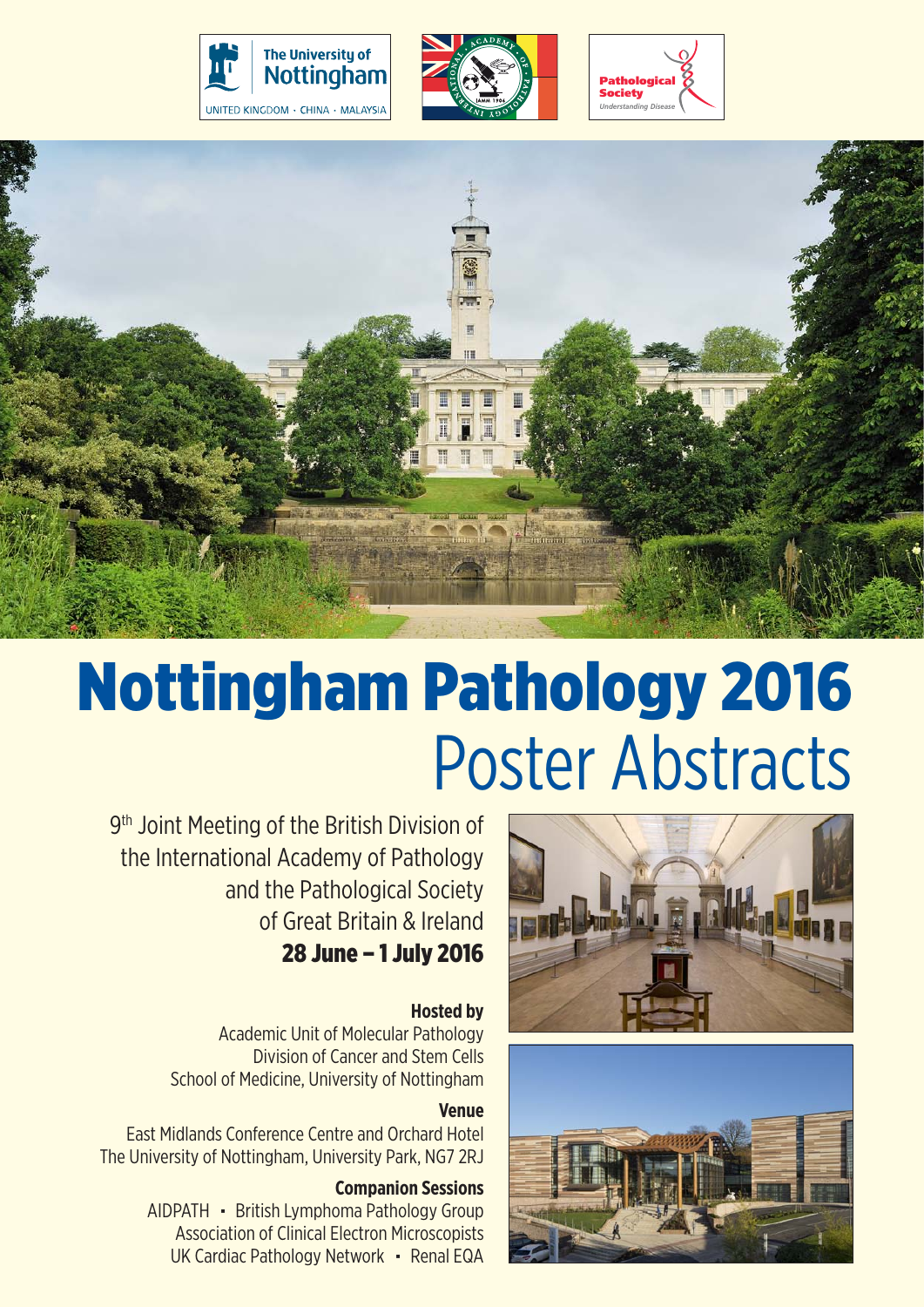#### **KEY**

 $(P)$  = Presenter

#### Presenter's Index

To be found at the end of this document, after the abstract listings.

#### Abstract Reviewers

Dr MF Amary, London Prof MJ Arends, Edinburgh Dr C Bacon, Newcastle-upon-Tyne Dr EW Benbow, Manchester Prof DM Berney, London Dr T Brenn, Skin Dr L Browning, Oxford Dr L Burke, Cork Prof SS Cross, Sheffield Dr J Dormer, Leicester Prof M-Q Du, Cambridge Prof RM Feakins, London Prof S Fleming, Dundee Prof AJ Freemont, Manchester Dr TR Helliwell, Liverpool Prof CS Herrington, Edinburgh Prof S Hubscher, Birmingham Prof M Ilyas, Nottingham

Dr M Khan, Nottingham Dr S Manek, Oxford Dr S Martin, Nottingham Prof RFT McMahon, Manchester Prof GI Murray, Aberdeen Prof AG Nicholson, London Dr M Osborn, London Dr S Paine, Nottingham Dr N Pillay, London Dr D Poller, Portsmouth Dr CM Quinn, Dublin Prof E Rakha, Nottingham Dr G Saldanha, Leicester Prof G Thomas, Southampton Dr D Treanor, Leeds Prof P van der Valk, Amsterdam Dr A Warren, Cambridge Dr KP West, Leicester

#### Programme acknowledgements

© 2016

This Programme is jointly published by: The British Division of the International Academy of Pathology and The Pathological Society of Great Britain & Ireland

#### **Cover picture credits:**

The publishers wish to thank the following for granting permission to use their photographs: Top/Main picture . . . . . . . . . . . . . . . . . . . . . . . . Photographer – Gerry Molumby Lower two pictures ............................ Experience Nottinghamshire

This publication was designed and printed in England by Byte & Type Limited, Birmingham (Tel: 0333 666 4321)

2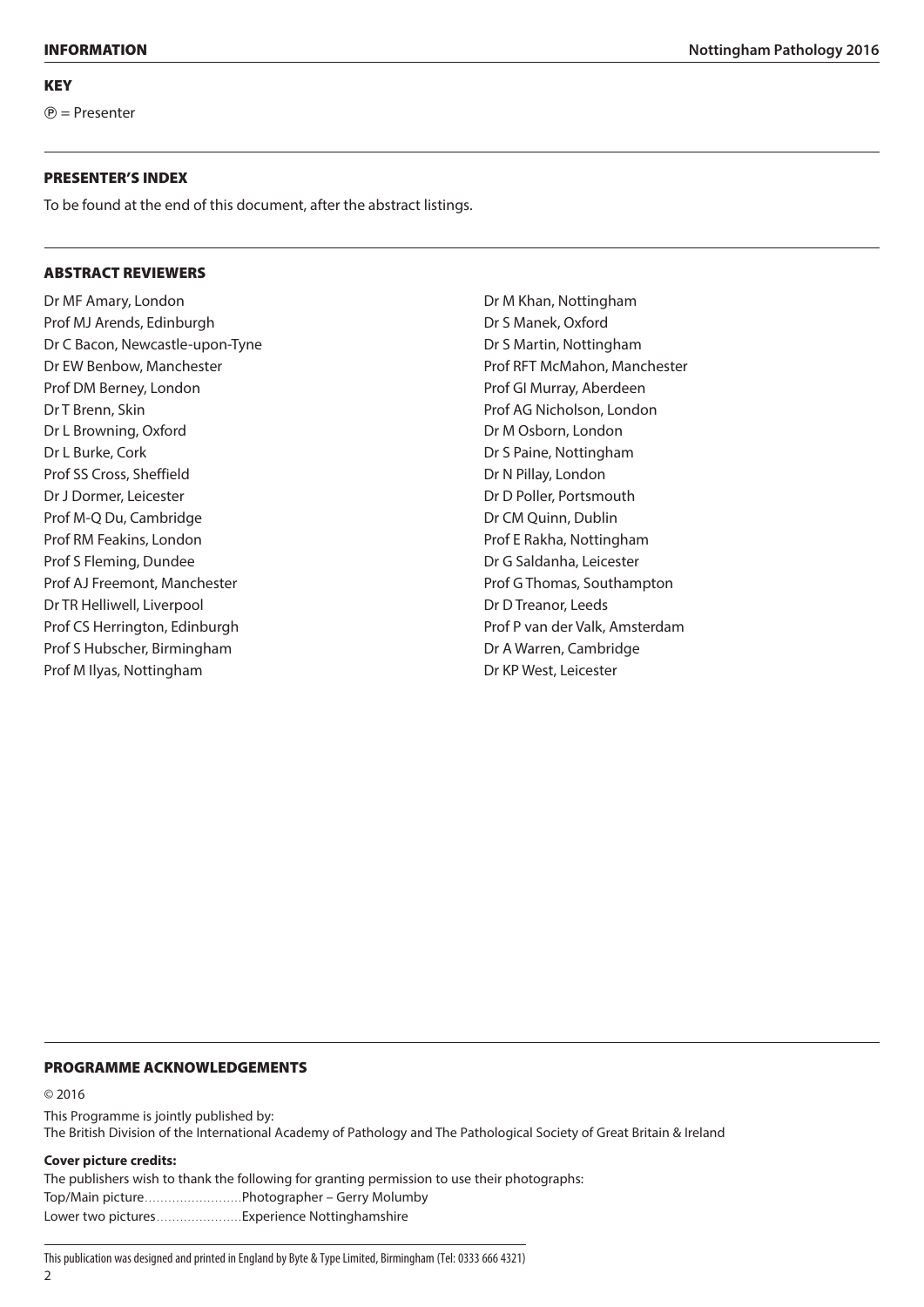### **Incidence of Psychiatric Illnesses in Sudden Cardiac Deaths**

*<b>P* MN Sheppard<sup>1</sup>; CN Pankajakshan<sup>2</sup>

*1 St Georges University of London, London, UK; 2 Academy of Forensic Medical Sciences, London, UK*

A retrospective study of the incidence of psychiatric illnesses among 1613 sudden cardiac death cases referred to the Cardiac Risk in Young Cardiovascular Pathology Unit at St. Georges' University of London between 2013–2016. A total of 170 (10.4%) cases with a psychiatric history were found.

**Results:** The frequency of cases with psychiatric history increased from 13 in 2013, to 56 cases in 2014 and 93 cases in 2015. The majority were males (61%). Highest incidence was found in 30-39 year group (31%). Psychiatric illnesses reported, depression (47%), non-specified (19%), depression with anxiety (13%), schizophrenia (11%), anxiety (7%), learning difficulties (6%), psychoses (2%) and others (8%). 95% died either at rest or sleep, 4% died during stress including 4 in police custody.Use of psychiatric medication was reported in 47%. Non-toxic levels of drugs were found in 24.7% of cases, alcohol in 30%.The commonest cause of death was sudden adult death syndrome with morphologically normal heart (68%), followed by idiopathic left ventricular hypertrophy (8%), cardiomyopathies (8%), ischaemic heart disease (6%), valvular heart disease (2%), hypertensive heart disease (2%) and other causes (6%). **Conclusion:** There is a disproportionate number of sudden cardiac deaths with psychiatric illnesses and the role of stress and drugs which may effect the electrical activity of the heart must be considered. Medicolegal issues such as death in police custody are important considerations also. Autopsy with detailed cardiac examination is essential in all these cases.

#### **P2 Strongyloides Stercoralis: A Surprise Diagnosis at Autopsy**

**(P SA Collis<sup>1</sup>; SAJ Wallace<sup>2</sup>; CP Johnson<sup>1</sup>** 

<sup>1</sup> Forensic Unit, Liverpool, UK; <sup>2</sup> Royal Hampshire County Hospital, Winchester, UK

Opening the bowel at autopsy may not be a pleasant task but in some cases can be extremely worthwhile. This is a case report involving an elderly man who had been suffering from acute bronchitis with underlying COPD. A subsequent autopsy identified severe emphysema with bronchopneumonia and influenza B virus. Erythematous lesions were seen in the large bowel; and following histological examination numerous worms (Strongyloides stercoralis) were discovered in the bowel wall as well as the lung and liver. S.sterocoralis is a nematode worm found in soil, endemic in tropical and subtropical regions. The worm penetrates the skin and has a complicated life cycle within the body persisting for decades. Host immunosuppression (associated with high dose steroids or HTLV-1 infection) may potentially cause autoinfection resulting in life threatening disseminated strongyloidiasis or hyperinfection syndrome. Disseminated S.stercoralis is not a common finding in routine Coronial autopsy practice in Liverpool but, has been reported by the Liverpool School of Tropical medicine previously. The deceased was originally from Sierra Leone where S.stercoralis is endemic. Identification of disseminated S.stercoralis was considered to have contributed to his death. This case highlights the importance of conducting a thorough postmortem examination even on a seemingly routine case as unexpected findings may be significant and further investigations can be valuable.

### **P3**

#### **How has the Introduction of the Interim Medical Examiner Group (IMEG) Affected HM Coroner Referrals, and Coronial / Hospital Consented Post Mortem Rates?**

#### P JTT Lai; E Jaynes

*University Hospital Southampton NHS Foundation Trust, Southampton, UK*

**Purpose of the Study:** The Interim Medical Examiner Group (IMEG) in University Hospital Southampton NHS Foundation Trust (UHSFT) was established as a response to death certification reforms recommended by the Coroners and Justice Bill 2009. IMEG was introduced to improve accurate death certification and HM Coroner (HMC) referrals, and to review the quality of care, concerns regarding patient care, and identify clinical incidents. IMEG commenced on 1 September 2014. It reviews all adult inpatient deaths occurring in UHSFT. The IMEG review panel comprises five clinicians, four histopathologists and a member of bereavement care staff. Since its introduction, IMEG review has resulted in significant changes to cause of death formulation. IMEG has progressively reduced the hospital standardised mortality ratio, and raised points for discussion during Morbidity and Mortality meetings. The aim of this study is to evaluate the rates of patient death referrals to HMC, Coronial post mortems and hospital post mortems pre- and post- introduction of IMEG.

**Methods:** Data was collected retrospectively from IMEG review forms over 12 months (1 January 2015 to 31 December 2015). Referral to HMC, Coronial and hospital consented post mortem rates were compared with data from the same period pre-IMEG (1 January 2013 to 31 December 2013).

**Summary of Results:** Preliminary results show that out of 88% (1678 cases) of all inpatient deaths reviewed by IMEG, 40% of these were referred to HMC. 16% (270 cases) required post mortem or inquest. There was a decrease in HMC referrals (by 3%) and an increase in hospital post mortems from 23 to 29 cases after IMEG introduction. **Conclusion:** Current results support IMEG introduction as being beneficial in reducing inappropriate referrals to HMC and subsequent Coronial post mortems, and increasing the number of hospital consented post mortems.

# **P4**

#### **Autopsy Cranial Tissue Examination is not needed unless there is a prompt to open the head**

**(B)** AL Scholes<sup>1</sup>; MH McNamara<sup>1</sup>; SS Strickland<sup>1</sup>; SK Suvarna<sup>2</sup>

<sup>1</sup> Sheffield University Medical School, Sheffield, UK; <sup>2</sup> Sheffield Teaching Hospitals NHS *Foundation Trust, Sheffield, UK*

**Purpose of the Study:** Some consider that only reliable examination is the 'full' autopsy, with head, thorax and abdomen as the standard; with additional tests. Yet, there is variation in the range, type and extent of UK Coronial autopsy practice. A rise in 'limited autopsy' requests prompted a review of local autopsy practice. **Methods:** The autopsy reports from one pathologist, over a 15 year period, were reviewed to consider the derived value of cranial examination.

**Results:** There were 2195 autopsies. The head was not examined in 345 cases, often reflecting known ante-mortem investigations. Of the 1850 cases, where the head was examined internally, 590 had a specific prompt to examine the head. However, 549 of these cases had no new internal findings, although 41 of these 'prompted' cases had additional data (eg. bleeding, trauma effects, neoplasia, etc). This leaves 1260 cases without any head examination prompt. In the majority (n=1250, 99.2%) there was no additional data defined by examining the head tissues. Six cases showed pathology, without ante-mortem symptoms/effect, judged of minimal diagnostic value. The remaining cases (n=4, 0.3%) had significant intracranial bleeding (worthy of inclusion in the cause of death), as unexpected findings.

**Conclusions:** The study does not argue against cranial tissue examination, but it is considered that this examination component should perhaps better be seen as one of the ancillary investigations in the autopsy (akin to microbiology, toxicology, etc), and to be chosen on occasion rather than being a core item.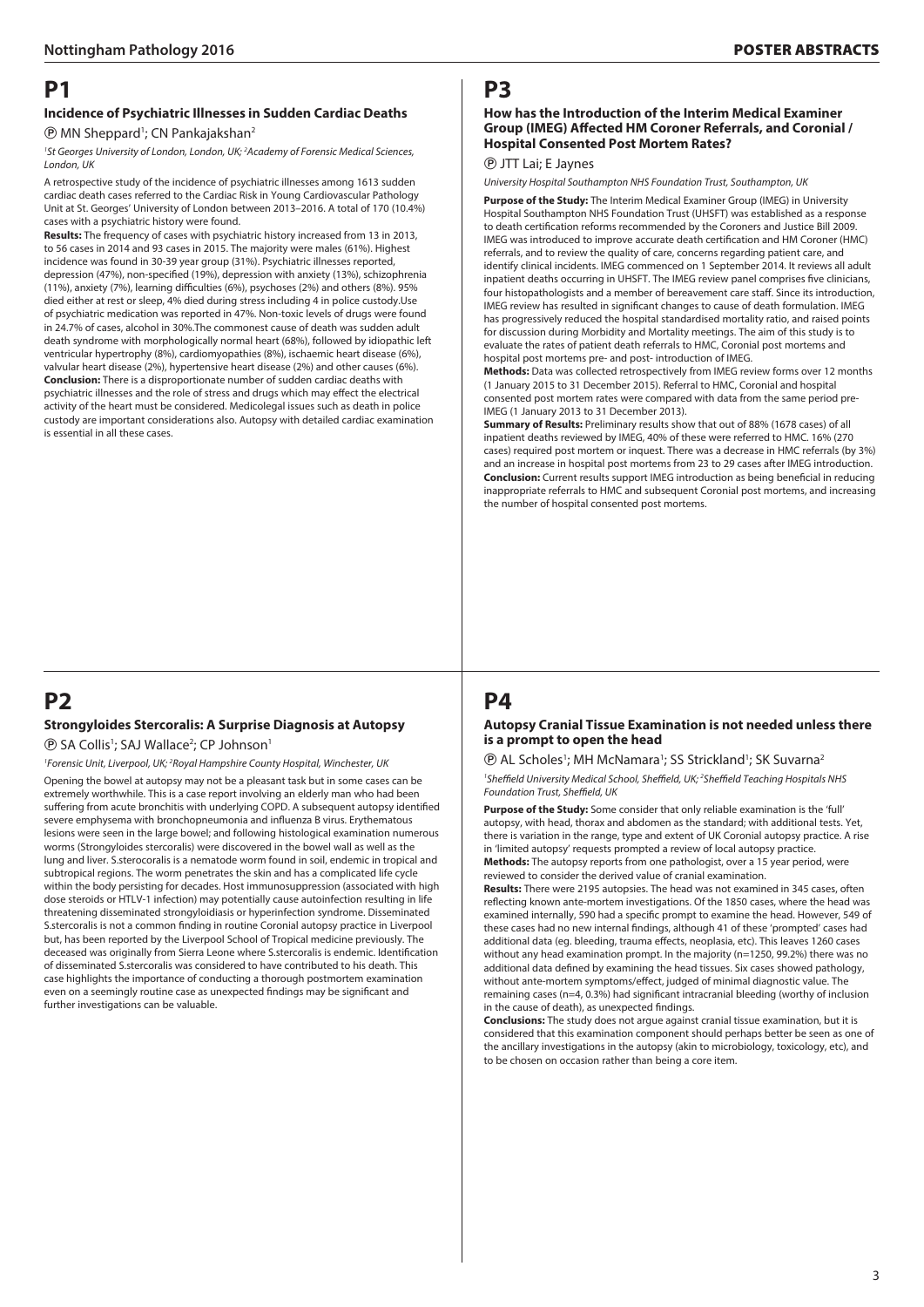#### **Reporting on Ki67 Expression Utilising Core Needle Biopsy and Surgical Excision Specimens in Older Women with Invasive Breast Cancer**

*<b>@ MA Albanghali<sup>1</sup>; MA Aleskandarany<sup>1</sup>; EA Rakha<sup>1</sup>; BM Syed<sup>2</sup>;* AR Green<sup>1</sup>; C Nolan<sup>1</sup>; M Díez-Rodríguez<sup>1</sup>; IO Ellis<sup>1</sup>; KL Cheung<sup>1</sup> *1 University of Nottingham, Nottingham, UK; 2 Liaquat University of Medical & Health Sciences, Jamshoro, Pakistan*

**Introduction:** Ki67 is a well-established prognostic marker in breast cancer (BC). Intra-tumour heterogeneous expression of Ki67 might impact its accurate reporting especially on core needle biopsy (CNB). This study aimed to evaluate the reliability of CNB to investigate Ki67 expression by comparing it with surgical excision (SE). **Material and Methods:** Paired samples of CNB and full-face SE were collected from 119 older (age ≥70) women with primary invasive BC. Based on the availability of tumour tissue, multiple copies (CNB1, CNB2 & CNB3) from CNB were used to construct a tissue microarray (CNB TMA) block utilising a technique developed in our laboratory. Sections from CNB TMA and full-face SE specimens were immunohistochemically stained with Ki67 (MIB-1 clone, DAKO, Denmark).

**Result:** High Ki67 expression was detected in 53% (n=63) of cases using SE and 37% (n=44) using CNB. Estimated concordance between SE and cases with one CNB copy was 56%, whereas this estimate increased to 66% with expression from 2 copies and 88% with 3 copies. Estimated false negative cases based on 1 copy was 30%, 2 copies 27%, and 3 copies 0%. On the other hand, positive predictive values showed 59% (95% CI; 38.8%-77.6%) for 1 copy, 80% (95% CI; 44.4%-97.5%) for 2 copies and 86% (95% CI; 42.13%-99.64%) for 3 copies. Concordance between multiple copies of CNB, CNB1&CNB2, CNB1&CNB3 and CNB2&CNB3, were 76%, 100% and 38% respectively. **Conclusion:** Sensitivity and specificity of using CNB to report on Ki67 appear to improve with multiple copies. CNB can be used to assess proliferative status of BC in older patients particularly in those where surgery is not the favourable option.

# **P6**

#### **Rho-GTPase Activating-protein 18 (ARHGAP18): A Biomarker Associated with Lymphovascular Invasion in Invasive Breast Cancer**

*<b>@ R Surridge<sup>1</sup>; MA Aleskandarany<sup>1</sup>; S Sonbul<sup>1</sup>; A Elmouna<sup>2</sup>;* I Ashankyty<sup>2</sup>; E Nuglozeh<sup>2</sup>; MF Fazaludeen<sup>2</sup>; C Caldas<sup>3</sup>; M Diez-Rodriguez<sup>4</sup>; IO Ellis<sup>1</sup>; AR Green<sup>1</sup>; EA Rakha<sup>1</sup>

*1 Nottingham City Hospital, Nottingham, UK; 2 Molecular Diagnostics and Personalised Therapeutics Unit, University of Ha'il, Ha'il, Saudi Arabia; 3 Cancer Research UK and Cambridge Institute, University of Cambridge, Cambridge, UK; 4 Nottingham City Hospital`, Nottingham, UK*

**Purpose of the Study:** Although lymphovascular invasion (LVI) is recognised as a crucial early step in metastatic cascade and breast cancer (BC) mortality, driver molecular pathways and potential therapeutic targets associated with LVI remain lacking. This stems from complexity of the process as well as limitations of study designs and power. We hypothesised that large-scale genomic and transcriptomic profiling of histologically validated LVI can potentially identify LVI-driver genes. **Methods:** Integrative bio-informatics analysis of gene expression and copy number aberration (CNA) data was applied to identify key LVI-associated genes in strictly selected two subsets of the METABRIC study. LVI status of these cases has been validated histologically and immunohistochemically. ARHGAP18 showed significant CNA fold change between LVI+ and LVI- cases. ARHGAP18 was assessed in a large cohort of BC with long-term follow-up using IHC and TMA. The prognostic impact of ARHGAP18 gene expression was externally validated within the online BC gene expression datasets using bc-GenExMiner v3.0.

**Summary of Results:** Cytoplasmic expression of ARHGAP18 showed significant association with LVI, the Nottingham Prognostic Index, and luminal subtype. Nuclear over-expression was associated with lower grade, better NPI, histological types of excellent/good prognosis, HER2-, low Ki67 and luminal subtype. Cytoplasmic and nuclear expression showed significant association with longer BC survival and distant-recurrence free survival; p<0.05), independent of other factors. Using External validation cohorts (n=2,016), high ARHGAP18 mRNA expression showed significant association with longer DMFS (p<0.001, HR=0.82, 95% CI 0.75-0.90).

**Conclusions:** ARHGAP18 is associated with improved outcome in BC at CNA, gene expression, and protein levels. The association with LVI warrants further validation both in functional and prospective studies to have clearer insight into its exact roles in this complex process.

# **P7**

#### **Phosphorylated Activating Transcription Factor 2 is Related to Good Prognosis in Invasive Breast Cancer**

DA Jerjees; KW Cheng; T Aliyeva; L Gooding; ® A Amoah-Duodu; M Diez-Rodriguez; CC Nolan; IO Ellis; AR Green; EA Rakha; MA Aleskandarany

*Nottingham City Hospital, Nottingham, UK*

**Purpose of the Study:** The phosphorylated (p) Activating Transcription Factor 2 (p-ATF2) is transcription factor that has the ability to perform mechanistically distinct functions including cell response to stress, cell growth, and cell death. It has both oncogenic and suppressor activities in various tumour types including breast cancer (BC) although these remain controversial. Moreover, it may be also involved in DNA damage response independent of its transcriptional regulatory role. The aim of this study was to assess p-ATF2 expression in invasive BC with relevance to prognosis and its association with different molecular pathways.

**Methods:** p-ATF2 expression was assessed in a well-classified series of BC (n=1301) with long-term follow-up (>20 years) using tissue microarray and immunohistochemistry. p-ATF2 expression was scored using H-score and correlated with clincopathological parameters and patient outcome.

**Summary of Results:** High p-ATF2 (>70 H-score) was associated with lower tumour grade , lobular cancer, luminal BC, ER+ PR+, pan and p MAPKs including JNK1/2, ERK1/2, p38, and c-jun (all p< 0.001), ER related proteins [BEX1 (p=0.006), FOXA1, & GATA3 (both p<0.001)]. Low p-ATF2 was observed with HER2+ (p=0.005), p53+ (p=0.027), Ki67 (p<0.001), and with DNA repair proteins including CHK1, ATM, ATR, BRCA1, RAD51, and PARP1 (all p<0.01). High p-ATF2 was associated with prolonged BC specific and distant metastases free survival, independent on other factors (p<0.001, Hazard ratio=0.64 95%CI 0.50-0.83) in unselected BC and ER+ tumours. **Conclusions:** This study demonstrates p-ATF2 as a marker of good prognostic impact, implying a potential tumour suppressor role in BC. Furthermore, the associations with proteins involved in DNA damage indicate a role in DNA damage response. These could be further investigated to supplement BC directed therapies.

# **P8**

#### **Breast Carcinomas with Lobular Features: A Pathological Review**

**(B)** MS Gill<sup>1</sup>; NS Azad<sup>1</sup>; MA Jahan<sup>1</sup>; A Mukherjee<sup>2</sup>

<sup>1</sup> Sherwood Forest Hospitals NHS Foundation Trust, Sutton-in-Ashfield, UK; <sup>2</sup> Nottingham *University Hospitals NHS Trust, Nottingham, UK*

**Introduction:** Lobular growth pattern can be seen in breast carcinoma as pure invasive lobular carcinoma, as distinct lobular component in a mixed tumour and as lobular growth pattern in Ductal/No Special Type (NST) breast cancer. Presence of lobular pattern has been noted to affect tumour characterisitcs in terms of assessment of tumour size, choice of surgical procedure, local recurrence and behavior. We aimed to study carcinoma with lobular features and compare its pathological features with other cancers. Mehtods: Histpathology database was searched for all invasive breast cancers diagnosed between July 2008 and January 2016 which showed lobular features. Surgical excision status, tumour subtype, size, histological grade, lymphovascular invasion and lymph node status were noted.

**Results:** Overall 1851 cases of invasive breast cancers were diagnosed during the study period. Surgical resection was carried out in 1405 cases. Of these, 255(18%) carcinomas showed lobular features. Distribution of various subtypes was as follows; invasive lobular carcinoma 173(68%), Mixed carcinoma with a lobular component 42(16%) and NST with lobular features 40 cases (16%). When compared with carcinomas without any lobular features, carcinomas with lobular features were more likely to be larger (pT2 and above) in size (55% vs 32%), lower (grade 1&2) histological grade (88% vs 60%), ER positive (97% vs 78%), lymph node positive (36% vs 29%) and undergo mastectomy for complete excision (64% vs 54%). These tumours were less likely to show Her2 positivity (6% vs 15%) and lymphovascular invasion (19% vs 29%).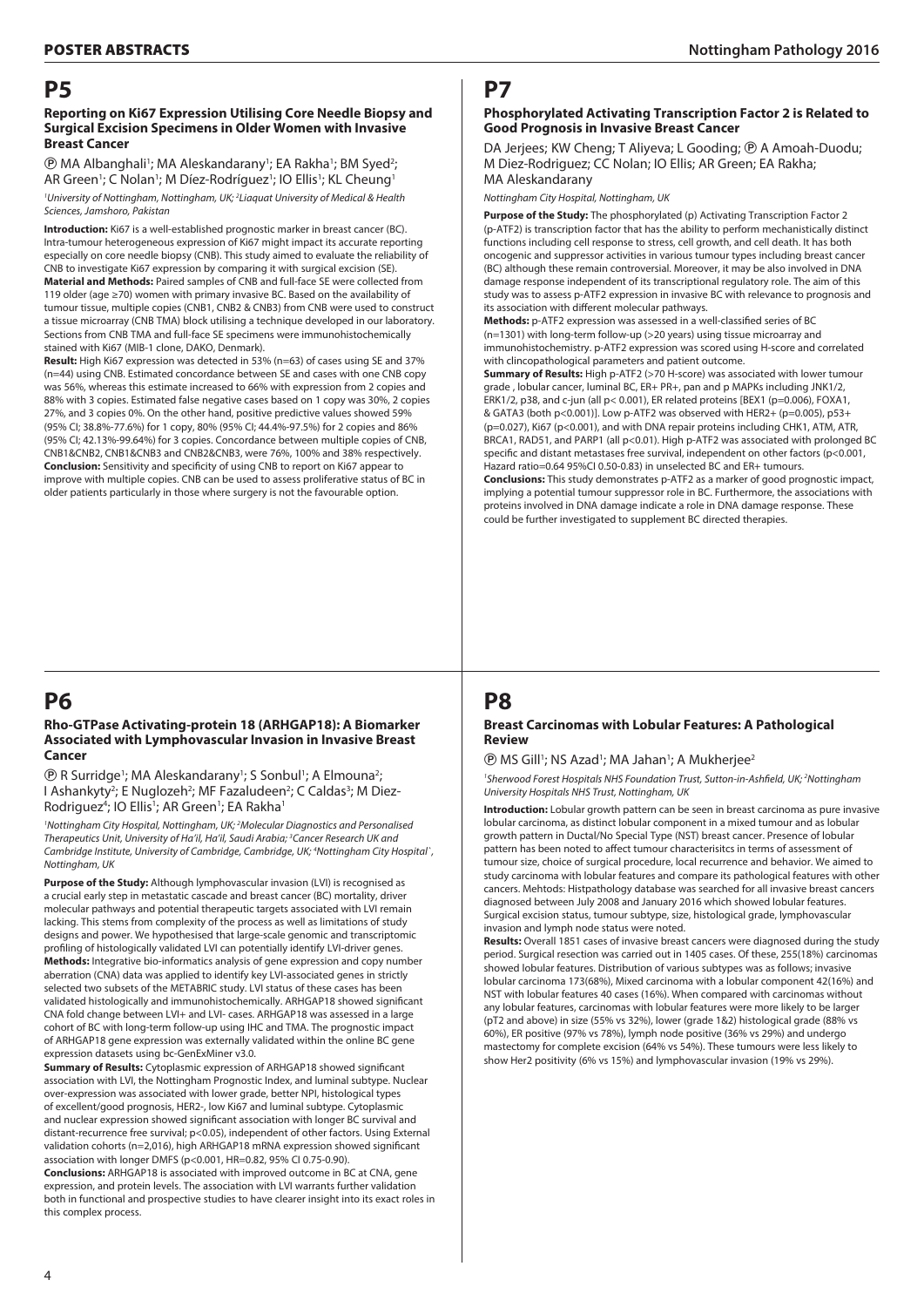#### **Lymphovascular Invasion in Breast Cancer and its Association with Other Pathological Variables**

#### **(B)** MS Gill<sup>1</sup>; NS Azad<sup>1</sup>; MA Jahan<sup>1</sup>; A Mukherjee<sup>2</sup>

<sup>1</sup> Sherwood Forest Hospitals NHS Foundation Trust, Sutton-in-Ashfield, UK; <sup>2</sup> Nottingham *University Hospitals NHS Trust, Nottingham, UK*

**Introduction:** Lymphovascular invasion (LVI) is seen in 15-35 % of invasive breast cancers (BC) and is thought to have prognostic significance. We aimed to study prevalence of LVI in our centre and establish its relationship with other pathological variables in BC.

**Methods:** Pathology computer system was searched for all cases of invasive BC reported at our institution between July 2008 and January 2016. Presence or absence of definite LVI was assessed in peritumoural tissue on hematoxylin and eosin (H&E) stained sections. LVI was defined as carcinoma cells present within a definite, endothelial lined space. Other tumour characteristics like size, histological grade, tumour subtype, ER, PR, Her2, lymph node metastases were also assessed. Correlations between LVI and other pathological parameters were investigated.

**Results:** Overall 1851 cases of invasive breast cancers were diagnosed during the study period. Of these, resection was carried out in 1405 cases. LVI was seen in 376 cases (27%). Frequency of LVI in various tumour subtypes was as follows; invasive micropapillary (80%), basal type (37.72%), apocrine type (33.34%), and ductal/No Special Type (28.88%), mixed cancers (28.3%), mucinous (16.67%), invasive lobular carcinoma (11.62%), metaplsatic carcinoma (10%). No LVI was seen in tubular, medullary like, cribriform, adenosquamous and adenoid cystic carcinomas. There was a positive correlation between LVI and higher pT stage, higher histological grade, and higher lymph node status (p <0.05).

**Conclusion:** LVI in BC observed in our series, in concordance with published literature, is strongly correlated with reported histopathological variables. The strong correlations highlight the importance of LVI in BC as an important parameter to convey to the MDT.

# **P11**

#### **Subcellular Localisation Specific HOXB13:IL17BR Protein Index Predicts For Poorer Prognosis and Metastatic Progression in Breast Cancer**

**(B)** C Joseph<sup>1</sup>; M Craze<sup>1</sup>; C Nolan<sup>1</sup>; M Diez-Rodriguez<sup>1</sup>; AR Green<sup>1</sup>; E Rakha<sup>2</sup>; IO Ellis<sup>2</sup>; A Mukherjee<sup>2</sup>

<sup>1</sup>Department of Histopathology, School of Medicine, University of Nottingham, *Nottingham, UK; 2 Department of Histopathology,Nottingham University Hospitals NHS Trust, Nottingham, UK*

**Introduction:** Gene expression analysis of breast cancer (BC) cohorts have identified novel risk predictors HOXB13 (a homeo-domain — containing protein; regulating terminal cellular differentiation) and IL17BR (interleukin-17 receptor B; Habel et al, Breast Cancer Res, 2013, 15(2)). The two-gene expression (HOXB13:IL17BR), H:I index, has been shown to predict outcome. The aim of the current study was to investigate the potential clinical utility of the H:I index at protein level in BC in context of the subcellular localisation of components.

**Methods:** Tissue microarrays from a well annotated series of BCs (n=960) were immuno-stained for HOXB13, IL-17BR and scored in terms of subcellular localisation. Combinations of the H:I index specific to staining compartments were investigated for differential correlations with clinical variables and prognosis.

**Results:** Cytoplasmic (c+) HOXB13 revealed a negative association with ductal tumours and ER/PR+ (p=0.01) expression but correlated positvely with grade (p=0.0001), p53 (p=0.02) and NPI (p=0.009). Positive nuclear (n+) IL-17BR was associated with lower grade, smaller tumour size and negative LVI status (p=0.036). HOXB13 (n+) and IL-17BR (c+) showed reverse trends. High H (c+):  $I$  (n+) index was associated with poor prognostic features such as larger size, pleomorphism, LVI (p=0.04), distant metastasis ( $p=0.033$ ), shorter BC-specific survival (BCSS;  $p = 0.034$ ) in the whole cohort as well as ER+ grade 1 tumours. In contrast, high H (n+): I (c+) index correlated negatively with grade (p<0.0001) and proliferation (p=0.007). Multivariate analysis revealed that H (c+):  $I(n+)$  index was an independent prognostic indicator of BCSS ( $p=0.044$ ). **Conclusions:** Results from this study suggest the H:I index at the protein level may be

useful to predict BC progression and patient outcome. The index needs to be refined per sub-cellular compartment to define potential clinical utility. *\*Project supported by NIHR and CDF from PathSoc*

# **P10**

#### **Pre-operative Diagnosis of DCIS: A Pathological Review**

**(B)** MS Gill<sup>1</sup>; NS Azad<sup>1</sup>; MA Jahan<sup>1</sup>; A Mukherjee<sup>2</sup>

<sup>1</sup> Sherwood Forest Hospitals NHS Foundation Trust, Sutton-in-Ashfield, UK; <sup>2</sup> Nottingham *University Hospitals NHS Trust, Nottingham, UK*

**Introduction:** Ductal Carcinoma In-Situ (DCIS) is increasingly being diagnosed on needle core biopsy (NCB) especially in populations within a screening programme. A significant proportion (18-42%) of DCIS is upgraded on resection to invasive carcinoma. We aimed to review our experience of preoperative diagnosis of DCIS on NCB.

**Methods:** Pathology computer system was searched for all cases diagnosed between July 2008 and Jan 2016 as DCIS on NCB. Characteristics like NCB nuclear grade, surgical excision status, whole tumour size, resection DCIS nuclear grade, invasiveness, invasive carcinoma histological grade and lymph node status were noted.

**Results:** Overall 2032 breast cancers were diagnosed, of which 200 cases were reported as DCIS on NCB. One hundred and eighty one cases of DCIS underwent surgical resection; local excision (n=78, 43%) and mastectomy (n=103, 57%). Of the resected cases 51(28%) were upgraded to invasive carcinoma. Among cases which were upgraded to invasive carcinoma, there was a higher proportion of tumours with a whole size of >2cm (32% vs 17%). In cases with a final surgical diagnosis of DCIS, final DCIS nuclear grade matched with NCB grade in 75% (n=94) cases, while 18 %( n=23) were upgraded and 6 %( n=8) were downgraded. Among invasive carcinomas, higher (grade 2&3) histological grade (n=38/50) was seen more commonly in cases with a higher DCIS nuclear grade on core biopsy (92% in high nuclear grade, 67% in intermediate nuclear grade and 43% in low nuclear grade). Among 48 invasive breast cancer with axillary staging, 3 had lymph node metastases.

**Conclusion:** Needle core biopsy diagnosis of DCIS results in under-estimation of invasiveness in 28% of cases. Larger tumour size (>2cm) is more likely to be associated with underestimation. Histological grade of invasive carcinoma correlates with DCIS nuclear grade on NCB. DCIS nuclear grade on core biopsy correlates with final resection grade in 75% of cases.

# **P12**

#### **Investigating the Role of CREM Protein in Lymphovascular Invasion in Breast Cancer**

N Barus<sup>1</sup>; ® C Joseph<sup>1</sup>; M Craze<sup>1</sup>; E Provenzano<sup>2</sup>; R Russell<sup>3</sup>; C Caldas<sup>4</sup>; AR Green<sup>1</sup>; E Rakha<sup>5</sup>; IO Ellis<sup>5</sup>; A Mukherjee<sup>5</sup>

<sup>1</sup>Department of Histopathology, School of Medicine, University of Nottingham, *Nottingham, UK; 2 Addenbrooke's Hospital, Cambridge University Hospital NHS Foundation Trust, Cambridge, UK; 3 CRUK Cambridge Research Institute, Cambridge, UK; 4 CRUK Cambridge Research Institute, Addenbrooke's Hospital, Cambridge, UK; 5 Department of Histopathology,Nottingham University Hospitals NHS Trust, Nottingham, UK*

**Hypothesis:** Lymphovascular invasion (LVI) in breast cancer (BC) is related with poor prognosis. The molecular mechanisms of LVI are still not completely understood. Through interrogation of the Molecular Taxonomy of Breast Cancer International Consortium (METABRIC) cohort, CREM (cAMP-responsive element modulator) was shown to be down-regulated in LVI positive cases (p<0.001; logFC -1.28). This study was to analyze the expression of CREM protein in BC and examine its relationships with LVI.

**Methods:** Breast cancer tissue microarrays (n=1280) were immuno-stained for CREM and expression patterns correlated with clinico-pathological and molecular variables as well as patient outcome. Results were validated in other BC cohorts [Breast Cancer Gene miner].

**Results:** Nuclear CREM expression was negatively associated with grade (p<0.001) and NPI (p<0.001), It was also negatively associated with N-cadherin (p<0.001), intra-tumoural CD68 (p<0.001) and FOXP3 (p<0.001) expression. Cytoplasmic CREM expression was positively associated with lymph node status (p=0.02) and LVI (p=0.007) but negatively associated with N-cadherin (p<0.001). Cytoplasmic CREM expression was also associated with poor breast cancer specific survival (p=0.018), while nuclear expression was related with better prognosis (p=0.002). Targeted prognostic analyses for CREM via the BC gene miner in ER+ node -ve patients (n = 1) 419) indicates high levels of gene expression to correlate with better metastases-free survival  $(p=0.02)$ .

**Conclusions:** Results indicate nuclear expression of CREM correlates with better prognosis in BC while cytoplasmic sequestration is correlated with LVI and poorer prognosis. Further functional studies deconstructing the CREM/CREB (cAMP response element-binding protein) pathway will better delineate underlying molecular events. *\*Project supported by NIHR, Academy of Medical Sciences and CDF from the PathSoc*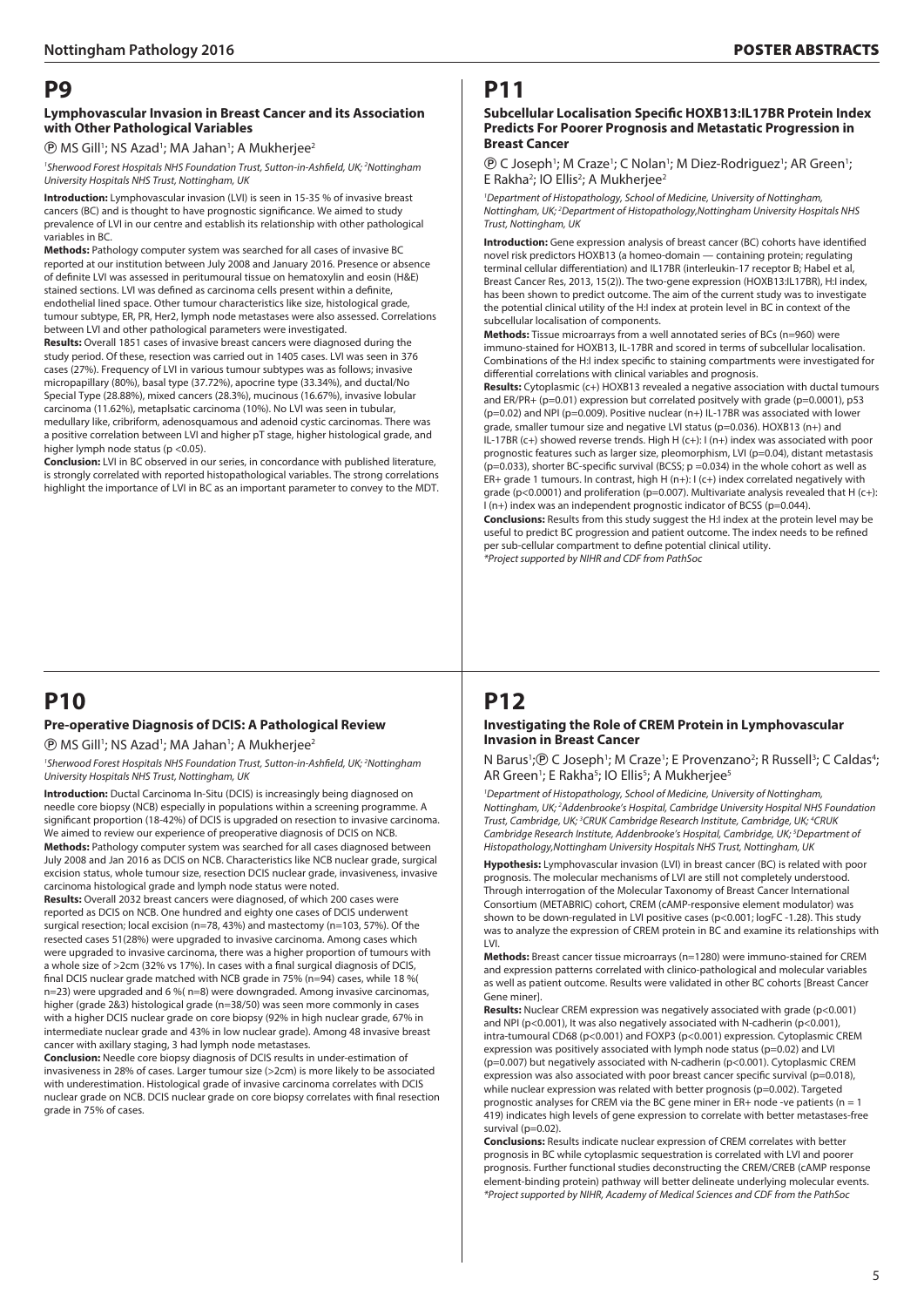#### **Prognostic Significance of Tumour Infiltrating Lymphocytes in Ductal Carcinoma In Situ**

**<sup>®</sup>** I Miligy<sup>1</sup>; A Gaber<sup>2</sup>; P Mohan<sup>1</sup>; C Nolan<sup>1</sup>; M Diez-Rodriguez<sup>1</sup>; M Craze<sup>1</sup>; C Joseph<sup>1</sup>; MM Al-Kaabi<sup>1</sup>; MA Aleskandarany<sup>1</sup>; A Mukherjee<sup>1</sup>; C Chapman<sup>1</sup>; RD Macmillan<sup>3</sup>; IO Ellis<sup>1</sup>; AR Green<sup>1</sup>; EA Rakha

*1 Division of Cancer and Stem Cells, School of Medicine, University of Nottingham, Nottingham City Hospital, Nottingham, UK; 2 Department of General Surgery, Faculty of*  Medicine, Menofia University, Egypt; <sup>3</sup>Breast Institute, Nottingham University Hospitals NHS *Trust, Nottingham, UK*

**Background:** Tumour infiltrating lymphocytes (TILs) are an important component of the immune response to cancer as well as being prognostic and predictive biomarkers in several cancers, including breast cancer. Although several studies have investigated the role of T-lymphocytes in breast cancer, the role of B lymphocytes (TIL-Bs) remains uncertain. This study aimed to assess the role of TIL-Bs in ductal carcinoma in situ (DCIS).

**Methods:** Formalin-fixed paraffin-embedded (FFPE) sections of 80 DCIS cases (39 pure and 41 mixed with invasive component) were immune-stained immunohistochemically for B lineage markers CD19, CD20 and the plasma cell marker CD138. Density and localisation were assessed including relation to in-situ and invasive disease. Correlation with clinico-pathological data was performed.

**Results:** Higher numbers of CD19/CD20 positive cells were located in the stroma away from the DCIS compared with either intratumoural or tumour-adjacent stroma. The majority of tumours showed diffuse/scattered pattern of B cells rather than aggregates/follicles. Higher number of CD19/CD20 positive B-cells and CD138 positive plasma cells were significantly associated with DCIS necrosis (P=0.002), comedo-type DCIS (P=0.007), higher tumour grade (P=0.05), larger tumour size (P=0.02) and ER/ PR negativity (P=0.03). Outcome analysis showed that strong expression and higher number of CD19/CD20 positive cells in pure DCIS cases were associated with longer disease free interval (P=0.05).

**Conclusion:** The better prognostic significance of B-cells suggests that the adaptive humoral immune response may have a substantial role in disease progression implying that cancer immunotherapy/vaccine strategies may be explored effectively to halt progression to invasive disease.

# **P15**

#### **Loss of Latent MMP7 Leads to Increased Lympho-Vascular Invasion and Poor Prognosis in Breast Cancer**

N Barus<sup>1</sup>; C Joseph<sup>1</sup>; M Craze<sup>1</sup>; <sup>®</sup> T Aliyeva<sup>1</sup>; <sup>®</sup> S Ojiegbe<sup>1</sup>; C Nolan<sup>1</sup>; M Diez-Rodriguez<sup>1</sup>; AR Green<sup>1</sup>; E Rakha<sup>1</sup>; IO Ellis<sup>2</sup>; A Mukherjee<sup>2</sup>

<sup>1</sup>Department of Histopathology, School of Medicine, University of Nottingham, *Nottingham, UK; 2 Department of Histopathology, Nottingham University Hospitals NHS Trust, Nottingham, UK*

**Inroduction:** Matrix metalloproteinase-7 (MMP-7) plays a key role in the degradation of the extracellular matrix in various cancers but its role in lympho-vascular invasion (LVI) is yet to be delineated. During activation, the pro-peptide region of MMP7 is removed from its inactive form (pro-MMP7). Sequestration of the enzyme in a latent form should therefore abrogate early metastatic events like LVI. This study aimed to analyse the effects of latency of MMP7 in breast cancer (BC) including its relation to LVI status.

**Methods:** BC tissue microarrays (n=1035) were immuno-stained with an antibody against the pro-peptide region of MMP7, which is removed during enzyme activation and hence identifies latent MMP7 only. Expression patterns were correlated with clinico-pathological variables including LVI (assessed by microscopy+/- D2-40 staining). **Results:** 470 (45%) BC cores showed high cytoplasmic expression of latent MMP7. Latent MMP-7 expression was higher in low grade BCs (p<0.001) with positive ER/PR status (p=0.001) and tubular/lobular morphology (p<0.001). In contrast, low expression of the latent form was significantly correlated with larger tumour size (p=0.03), both clinical (p=0.005) and IHC validated (p=0.009) positive LVI status, increased proliferation (Ki67 assessed) (p=0.008) and poorer NPI (p=0.008). **Conclusions:** Results indicate that MMP7 expression in the latent state correlates with favourable prognostic features in BC. Relative loss of the latent form increases the probability of LVI and causes overall poorer prognosis. Further functional studies and correlations with interacting partners (TIMPs: tissue inhibitors of matrix metallopeptidases) will better delineate underlying molecular events. *\*Supported by Academy of Medical Sciences, NIHR and CDF from the PathSoc* 

# **P14**

#### **Phosphorylation Status of MED1 Protein Results in Differential Prognosis in Breast Cancer**

**(B)** M Craze<sup>1</sup>; C Joseph<sup>1</sup>; R Russell<sup>2</sup>; OM Rueda<sup>2</sup>; E Provenzano<sup>3</sup>; C Caldas<sup>4</sup>; AR Green<sup>1</sup>; E Rakha<sup>5</sup>; IO Ellis<sup>5</sup>; A Mukherjee<sup>5</sup>

*1 Department of Histopathology, School of Medicine, University of Nottingham, Nottingham, UK; 2 CRUK Cambridge Research Institute, Cambridge, UK; 3 Addenbrooke's Hospital, Cambridge University Hospital NHS Foundation Trust, Cambridge, UK; 4 CRUK Cambridge Research Institute, Addenbrooke's Hospital, Cambridge, UK; 5 Department of Histopathology, Nottingham University Hospitals NHS Trust, Nottingham, UK*

**Introduction:** MED1 is an oestrogen receptor co-activator also known to interact with HER2. Recently it has been correlated with positive lympho-vascular invasion in breast cancer [Tumour Biol. 2015: 36(3)], being upregulated in metastases and implicated in therapeutic resistance. MED1 protein is phosphorylated at its activation site in a HER2 dependent manner. This study aimed to determine whether MED1 and phosphoMED1 at the protein level have differential correlations with clinico-pathological variables in BCs.

**Methods:** Breast cancer tissue microarrays (n=708) were immuno-stained for MED1 and phosphorylated-MED1 and expression patterns correlated with clinicopathological and molecular variables. MED1 expression was probed in other BC series [BC Gene Expression Miner] and the METABRIC cohort.

**Results:** Immunohistochemistry on the Tenovus series showed high MED1 expression to correlate with ER negative status, triple negative/basal phenotype status (p<0.05) and increased lymphovascular invasion (p=0.02). On the other hand, high phosphorylated MED1 expression correlated with low grade (p<0.001), ER positive status (p=0.01), low NPI (p=0.008) and better breast cancer specific survival (BCSS) (p=0.002). Interrogating subsets of the METABRIC cohort, expression analysis and copy number alterations identified MED1 as being positively associated with lymphovascular invasion status (adjusted p value < 0.02). Datasets on the BC gene expression miner

show that high MED1 expression is related to poorer survival, especially in ER positive BCs, even when adjusted for NPI and proliferation (p<0.01).

**Conclusions:** Results from this study suggest that MED1 expression correlates with ER negative status and probability of early metastatic spread. On the other hand, phosphorylated MED1 is a marker of good prognosis in BC.

*Project supported by Career Development Fellowship from PathSoc and the Academy of Medical Sciences* 

# **P16**

#### **Papillary Carcinoma of the Breast: Diagnostic Agreement and Management Implications**

P EA Rakha; IO Ellis

*University of Nottingham, Nottingham, UK*

Papillary carcinoma (PC), which is a rare type of breast cancer, comprises a heterogeneous group of tumours. The diagnostic categorisation of PC into in-situ and invasive disease remains a matter of debate. This study aims to assess the diagnostic agreement of PC among reporting breast pathologists.

**Methods:** 6 cases of PC included in the UK NHSBSP breast pathology interpretive external quality assurance (EQA) scheme in the last ten years were reviewed. In this scheme one representative H&E stained slide from each case is circulated to an average of 600 participants. Data on diagnostic categories were collected and slides were reviewed based on the WHO diagnostic criteria.

**Results:** Final diagnosis of malignancy (in-situ or invasive) was the highest in invasive PC (99% of the participants diagnosed it as malignant) followed by solid PC (94% and 95%), encapsulated PC (92% and 92%) and papillary DCIS (88%). Most cases of papillary DCIS were correctly classified as in-situ (77%) but 28% of the participants classified invasive PC cases as an in-situ disease. 24% of the participants reported encapsulated PC as invasive disease. Of the 2 solid PC cases, one showed some features consistent with the WHO description of invasive solid PC while the other one showed features of classic (non-invasive) solid PC. Both cases were reported as invasive by 75% and 77% of participants respectively. Breast specialists classification of PC as an in-situ carcinoma is more frequent than non-specialist participants and the difference was significant  $(p=0.013)$ .

**Conclusions:** Recognition of PC as a malignant entity (in-situ or invasive) is high but concordance of its classification into in-situ and invasive disease is low. Histological features that can define invasion in PC should be better defined. These rare lesions require additional diagnostic work-up and difficult cases should trigger consensus opinion or expert referral.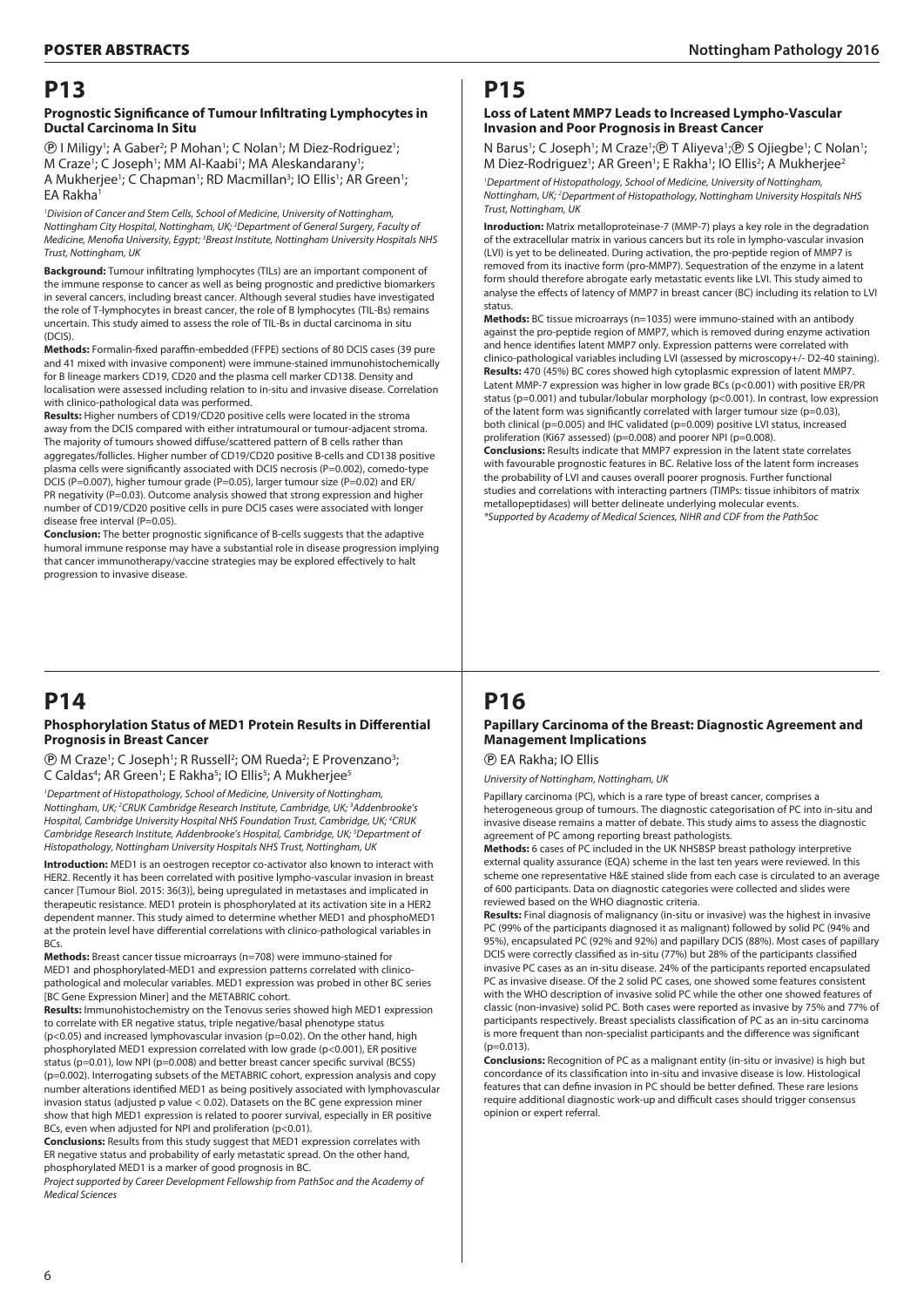#### **Clinicopathological Impact of C-C Chemokine Receptor Type 7 (CCR7) Protein Expression in Triple Negative Breast Carcinoma (TNBC)**

P SN Sonbul; MA Aleskandarany; A Mukherjee; AR Green; I Miligy; M Diez-Rodriguez; CC Nolan; IO Ellis; EA Rakha

*Department of Pathology, School of Medicine, University of Nottingham, Nottingham, UK*

**Purpose of the Study:** Chemoattractants are potent regulatory mediators in numerous malignancies, including invasive breast cancer (BC). C-C chemokine receptor type 7 (CCR7) is a transmembrane protein normally expressed in lymphoid tissues regulating the targeted migration of lymphocytes to the lymph nodes. However, its aberrant expression in BC may promote the site-specific metastasis. This study investigated the clinicopathological interactions of CCR7 protein expression in tripenegative breast carcinoma (TNBC).

**Methods:** Immunohistochemistry for CCR7 protein expression was conducted on tissue microarray (TMA) sections of a well-characterised series of TNBC (n=139). Statistical analysis was performed engaging robust archival clinicopathological data. **Summary of Results: CCR7** protein expression in TNBC was positively identified in cytoplasm (50.4%) and cell membrane (51.8%). High CCR7 expression was associated with a younger age at diagnosis (61.4%; p=0.009), premenopausal status (59.5%; p=0.022), and negative nodal status (59.8%; p=0.004). Lung distant metastasis was also correlated significantly with the cytoplasmic positive expression of CCR7 (76.9%; p=0.047). On the other hand, positive membranous expression of CCR7 was associated with higher occurrence of liver distant metastasis (75.0%; p=0.045).

**Conclusions:** CCR7 protein expression in TNBC may be associated with visceral metastasis in invasive BC. This preferential site-specific metastatic tropism in TNBC is possibly attributed to the subcellular localisation of CCR7 expression. Further molecular and functional studies are warranted to decipher the biological roles of CCR7 in TNBC.

### **P18 A Case of Adenoid Cystic Carcinoma of the Breast**

P C McNicol;P S Cook; MJ Alemkunnapuzha

*The Mid Yorkshire Hospitals NHS Trust, Dewsbury, UK*

Adenoid cystic carcinoma of the breast is a rare tumour, accounting for only 0.01% of all breast cancers. It is an indolent tumour and carries a favourable prognosis. The morphology is similar to that seen in adenoid cystic carcinoma of the salivary glands, however within the breast it may be confused with cribriform DCIS or invasive cribriform carcinoma.We present the case of a 59 year old woman who had a five week history of a right breast lump. Clinical examination identified a deep seated nodularity in the upper outer quadrant of the right breast (P2). Mammography identified an ill-defined suspicious nodule and ultrasound showed a superficial area of echo poor tissue with an echogenic halo. The radiological appearances were indeterminate (M3/4, U3/4). Core biopsies were performed to exclude infiltrative lobular carcinoma. The tumour was formed of nests and islands of predominantly basaloid cells with little cytoplasm. There were sharp rounded spaces within the tumour nests. Focally, there were mucoid areas and pink hyaline material. Immunohistochemistry showed the tumour to be triple negative (i.e. no expression for oestrogen receptors (ER), progesterone receptors (PR) or HER2 receptors). The small basaloid cells showed strong positivity for p63 and the luminal cells showed positivity for CK7. The subsequent resection showed a macroscopically well-defined and pale tumour measuring 15 x 10 x 15mm confirmed as adenoid cystic carcinoma of the breast. Three sentinel lymph nodes were excised and they were histologically free of metastatic disease.We present the clinical, radiological and pathological features of this rare tumour, which is less likely to spread via lymphatics to the local lymph nodes and we raise the question of the necessity for a sentinel lymph node biopsy being part of the treatment protocol.

### **P19**

#### **Introduction of a Pilot System for Pre-requesting of ER and HER2 Immunohistochemistry**

P JS Cooke;P RA Cooper; V Bhargava; AC Bateman

*University Hospital Southampton NHS Foundation Trust, Southampton, UK*

**Background:** Oestrogen receptor (ER) and HER2 testing should be performed on all primary invasive breast carcinomas (with ER alone in ductal carcinoma in situ) to inform hormonal and adjuvant therapy. We piloted a system of automatic ER and HER2 immunohistochemistry (IHC) requesting for R4 and R5 breast lesions at the time of biopsy receipt with a view to improving turnaround times. However this may lead to unnecessary IHC testing. We analysed the preliminary results of the pilot protocol. **Methods:** We performed a retrospective audit of all breast core biopsies received at Southampton General Hospital, between April 2014 and November 2015 (n = 1588). **Summary of Results:** Of the 1588 breast core biopsies received, 599 were identified as R4 or R5 by the clinical information on the request forms and therefore qualified for automatic ER/HER2 IHC. 359 specimens had clinical descriptions only and were not eligible for IHC pre-requesting. Our protocol predicted B5 disease in 73% (546/746) of all biopsies and 87% (546/625) of cases received with an R category but led to IHC in 53 non-malignant and 32 B5a biopsies, with a total excess expenditure of £3293. The positive predictive value (PPV) for B5b disease was 61.0% and 92.7% for R4 and R5 lesions respectively, but only 13.4% for R3 lesions. Excluding pre-requesting of R4 lesions would have led to omission of up-front testing in 97 B5 cases, but prevented testing of 39 B1-B4 lesions, saving £1599.

**Conclusions:** R category is a robust indicator of which specimens will require IHC. The low PPV of a R3 lesion for invasive carcinoma lesion supports limiting pre-requesting R5 and possibly R4 lesions. Clinicians should be informed of the importance of specifying R category to allow early identification of patients eligible for ER and HER2 testing. The impact of this pilot on turnaround times should be assessed to determine whether pre-requesting provides a clinical benefit.

# **P20**

**Can Radiological R Code Breast Biopsies Reliably be used to Pre-emptively Order Hormone Receptors and Reduce Overall Reporting Turnaround Time?**

P S Padayachy; R Rajak; H Markham

*University Hospital Southampton NHS Foundation Trust, Southampton, UK*

**Background:** Immunohistochemical (IHC) staining has been proven to be an essential adjunct in primary breast carcinomas. In 2015 the Royal College of Pathologist (RCPath) adjusted current key performance indicators within pathology, and increased the percentage of biopsies to be reported within 7 days from 80% to 90%. We looked at the correlation of radiological and pathological grading of breast core biopsies (R5 and B5) to address their current turn-around times by pre-empting the need for hormone receptors.

**Method:** We performed a correlation into the agreement between histological and radiological classification of breast cores (n =278). In 2014 all breast cores for a three month period (Apr-Jun) identified as U or R4/5 had pre-emptive hormone receptors ordered at specimen transfer and both laboratory and overall turnaround times were compared to the preceding three month period (Jan-Mar).

**Results:** Correlation data showed U/R5 biopsies had 98% agreement with equivalent B5 scores ( $k = 0.76$ ). Of the 436 biopsies received during the 'pre-emptive' audit period, data shows the average TAT compared against retrospective data was not significantly improved ( $p = 0.306$ ). The laboratory TAT (time taken from receipt to slide delivery to pathologist) was significantly reduced; from 3.33 days to 2.56 days (p < 0.0001). A small proportion of benign cases received unnecessary IHC.

**Conclusion:** We conclude that the laboratory turnaround for these specimens has now been optimised and is no longer the rate-limiting step in reporting. Whilst clear that there is very good concordance between radiological suspicion of the presence of neoplasia and histologically proven neoplasia, a degree of waste of materials may occur and it would be wise to measure this to see if the cost justifies the time saving.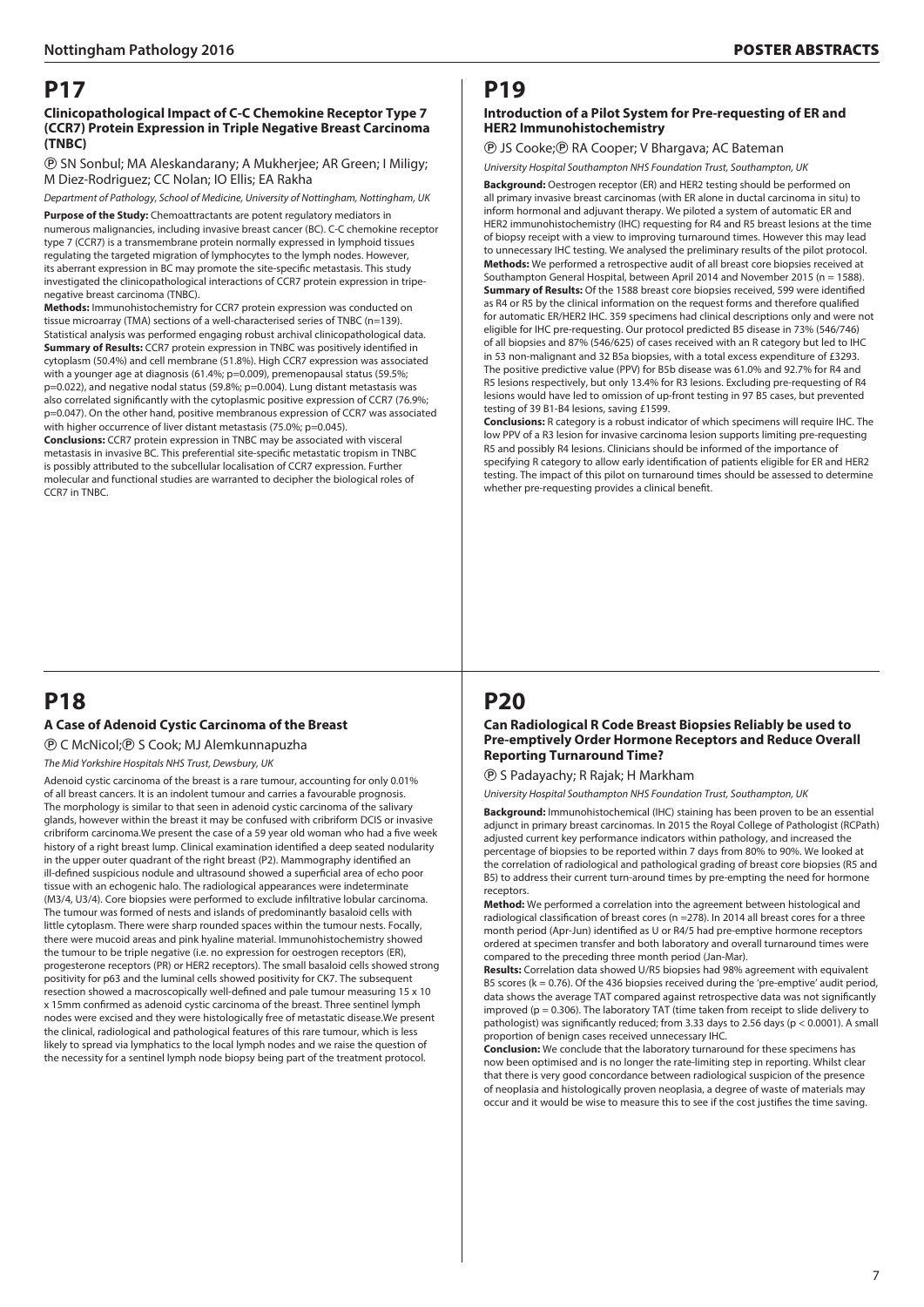#### **Metaplastic Breast Carcinoma Masquerading as Pleomorphic Liposarcoma - Case Report**

**@ M Elghobashy<sup>1</sup>; N Basu<sup>2</sup>; R Warner<sup>2</sup>; J Dickson<sup>2</sup>; A Shaaban<sup>2</sup>** 

*1 University of Birmingham, Birmingham, UK; 2 Queen Elizabeth Hospital Birmingham, Birmingham, UK*

**Introduction:** Liposarcomatous tumours of the breast are among the rarest of mammary tumours. The differential includes malignant phyllodes tumour, primary liposarcoma and metaplastic carcinoma with liposarcomatous differentiation. We report an extremely rare case of metaplastic carcinoma with extensive pleomorphic liposarcomatous differentiation and its diagnostic work up.

**Case:** A 47-year-old woman presented with a lump in the left breast. Clinical examination revealed bilateral grade III breast ptosis and a 3x4cm mass in the lower outer quadrant above the infra-mammary fold. Mammography and ultrasound confirmed a well defined mass suggestive of a lipoma or mammary hamartoma. No pathological lymph nodes were identified. A core biopsy performed elsewhere was diagnosed as pleomorphic liposarcoma. A staging CT scan did not show an obvious primary tumour or evidence of metastatic disease. The patient was referred to a sarcoma and oncoplastic breast surgery centre for management and a therapeutic mammoplasty was done. Microscopically, this was a well defined, lobulated tumour comprising solid sheets of large pleomorphic and spindle cells with bizarre forms, vacuolated cytoplasm and ample mitoses. Atypical lipoblasts were easily identifiable. No biphasic pattern, glandular differentiation, or DCIS was noted. Immunohistochemistry showed few scattered CK7, AE1/3, CK8/18, Cam5.2 strongly stained cells. Cytokeratin 14, p63, S100, Melan A, -HCG, LCA, ER, PR, HER2 were all negative. The strong, though patchy, cytokeratin expression, favours the diagnosis of metaplastic carcinoma with pleomorphic liposarcomatous differentiation. **Conclusion:** Pleomorphic liposarcomatous differentiation in breast cancer is very rare. It is mostly seen in malignant phyllodes tumour with heterologous element. Extensive sampling, careful search for a biphasic pattern, DCIS and/or epithelial differentiation and a panel of broad spectrum cytokeratins are essential to establish the diagnosis.

# **P22**

#### **Histological Grade Concordance Rate Between Diagnostic Core Biopsy and the Corresponding Excision Specimen in Breast Cancer: An experience at Addenbrookes Hospital, Cambridge**

P R Gahlaut; E Provenzano

*Addenbrookes Hospital, Cambridge University Hospitals, Cambridge, UK*

**Introduction:** Breast cancer grade is a pathology key performance indicator (KPI) in the annual ABS BASO audit and all breast cancer core biopsy and excision specimen reports should provide details of tumour grade as a minimum dataset item. Histological grade is one of the key variables in decision regarding adjuvant therapy following a breast cancer diagnosis and core biopsy grade is used to determine eligibility for neoadjuvant chemotherapy (NACT). Although, there are no national standards for concordance in grade between core biopsy and excision specimens, concordance rate is reported as around 75% in published series in the literature. **Purpose of the Study:** The aim was to look at the concordance rate of primary breast cancer grading on core biopsy and the corresponding excision specimen. **Methods:** Retrospective primary breast cancer cases diagnosed between Jan 2013 and Dec 2013 were included. Cases were identified by doing a search for all breast core biopsies with a B5b (invasive cancer) diagnosis. Patients who received NACT and cases with too small core, or when a breakdown of the individual grade components (tubule formation, nuclear pleomorphism, mitotic count) was not available, were excluded. The data was analysed using microsoft excel to calculate concordance rate of overall grade and the three individual grade components. The percentage of cases with any change in overall grade (upgrading or downgrading) was also calculated.

**Results:** A total of 333 cases were included in the study. Three cases with either too small core or no breakdown of grade components provided, were excluded. There was concordance in 256 cases (77%), upgrading in 48 (15%) and downgrading in 26 cases (8%). The concordance rates for tubule formation, pleomorphism and mitosis were 75%, 75% and 61%, respectively.

**Conclusions:** The concordance rate (77%) of primary breast cancer grading on core biopsy and excision specimens is in line with the findings of published series in the literature.

# **P23**

#### **Investigating the Functional Significance of Aberrant αvβ6 and Fibronectin Expression in Myoepithelial Cells: Role in the Progression of DCIS?**

P M Hayward; MD Allen; S Dreger; JF Marshall; JL Jones

*Barts Cancer Institute, London, UK*

**Background:** Ductal carcinoma *in-situ* (DCIS) is a direct precursor of many invasive breast cancers, however, it is estimated that DCIS will progress in only 50% of cases, which has led to concerns regarding over-treatment. Thus, there is an urgent clinical need to determine which cases will progress and better stratify management. Genomic studies have indicated that DCIS tumour cells are as genetically advanced as invasive disease, with no specific stepwise changes identified. However, these studies ignored the breast microenvironment, which is complex, comprising the myoepithelial cell (MEC) population and the stroma. In the normal breast MECs exert tumour suppressive functions. In DCIS, MECs are altered, and this may compromise MEC function and contribute to progression. We previously have shown de-novo expression of αvβ6 in DCIS-associated MECs and up-regulation of Fibronectin. This study aims to evaluate the functional relevance of these changes.

**Methods:** Established MEC cell lines positive and negative for αvβ6, and primary MECs were used to assess the relationship between αvβ6 and FN expression, and the role of FN in αvβ6-mediated TGF-β signalling using 2D and 3D model systems, invasion assays and siRNA.

**Results:** β6-positive MECs exhibit higher levels of FN expression at mRNA and protein level compared to β6-negative MECs. Knockdown of either β6-integrin or FN in β6-positive MECs significantly reduced TGF-β signalling, TGF-β-mediated MMP-9 expression and invasion.

**Conclusion:** Expression of both αvβ6 and FN by MECs is required to generate enhanced TGF-β signalling, which mediates MMP-9 dependent tumour cell invasion. These changes could contribute to a progression signature to facilitate improved stratification of DCIS patients.

*This work was funded by the Pathological Society PhD Studentship.*

# **P24**

#### **Sentinel Lymph Node Biopsy Protocol, are Three Levels Enough? An Audit Conducted at a District General Hospital in the UK**

#### *<b>P* MT Munonyara<sup>1</sup>; L Wahab<sup>2</sup>

<sup>1</sup> Imperial College Healthcare NHS Trust, London, UK; <sup>2</sup> Hemel Hempstead General Hospital, *Hemel Hempstead, Hertfordshire, UK*

Current evidence suggests much variation and a lack of standardisation exists with sentinel lymph node biopsy (SLNB) protocols in the UK. At our institution, a SLNB is sectioned every 400 microns as a H&E slide until no tissue remains. Anecdotal evidence from regional breast centres nearby suggests they use less extensive protocols. Thereby, cutting multiple levels creates burden with time, cost and resources. The aim of the audit was to determine the feasibility of changing from multiple levels to a three level SLNB protocol without compromising the outcome of patient management. A retrospective audit from 2011-2015 of 48 patients who underwent SLNB and mastectomy, SLNB and wide local excision or SLNB alone. This yielded a total of 60 positive SLNB. All the reports were retrieved and H&E slides were re-examined. The total number of levels cut, size of nodes, the size and type of tumour metastases and whether ECS was present were analysed for each node. Clinical and pathological data was collected on tumour type, grade, stage and axillary clearance status. Most SLNB (93%) were detected at levels 1-3. The remaining (7%) were detected on subsequent levels. Two out of 60 were ITC, which did not alter management as it is regarded as N0 status. One out of 60 was a micrometastases which had other non-SLN positive nodes and therefore underwent axillary clearance. One out of 60 was a macrometastases which underwent axillary clearance, which was the only positive node out of 18 at axillary clearance. Fourteen out of 60 ECS were detected. Twelve out of 14 (86%) were found on levels 1-3. The remaining 2/14 were found on further on further levels. Practice was changed to a three level protocol without compromise in patient outcomes. Currently, the clinical significance of micrometastases and the management of patients with low volume (macrometastases) disease is still debated. This probably reflects the variation and lack of standardisation of SLNB protocols in the UK.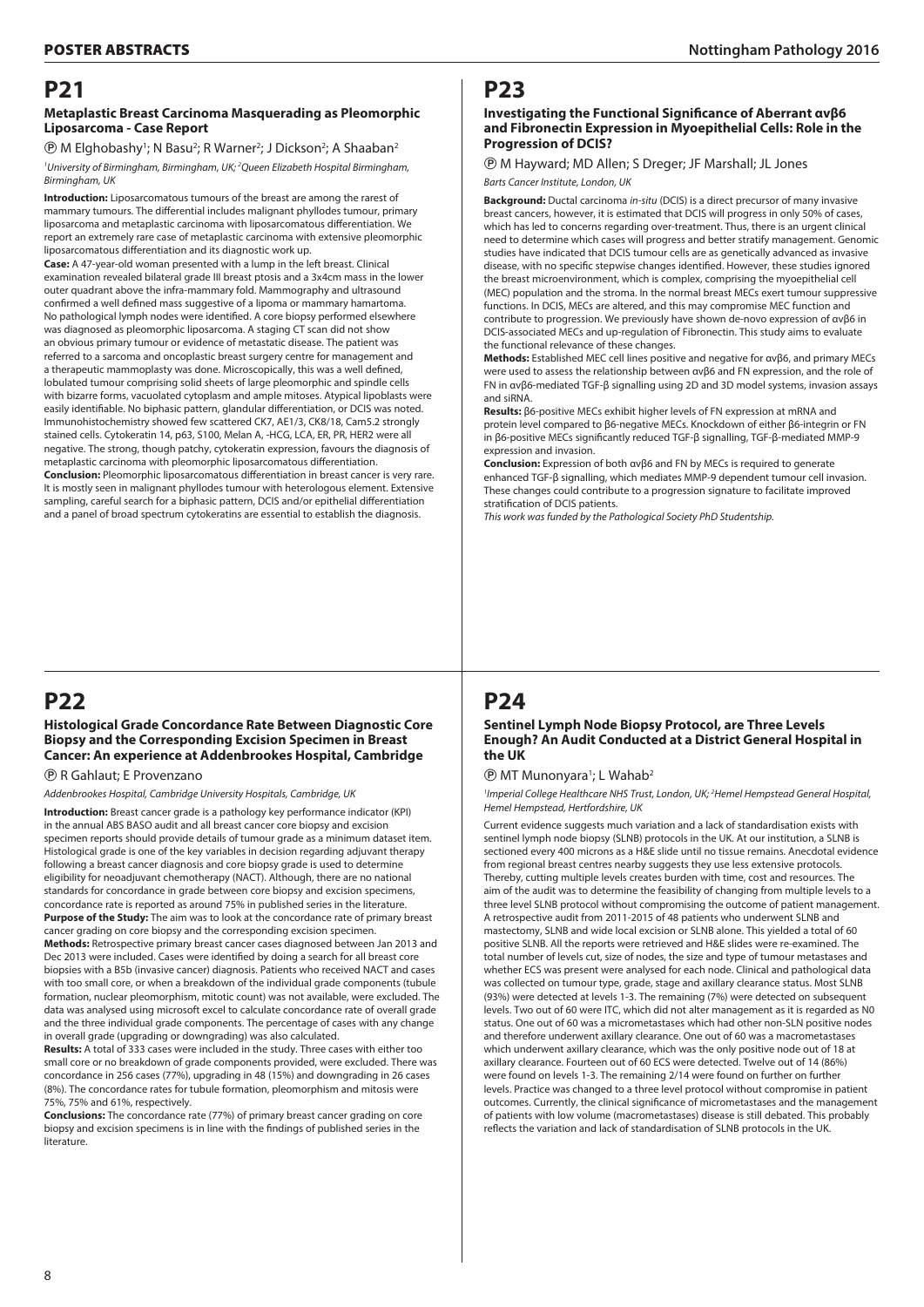**A Comparative Study of Male Versus Female Breast Cancer Identifies Overexpression of eiF Signalling Pathways in Male Breast Cancer Providing Opportunities for a Therapeutic Window**

P MP Humphries; V Speirs

*University of Leeds, Leeds, UK*

**Purpose of the Study:** Male breast cancer (MBC) is rare, understudied and its pathogenesis has not been fully elucidated. The presumption that the biology of MBC and female breast cancer (FBC) is identical is misleading with. Evidence indicates that this may not be the case. We aimed to identify gene expression in matched patient samples and validate this in MBC samples in TMA format (n=477) and relate to clinical outcome.

**Methods:** Transcriptomic analysis of MBC and FBC samples was conducted on over 21,000 genes. Using unsupervised clustering, differential gene expression in each gender was identified. Ingenuity Pathways and Gene Ontology Analysis was conducted on all differentially expressed genes. Several pathways were statistically significantly different between genders (adjusted FDR p-value, Fisher's exact test). Pathways of interest were confirmed by qRT-PCR. Protein expression of identified genes were assessed by IHC. Data dichotomisation was achieved by R.O.C curve analysis and KM survival curves generated.

**Summary of Results:** 735 genes were found to be differentially expressed between genders. eIf signalling was significantly over-expressed in males; p value 0.0001, FDR p value 0.0162, conformed by qRT-PCR. eIF4E and 5 were prognostically significant for overall survival in MBC ( $p = 0.012$ ; HR = 1.77, 1.12-2.8 and  $p = 0.033$ ; HR = 1.68, 1.04-2.74, respectively). In patients that co-expressed EIF4E and -5 survival significance was compounded ( $p = 0.005$ ; HR = 2.471, 1.280-4.770). These findings remained significant upon multivariate analysis (p=0.002; HR 6.205, 1.99-19.30).

**Conclusions:** As mTOR inhibitors, which are already approved clinically, and target the eIF signalling pathway, eIFs -4 and -5 may offer novel predictive biomarkers in MBC. Our data are suggestive that the administration of mTOR inhibitors, such as rapamycin and its analogues, which target this pathway could be repurposed and offer the first MBC specific treatment for a subset of patients

### **P27**

#### **A Head-to-Head Comparison of the Diagnostic Accuracy of Breast Fine Needle Aspiration Cytology (FNAC) and Core Needle Biopsy (CNB)**

Y Jiang<sup>1</sup>; ® K Lee<sup>2</sup>; M Falzon<sup>3</sup>

<sup>1</sup> Furness General Hospital, Barrow-In-Furness, UK; <sup>2</sup>University Hospital Ayr, Ayr, UK;<br><sup>3</sup>University College London Hospital, London, UK *University College London Hospital, London, UK*

**Introduction:** Breast FNAC is a fast, cheap and effective method, often used in triple assessment clinics, to distinguish between benign and malignant lesions. However, it has been superseded by CNB in many centres in the UK. Nevertheless, there are very few studies that directly compare the diagnostic accuracies of the two techniques on the same patients. This study aims to address this gap in the literature.

**Methods:** This retrospective study was performed on patients on whom both breast FNAC and CNB were performed in 2014 at University College Hospital London (UCLH). We accessed the hospital electronic pathology report system and recorded the sample category. Subsequently, there were correlated these with the final histological diagnosis to calculate sensitivity, specificity, false positive (FP), false negative (FN) and positive predictive values (PPV) of each technique.

**Results:** Our study included 84 female patients; median age range was 41 – 50 years. Our study shows comparable diagnostic accuracy values. Sensitivity: FNAC – 85.7%; CNB – 98.7%. Specificity: FNAC – 75%; CNB – 87.5%. FP: 0% for both. FN: FNAC – 25%; CNB – 12.5%. PPV: FNAC – 100%; CNB – 100%.

**Conclusion:** Breast FNAC is a fast and cheap option with comparable diagnostic accuracy to CNB. We recommend it as a valuable technique to be used in triple assessment clinics in centres with well trained staff and adequate resources to provide a quick turnaround of results.

# **P26**

#### **An Audit of Breast Fine Needle Aspiration Cytology (FNAC) Categorisation and Diagnostic Accuracy**

 $\textcircled{P}$  Y Jiang<sup>1</sup>; K Lee<sup>2</sup>; M Falzon<sup>3</sup>

<sup>1</sup> Furness General Hospital, Barrow-In-Furness, UK; <sup>2</sup>University Hospital Ayr, Ayr, UK;<br><sup>3</sup>University College London Hospital London, UK *University College London Hospital, London, UK*

**Introduction:** Breast FNAC is a fast, quick and effective method, used as part of the triple assessment, for distinguishing between benign and malignant lesions. Its accuracy is heavily dependent on pathologists' technical expertise and interpretation experience. Therefore, it is vital to audit local performance against national standards periodically.

**Methods:** The audit was initially performed using all the breast FNAC samples analysed at University College London Hospital (UCLH) in 2012. The category of the each sample was recorded and correlated with the final histological diagnosis to calculate sensitivity, false positive (FP), false negative (FN) and positive predictive value (PPV). These were subsequently compared with the standards set out in the Guidelines for Non-Operative Diagnostic Procedures and Reporting in Breast Cancer Screening (2001). The audit was repeated in 2014.

**Results:** Our audit in 2012 included 436 samples. 23% of the sample was categorised as C1. Sensitivity was 88.9%; FP was 0%; FN was 0% and PPV 100%. These parameters have all met the minimum and preferred standards in the national guidelines. Our re-audit in 2014 included 553 samples. 30% of the sample was categorised as C1. Sensitivity was 85.7%; FP was 0%; FN was 3.1% and PPV 100%.

**Conclusion:** Our audit shows a slight deterioration in our department's performance on breast FNAC. An action plan has been produced which includes further staff training and more frequent re-audit. Nevertheless, FNAC has comparable level of diagnostic accuracy to core biopsy and we support its continued use as part of triple assessment at UCLH.

# **P28**

**Role of Detection of Homozygous 9p21 (p16/CDKN2A) Deletion in Mesothelioma using Fluorescence in-situ Hybridization - Experience at a Specialist Diagnostic Pleural Pathology Service**

#### **(B)** LJ Harries<sup>1</sup>; C Hodgson<sup>2</sup>; N Telford<sup>2</sup>; P Bishop<sup>1</sup>; A Chaturvedi<sup>1</sup>

<sup>1</sup>Dept of Histopathology, University Hospital of South Manchester, Manchester, UK; *2 Oncology Cytogenetics, The Christie Pathology Partnership, Manchester, UK*

**Introduction:** Demonstration of homozygous deletion of the p16/CDKN2A gene on chromosome locus 9p21 using fluorescence in-situ hybridization (FISH) in mesothelial cells has been reported to improve diagnostic certainty of malignant mesothelioma (MM) when assessing atypical mesothelial proliferations in diagnostically challenging cases. We present a retrospective five-year experience of a diagnostic pleural pathology reporting practice of mesothelial proliferations, focusing on the application of immunohistochemistry (IHC) and p16/CDKN2A FISH analysis using a Vysis LSI CDKN2A/p16 dual colour probe.

**Methods:** All thoracic/pleural specimens (fluid and biopsy) coded as having a 'mesothelial'-related pathology over a five-year period (2010 to 2015) were identified within the hospital pathology database and a systematic review of pathology reports was undertaken.

**Summary of Results / Conclusions:** 516 specimens were included in the final analysis (381 pleural biopsy, 6 resection, 5 frozen sections, 2 other biopsy, 117 pleural fluid, 7 aspirate cytology). History of asbestos exposure was not provided for 326 (63%) specimens, while it was available and positive in 166 and negative in 24. IHC was performed in 455 (88%) specimens (EMA and/or Desmin used in 81 (15%)). p16/ CDKN2A FISH analysis was attempted on 78 (15%) specimens with homozygous 9p21 (p16/CDKN2A) deletion being detected in 50 (39%). There were 2 borderline results, 25 negative and a single test failure. An average of 61 cells (range 60-110) were counted for each FISH study and the mean number of positive cells seen was 38 with the cut-off considered positive for reporting a homozygous deletion being 20%.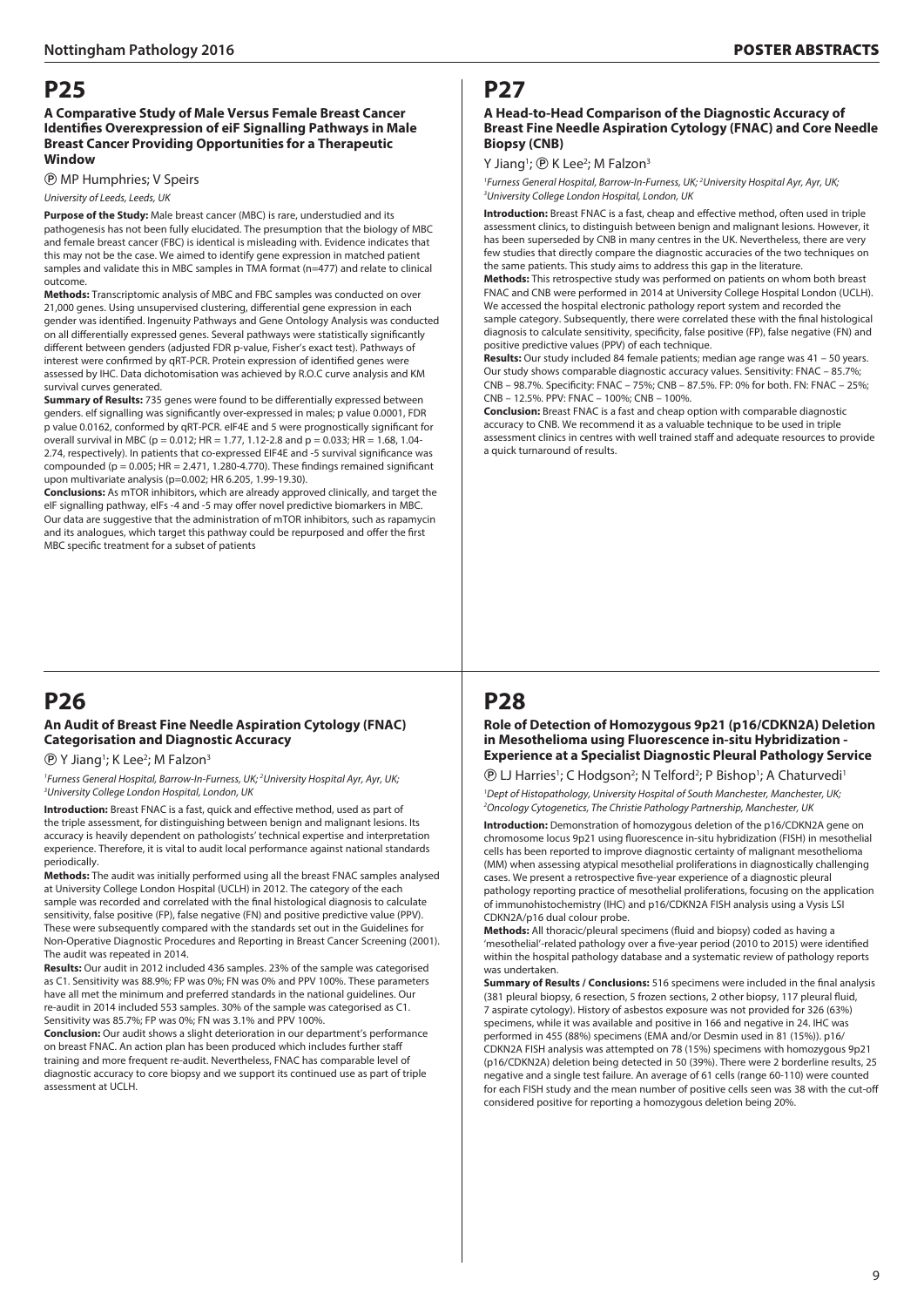#### **Determining the Three Dimensional Architecture of Pulmonary Adenocarcinomas on a Microscopic Scale**

P EL Johnstone; DA Moore; N Morone; JPC Le Quesne

*University of Leicester, Leicester, UK*

Three dimensional (3D) visualisation of solid malignancies may provide insight into their nature that cannot be seen with conventional techniques. Following development and optimisation of the three dimensional modelling techniques described, it may be possible to use such a method in conjunction with standard tissue and genomic analysis to refine the assessment of pulmonary adenocarcinoma. Histopathological analysis of a single pulmonary adenocarcinoma following production of FFPE tissue blocks was performed alongside immunohistochemistry and molecular analysis. H&E, Ki-67, vascular and immune markers were applied, analysed and annotated. Following annotation of tissue stained with H&E and Ki-67, the images were merged to produce stacks. These were then rendered into 3D models for each biomarker using Amira 3D software. Separate areas of tumour were tested for common mutations using IonTorrent Next Generation Sequencing technology. Rendering of the 3D H&E stained model illustrated the heterogeneous nature of the pulmonary adenocarcinoma. The tumour was split into two broad components surrounding a core of central fibrosis. The tumour exhibited a stepwise progression of invasiveness as it converged on the central scar. Clear boundaries were visible between areas of in situ growth, acinar and solid pattern. Analysis using Ki-67 and rendering of the associated model showed the highest proliferative activity was at the extreme periphery of the in situ disease, with an even distribution of cellular proliferation in the regions of solid pattern. Rendering of 3D models from histopathological images allowed the production of a simplified model of the heterogeneous growth observed in adenocarcinomas. This provided an insight into the tissue alterations involved with tumour growth. Further application of this technique improve understanding of tumour development is warranted.

# **P31**

#### **Cell-in-Cell Structures in Lung Adenocarcinoma Associate With a Poor Prognosis**

**(B)** HL Mackay<sup>1</sup>; DA Moore<sup>2</sup>; PAJ Muller<sup>1</sup>; JC Le Quesne<sup>1</sup>

<sup>1</sup> Medical Research Council, Leicester, UK; <sup>2</sup> University of Leicester, Leicester, Uk

Cell-in-cell (CIC) structures, where one viable cell is present within another, have been identified in a variety of solid tumours. While their significance is uncertain, repeated occurrence in tumours may represent a process that confers a selective advantage to a malignant clone via subclonal competition. However, the biological consequences and mechanisms of formation of these structures remain unknown. 10 high-power fields (hpf) were examined from 219 consecutive cases of resected lung adenocarcinoma. A scheme to identify and quantify CIC structures was formulated and used to score the tumours. Tumours were also stained for p53 expression. In vitro coculture experiments using a variety of cancer cell lines (H1299, BxPC-3, A549 and A431) labeled green or red (via transfection with fluorescent proteins) were also conducted. Cells were seeded on coated surfaces to mimic extracellular matrix. 26% of lung adenocarcinoma cases had occurrence rates of at least 5 CIC structures per 10hpf, reaching up to 23 per 10hpf. Frequency was associated with features such as multinucleation (P<0.0001), mitoses (P<0.0001) and solid pattern (P=0.002). High frequency was also related to nodal metastasis (P=0.006) and showed a trend towards poor survival. There is an association between high CIC counts and p53 positivity in tumours (P=0.0003). CIC structures are also seen in cultured cell lines and are enhanced by extracellular fibronectin or collagen, suggesting integrins may be involved in CIC formation. Live cell imaging confirms they are formed via a cell engulfment mechanism and p53 mutant status also appears to drive CIC formation in vitro. Lung adenocarcinomas frequently contain CIC structures. They are associated with cytological grade and poor outcome. There is a clear link between mutant p53 tumour suppressor status and CIC occurrence, both *in vivo* and *in vitro*. CIC structures in cell culture systems also appear to be dependent upon signaling from the extracellular matrix.

### **P30**

#### *In situ* **Quantification of Genomic Instability in Lung Adenocarcinoma: Biomarker Potential and the Biological Implications**

*<b>P* D Kotecha<sup>1</sup>; DA Moore<sup>1</sup>; J Le Quesne<sup>2</sup>

<sup>1</sup>Department of Cancer Studies, University of Leicester, Leicester, UK;<sup>2</sup>MRC Toxicology Unit, *Leicester, UK*

**Background:** Chromosomal instability (CIN) is a hallmark of cancer and a known driver of tumour heterogeneity, evolution and progression. The CIN phenotype is recognised as a central determinant of patient outcome. This study aims to determine the prognostic value of tumour CIN status in lung adenocarcinoma.

**Methods:** A multiplex immunofluorescent assay (cytokeratin AE1/AE3 and DAPI) was developed and applied to primary lung adenocarcinoma tissue microarrays (n=299). Whole slide digital images were captured at 40x magnification. *In silico* image analysis was then used to identify, segment and quantify the DNA content of nuclei within tumour regions. The interquartile range (IQR) of DNA content was calculated for each case. This measure is considered reflective of the extent of CIN and aneuploidy. Univariate and Multivariate Cox proportional hazards models were used to assess the prognostic value of CIN.

**Results:** Univariate analysis showed that extreme CIN was significantly correlated with improved overall survival (hazard ratio (HR) = 0.53, 95% Confidence Interval (CI): 0.33-0.85, p=0.009). Multivariate analysis adjusted for covariates (age, gender, stage, mucinous differentiation, lymph node status, vascular invasion, smoking status) showed that extreme CIN was an independent predictor of overall survival (HR =  $0.47$ , 95% CI: 0.28-0.80, p=0.004).

**Conclusion:** Assessment of tumour CIN status may be a useful marker of clinical prognosis and therefore support treatment and risk stratification of lung adenocarcinoma.

*Acknowledgements:This project was supported by a BDIAP intercalated BSc grant.*

# **P32**

#### **Histopathological Reporting of Mesothelioma Resection Specimens Over 10 Years From a Large Single Centre**

**(B)** DA Moore<sup>1</sup>; CEG Wenban<sup>1</sup>; DC Francis<sup>1</sup>; CJ Richards<sup>2</sup>; JPC Le Ouesne<sup>1</sup>

<sup>1</sup>University of Leicester, Leicester, UK; <sup>2</sup>University Hospitals Leicester NHS Trust, Leicester, UK

Mesothelioma is a uniformly lethal disease for which radical surgery has not yet been accepted as a routine treatment option, yet non-surgical treatments continue to provide only limited benefit. Our NHS Trust is a leading centre for mesothelioma surgery and holds one of the world's largest cohorts of radical resection specimens. We have recently collated clinicopathological data from over 350 surgical patients operated on over a 10 year period. All mesothelioma resections from a single surgical centre over a 10 year period were reviewed and pathological data was collated. The immunoprofiles of the tumours were reviewed and demographic data was also collected for correlation to the pathological features. 368 mesothelioma resections were received in the pathology department over a 10 year period and were included in the study. The median age was 65 and the M:F ratio 307:61. The majority of the tumours (76%) were of epithelioid subtype. On TNM staging the modal tumour stage was T3 (47%) and the majority of tumours (52%) were nodal stage N2. Calretinin was the most sensitive immunohsitochemical marker used (positive in 95%). Pathology specimens from radical mesothelioma surgery are complex and challenging cases which require specialist reporting. The data presented represents the first pathological characterisation of a unique tumour resection cohort. This data will be incorporated into a comprehensive clinicopathological database alongside patient survival information for future use alongside constructed tissue microarrays.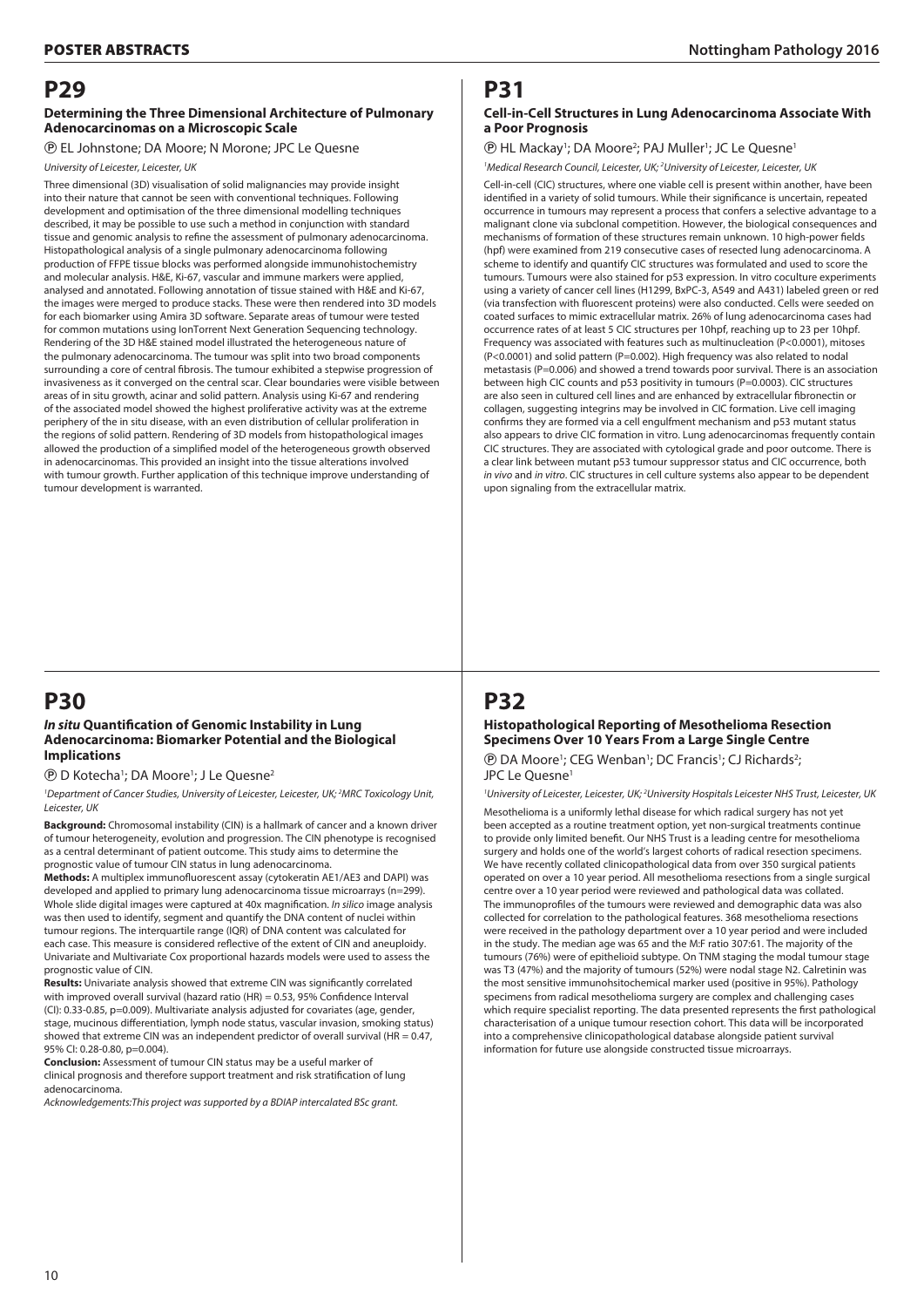#### **Predominant Histological Subtype and Vascular Invasion Predict Overall Survival in Resected Lung Adenocarcinoma on Analysis of a 993 Patient Cohort**

P DA Moore; CR Smith; M Sereno; JPC Le Quesne

*University of Leicester, Leicester, UK*

Pathological features which are recognised to predict survival in lung adenocarcinoma include disease stage and predominant histological subtype. There is conflicting evidence regarding the presence of vascular invasion and at present this not included as a core item in the RCPath lung cancer dataset. Clinicopathological data from 993 lung adenocarcinomas reported within our centre over a 14 year period was collated. This included all data available from histopathology reports and survival data captured from a range of clinical sources. Cox survival modelling was performed. Both predominant histological subtype and vascular invasion were predictors of survival, alongside disease stage. Predominant histological subtypes solid and micropapillary pattern were associated with worst survival rates and lepidic pattern was associated with the best outcome, as previously reported. This data supports the importance of predominant histological subtype as a pathological feature and suggests that the presence or absence of vascular invasion is also a key predictor of survival for which routine reporting may be indicated. All cases included in the cohort are now undergoing comprehensive histopathological grading to determine the value of additional pathological assessments such as mitotic index and nuclear size.

**P35**

#### *This abstract has been withdrawn*

### **P34**

#### **Solid Pattern Lung Adenocarcinomas Show Shift in Cell Metabolism from Oxidative Phosphorylation to Glycolysis using Multimarker Immunofluorescence**

#### P K Thomas; M Das; D Kotecha; DA Moore; JPC Le Quesne

*University of Leicester, Leicester, UK*

Metabolism is a recently recognised hallmark of cancer due to the observed metabolic changes witnessed across cancer tissues, in particular the preference for aerobic glycolysis ('Warburg effect') over oxidative phosphorylation (OXPHOS) despite its relative inefficiency. A large set of archived lung adenocarcinomas in the form of tissue microarrays (TMAs) with matched clinicopathological data were tested for markers of both glycolysis and OXPHOS using in-situ hybridisation, tyramide signal amplification and multiplexed immunofluorescence. Hexokinase II and GAPDH antibodies were chosen to represent glycolysis and Complex 1 and ATP Synthase were chosen to highlight areas of OXPHOS. Two multi-marker assays were designed, both of which incorporated a marker of glycolysis and OXPHOS along with cytokeratin to outline the tumour compartment within each TMA core. DAPI was applied as a nuclear stain. The stained TMAs were visualised using Hamamatsu slide scanner and analysed using Visiopharm software. Visiopharm apps were designed to compare the intensity of the relevant metabolism markers within the cytokeratin defined tumour compartments. Individual lung adenocarcinomas showed a preference for either glycolysis or OXPHOS cell metabolism on multimarker staining. Correlation with clinicopathological data demonstrates a statistically significant association between increased glycolysis and the following pathological features - smaller tumour size, early stage, and less nodal or vascular invasion. In addition, preliminary data suggests that lung adenocarcinomas with an observed solid pattern have a preference for glycolysis, whereas acinar pattern lung adenocarcinomas show a negative correlation. An alteration in cellular metabolism towards glycolysis has been demonstrated in a subset of lung adenocarcinomas from a large clinical cohort using multiplexed immunofluorescence. The shift is particularly associated with histological subtypes of adenocarcinomas.

# **P36**

#### **Engulfment and Cell Motility (ELMO2) Functions as an Oncogene that Promotes Proliferation and Migration in Colorectal Cancer**

#### P H Almasmoum; A Alsulaiman; M Ilyas

*University of Nottingham, Nottingham, UK*

**Objective:** Engulfment and cell motility (ELMO2) gene is a non-transmembrane protein tyrosine phosphatase that has come into focus as a critical regulator of multiple signalling pathways. ELMO2 maps to chromosome 20q13, a region which is amplified in 40-50% of colorectal cancer. The role of ELMO2 in colorectal cancer has not been studied previously. Thus, the effect of ELMO2 knockdown on proliferation, and motility of colorectal cancer cell lines were investigated.

**Methods:** To define the role of ELMO2 in human colorectal cancer, we knocked down ELMO2 using small interfering si-RNA and the knockdown was confirmed by qPCR and Western Blot. PrestoBlue assay was used to study proliferation in colorectal cell lines. Transwell migration and wound - healing assays were used to test cell motility in colorectal cancer cell lines.

**Result:** Knockdown ELMO2 inhibited cellular proliferation in HT29 (P value <0.0001) and SW620 (P value 0.0012) cell lines. Furthermore, knockdown of ELMO2 in HT29 and RKO inhibited cell motility (p=0.0054, 0.0061, respectively) in transwell migration assay. Wound-healing assay showed that ELMO2 knockdown inhibited cell motility in HT29 cells.

**Conclusion:** ELMO2 exhibited an oncogenic feature in colorectal cancer. ELMO2 enhances the cell proliferation, and motility in colorectal cancer cell line.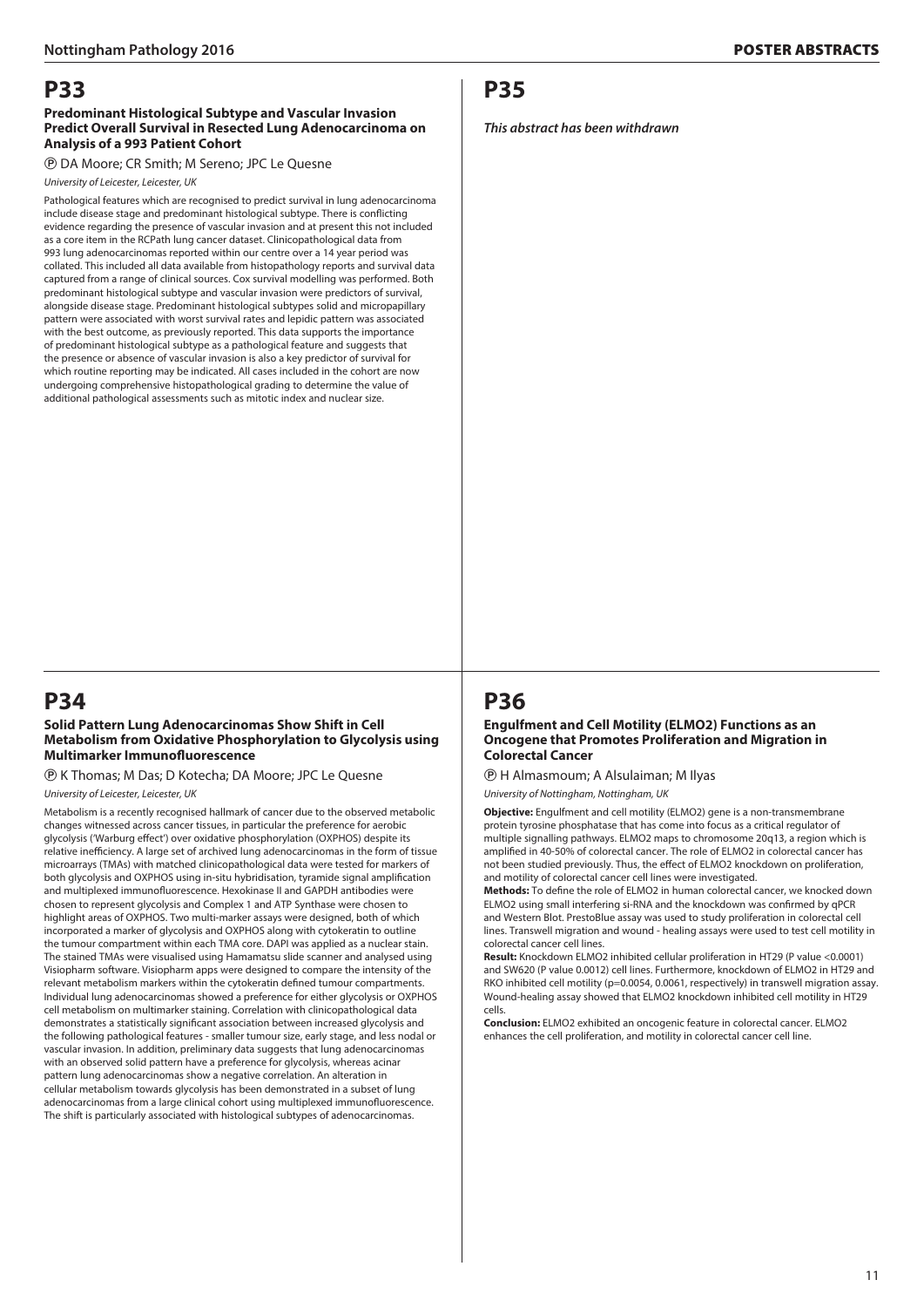#### **Investigation of the Role of N-glycosylation of CD24 in Colorectal Cancer**

P AS Alsulaiman; M Ilyas

*Queen's Medical Centre, Nottingham, UK*

**Background and Aims:** CD24 is considered an oncogene in colorectal cancer. It is a heavily glycosylated consisting of 80 amino acids and containing two N-glycosylation sites. N-glycosylation is important in protein function and we aimed to investigate the importance of N-glycosylation of CD24.

**Materials and Methods:** Site directed mutagenesis was used to induce change from asparagine to glutamine in the proposed N-glycosylation sites. Mutation of the N-glycosylation sites were confirmed by sequencing and expression confirmed by Western blot. Functional assays were performed by forced expression of mutant CD24 and comparison with the wild type CD24 in cell lines RKO and HCT116. Assays included a proliferation assay by presto blue, a trans-well migration assay, and an invasion assay. **Results:** Removal of each of the N-glycosylation sites of CD24 caused a reduction but not a complete inhibition of the induction of cell motility (p=0.03) compared to wild type. Removal of both sites resulted in complete inhibition of the induction cell migration, and invasion equivalent to that of the empty vector controls (p=0.003 and

P= 0.004 respectively). Unexpectedly these mutations of CD24 significantly enhanced cell proliferation (p=0.0001) compared to wild type CD24. **Conclusion:** CD24 mediates cell motility through N-glycosylation and mutations

appear to inhibit proliferation. The mechanisms by which these alterations mediate their affect requires investigation.

#### **P38 Cten Stimulates Cell Motility Through Src Signaling in Colorectal Cancer**

P AM Asiri; H Thorpe; M Akhlaq; M Ilyas

*University of Nottingham, Nottingham, UK*

**Purpose of the Study:** C-terminal Tensin-like (Cten) is an oncogene in colorectal cancer (CRC) and the protein is localized at focal adhesion. It regulates cell motility although the mechanisms underlying this role of Cten in cancer are poorly described. cSrc is a proto-oncogene which regulates biological processes such as migration, and invasion. We hypothesized that Cten may stimulate cell motility through Src signaling. **Methods:** Cten was forcibly expressed and knocked-down in the CRC cell lines HCT116 and SW620 respectively. In addition, Src was knocked-down following Cten forced expression. The functional effect of Cten/Src modulation was then investigated. **Results:** Functional analysis following forced expression and knock-down of Cten confirmed our previous findings that Cten positively regulates cell migration and invasion. These were accompanied by changes in FAK, ILK and Snail. Modulation of Cten levels resulted in mirrored changes in Src protein levels. There was however no change in the level of Src mRNA level suggesting that Cten regulates Src at a post transcriptional level. If Src was knocked down after Cten forced expression, the functional effect of Cten was lost and Snail induction was reduced. **Conclusions:** These are the first study demonstrating Cten-Src interactions in CRC and suggest that Cten may signal through Src to stimulate cell invasion and cell motility. This may contribute to tumour metastasis.

### **P39**

#### **Circulating Free DNA in Colorectal Cancer as a Marker of Surgical Clearance**

P AF Asiri; HK Ham; O Ng; J Hassall; W Fadhil; HO Ebili; A Acheson; M Ilyas

*University of Nottingham, Nottingham, UK*

**Introduction:** Tumour cells release cellular contents into the bloodstream as a consequence of necrosis and apoptosis. These circulating free (cf) contents have potential as cancer biomarkers. We sought to investigate whether tumour derived cfDNA and cf microRNA (miRNA) could be used as a marker of tumour removal following surgery.

**Methods:** Circulating free DNA and miRNA were extracted from the plasma of 16 patients with colorectal cancer . Samples were collected immediately pre-operation and daily post-operation (until discharge). QMC-PCR and High Resolution Melting (HRM) were utilized to screen cfDNA for mutations in the hotspots of KRAS, PIK3CA, BRAF, TP53 and SMAD4.

**Results:** Mutation in the cfDNA was detected in at least one of the genes in 10 cases. Six of these showed a loss of the mutant signal in the first or second day postoperatively. The mutant signal was persistent in the remaining 4 cases for all the samples taken post-operatively. In cases where more than 1 gene was mutated, the pattern of signal loss/retention was the same for all genes.

**Conclusion:** Patients can be dichotomised into a group which either loses or retains mutant cfDNA following operation. Depending on the limit of detection of methodology (yet to be determined), this may provide a novel method of assessing surgical clearance and testing for recurrence.

# **P40**

#### **Validating a Novel Automated PCR System for use in the Molecular Diagnostics of Colorectal Adenocarcinoma**

P R Colling; LM Wang; E Soilleux

*Oxford University Hospitals NHS Foundation Trust, Oxford, UK*

**Purpose of the Study:** Testing for BRAF, KRAS and NRAS mutations is becoming routine in colorectal carcinoma (CRC) and results are used in the screening pathway for Lynch syndrome, for prognostication and to guide targeted therapy. Conventional polymerase chain reaction-based (PCR) and next-generation sequencing-based (NGS) assays are expensive, require specialist staff and facilities and incur long turnaround times. A new PCR platform (Idylla, Biocartis) offers fully automated and on-demand processing of formalin-fixed, paraffin-embedded (FFPE) samples in a fast and cost effective manner. We undertook a validation study for the Idylla system in detecting BRAF, KRAS and NRAS mutations in CRC.

**Methods:** 120 tests on 80 FFPE CRC resection cases were performed on the Idylla system using the Idylla BRAF Mutation test, KRAS Mutation Test and the NRAS-BRAF-EGFR S492R Mutation Assay and the results were validated against conventional standard care PCR (Cobas, Roche), an NGS target gene panel (Ion Torrent, Thermo Fisher). The Idylla BRAF results were also compared with VE1 (Roche) immunohistochemistry (IHC).

**Summary of Results:** The concordance between Idylla, Cobas and Ion Torrent was 100% in all cases. When comparing Idylla with IHC the concordance was 90% but the same cases equally showed only 90% concordance between IHC and Cobas suggesting poor performance of IHC. There were no failed tests or ambiguous molecular results. **Conclusions:** This study validates the Idylla technology in the detection of BRAF, KRAS and NRAS mutations in FFPE CRC tissue. The system is fast and easy to use, taking up little space in the laboratory and requiring no specialist skills to run.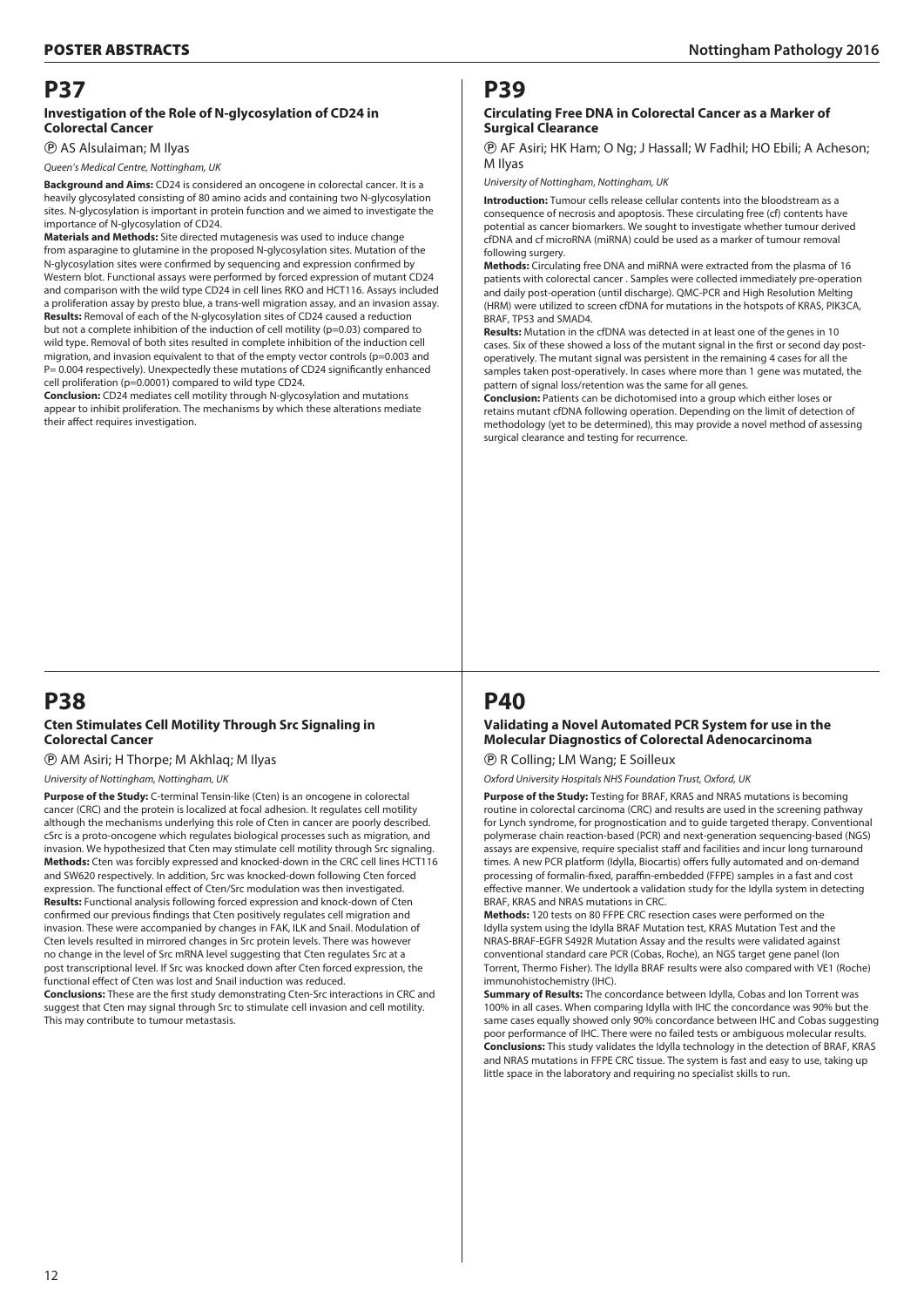#### **Sensitivity and Specificity of Automated PCR (Idylla) in the Detection of BRAF Mutations in Colorectal Carcinoma**

P R Colling; LM Wang; E Soilleux

*Oxford University Hospitals NHS Foundation Trust, Oxford, UK*

**Purpose of the Study:** Testing for BRAF mutations in colorectal carcinoma (CRC) is used in the screening pathway for Lynch syndrome and is of prognostic value to guide management. Conventional polymerase chain reaction-based (PCR) and sequencingbased assays are expensive, require specialist staff and facilities and incur long turnaround times. A new PCR platform (Idylla, Biocartis) offers fully automated and on-demand processing of formalin-fixed, paraffin-embedded (FFPE) samples in a fast and cost effective manner. This is a validation study of the Idylla Platform to determine its sensitivity and specificity for use in detecting BRAF mutations in CRC.

**Methods:** 100 consecutive, clinical FFPE CRC resection cases were tested for BRAF mutations using the Idylla automated platform with the Idylla BRAF Mutation Test and compared with a conventional standard care PCR (Cobas, Roche). Discordant tests were re-assayed using a highly sensitive droplet digital (ddPCR) PCR assay (Bio-Rad). **Summary of Results:** Only one discordant Idylla positive / Cobas negative result was identified, which on ddPCR demonstrated a mutation not identified by traditional PCR in. Only two cases failed to give a result on the Idylla system. The sensitivity and specificity of BRAF mutation detection by Idylla was therefore 100%.

**Conclusions:** This study has demonstrated high accuracy of the Idylla system for BRAF testing in CRC and suggested possibly greater sensitivity than conventional PCR, in addition to cost-effectiveness and shorter turnaround time, when compared with standard PCR.

# **P42**

#### **Sensitivity and Specificity of Automated PCR (Idylla) in the Detection of KRAS Mutations in Colorectal Carcinoma**

P R Colling; LM Wang; E Soilleux

*Oxford University Hospitals NHS Foundation Trust, Oxford, UK*

**Purpose of the Study:** Testing for KRAS mutations in colorectal carcinoma (CRC) is of prognostic value and guides the use of targeted anti-EGFT therapy in Stage IV disease. Conventional polymerase chain reaction-based (PCR) and sequencing-based assays are expensive, require specialist staff and facilities and incur long turnaround times. A new PCR platform (Idylla, Biocartis) offers fully automated and on-demand processing of formalin-fixed, paraffin-embedded (FFPE) samples in a fast and cost effective manner. This is a diagnostic test accuracy study of the Idylla Platform for use in detecting KRAS mutations in CRC.

**Methods:** 30 consecutive, clinical FFPE CRC resection cases were tested for KRAS mutations using the Idylla automated platform with the Idylla KRAS Mutation Test and compared with a conventional standard care PCR (Cobas, Roche). Discordant tests were re-assayed using a highly sensitive droplet digital PCR (ddPCR) assay (Bio-Rad). **Summary of Results:** Two discordant Idylla positive / Cobas negative results were identified. ddPCR demonstrated a mutation not identified by traditional PCR in one case, while one case was confirmed to be wild type for KRAS. The sensitivity and specificity of the Idylla BRAF Mutation were therefore 100% and 93%, respectively. **Conclusions:** This study has demonstrated 100% sensitivity and high specificity of the Idylla system for KRAS testing in CRC, in addition to cost-effectiveness and shorter turnaround time, when compared with standard PCR.

# **P43**

#### **Use of HPV CISH as a Marker to Determine Site of Origin in Metastatic Carcinoma of Unknown Primary**

P EJ Soilleux; F Pezzella

*Oxford University, Oxford, UK*

Use of immunostaining is well established for determination of the primary site of origin of metastatic carcinoma. To date, in situ hybridisation methodologies have not been used for this purpose. We recently instigated HPV chromogenic in situ hybridisation (CISH) with the INFORM HPV III Family 16 Probe system that can detect high risk HPV genotypes genotypes 16, 18, 31, 33, 35, 39, 45, 51, 52, 56, 58, and 66. Its utility is illustrated by the case of a 47 year old lady from whom we received a lymph node with the rather brief clinical details "groin lymphadenopathy, right groin lymph node". Initial histological sections showed a lymph node containing a moderately differentiated metastatic squamous cell carcinoma. Immunostaining demonstrated that the neoplastic cells were positive for cytokeratin AE1/3, 34betaE12 and oestrogen receptor (which was positive on around 40% of the cells). Occasional cells were positive for cytokeratin 7 and progesterone receptor. The neoplastic cells were negative for CK20, TTF1, S100, melan A and HMB45. Periodic acid Schiff diastase (PASD) staining for mucin was negative. We were then made aware that the patient had a previous history of squamous cell carcinoma of the uterine cervix. We undertook CISH for HPV, which was strongly positive in the majority of cells, confirming that this is cervical squamous cell carcinoma. This case demonstrates the potential utility of CISH-based tests like HPV in determining the likely primary site of origin of metastatic carcinoma, in a manner analogous to immunostaining.

# **P44**

#### **The Perils of Banking Material for Molecular Analysis from Small Biopsies: A Hypothetical Analysis of Tissue Banking from Diagnostic Core Biopsies of Lymphoma**

#### P J Arberry; DJ Royston; F Pezzella; EJ Soilleux

*Oxford University, Oxford, UK*

Next generation sequencing (NGS) is being increasingly used for genomic analysis. The next goal with this technology is its application to whole genome sequencing of cancer samples in clinical practice. For diagnostic core biopsies, this could potentially involve the removal of one or two cores from core biopsies prior to formalin fixation to avoid taking additional biopsy material specifically for sequencing. Giving up these cores could affect the diagnostic utility of the specimens for histopathological examination. To assess the effect of removing cores, we undertook a hypothetical study using archival core biopsies of lymphomas (previously reported as diagnostic) in which 3 specialist haematopathologists determined whether the removal of 25% or 50% of the material from these biopsies would render them non-diagnostic. The mean percentage of slides rendered non-diagnostic with 25% of the material removed was 9.48%, while if 50% were removed, it was 19.57%. However, when we considered the slide as non-diagnostic if only one specialist deemed it non-diagnostic, the mean percentages reached 22.02% and 30.28% for removal of 25% and 50%, respectively. It is difficult to justify giving up cores in a situation in which up to 30% of patients might require repeat biopsy to confirm their diagnosis. Some diagnoses (e.g., nodular lymphocyte predominant Hodgkin's lymphoma, T-cell rich large B-cell lymphoma and T-cell lymphoma) appear more likely to be affected than others. However, as the exact diagnosis is not known prior to biopsy, it is difficult to predict which cases these will be. We discuss potential solutions to this difficulty. Our data also have applicability to solid tumours, where similar studies are required.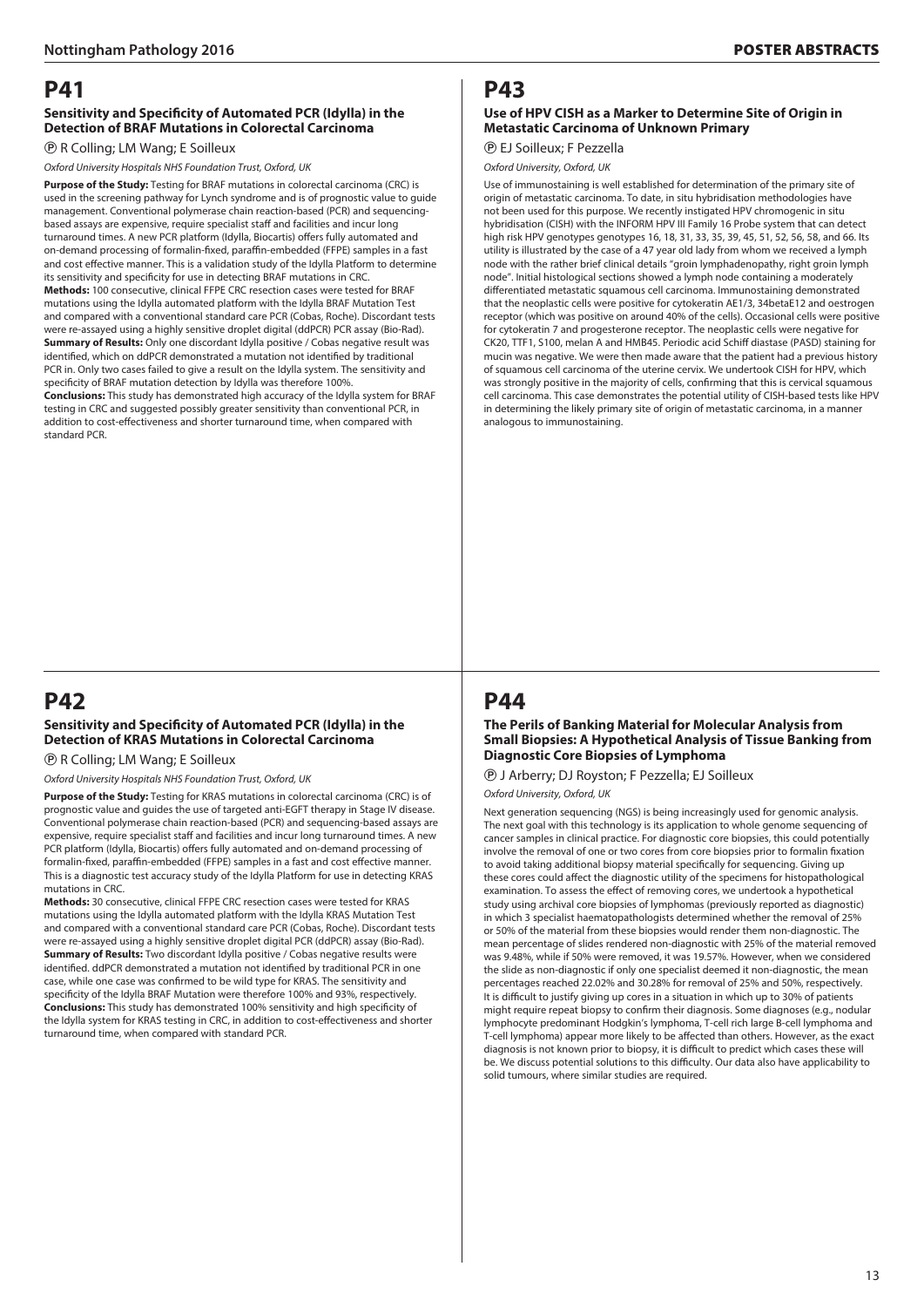#### **A Next-Generation Thoracic Cancer Discovery Platform with Creation of a Large Single-Centre Retrospective Tumour Archive**

### **@ M Das<sup>1</sup>; D Moore<sup>1</sup>; M Sereno<sup>2</sup>; C Smith<sup>2</sup>; R Hastings<sup>2</sup>; J Le Quesne<sup>1</sup>**

<sup>1</sup>MRC Toxicology, Leicester, UK; <sup>2</sup>University of Leicester, Cancer study Dept., Leicester, UK **Introduction:** Leicester University Hospitals NHS Trust is a busy thoracic surgical centre, with around 200 lung resections for cancer being performed annually. Tissue microarrays (TMAs) facilitate the simultaneous application of in situ assays (immunohistochemistry, immuno-fluorescent and fluorescence in situ hybridization) to numerous samples. This project aims to establish a pipeline for the acquisition and assembly of clinical data, by building a digital archive of whole tissue section images, constructing a comprehensive TMA collection with accompanying clinicopathological and follow-up data on 2000 NSCLC patients from a single surgical centre. The aim is to address biological questions about cell biological and genomic heterogeneity. Generic ethical approval for retrospective tissue access was obtained. Cases (adenocarcinoma, squamous cell carcinoma and mesothelioma) for inclusion were identified by application of specific criteria. Clinicopathological data are compiled from the pathology database, the National Cancer Registry, and local databases. Cases are anonymized, and a custom database using the RedCap application has been established behind the NHS firewall. For each case, archival slides are scanned, optimal tumour blocks identified, and TMAs containing 3x1mm cores from different regions are constructed.

**Results:** We have accumulated cases into our physical TMA collection, and 540 cases so far have been incorporated. These arrays contain a generous amount of tissue to facilitate manual and automated analyses, and also enable some description of pathological heterogeneity.

**Conclusion:** This retrospective tumour collection represents an invaluable platform for biomarker discovery, biological hypothesis testing, and hypothesis generation. It is invaluable for the application of quantitative multiplex assays. The use of digital pathological techniques has facilitated archive generation and added an extra dimension of image data.

# **P46**

#### **Primary versus Metastasis using Iontorrent Next Generation Sequencing (PRIMINGS)**

#### **(B)** DA Moore<sup>1</sup>; L Martinson<sup>1</sup>; W Dalleywater<sup>2</sup>; JA Shaw<sup>1</sup>; JPC Le Ouesne<sup>1</sup>

<sup>1</sup>University of Leicester, Leicester, UK; <sup>2</sup>University Hospitals Leicester NHS Trust, Leicester, UK Cancer patients who have undergone tumour resection with curative intent may present subsequently with a tumour nodule at a distant anatomical site. For planning treatment and prognosis, it is vital to know whether this represents a metastasis from the original tumour, or a new primary cancer. Typically a biopsy of the second tumour will provide sufficient information on conventional histology and immunohistochemical profiling to determine whether this represents a new primary or metastasis. There are tumour types and tissue types in which the sensitivity of immunohistochemistry is limited however and not infrequently a diagnosis is given on the 'balance of probability'. Targeted next generation sequencing (NGS) has been shown to be useful in case reports of difficult cases but has not been tested on a series of clinical cases with a definitive diagnosis of secondary primary or metastatic tumour. A series of patients were selected from the recent diagnostic archive representing those with unequivocal dual primary tumours and confirmed primary and distant metastatic tumours. DNA was extracted from both tumours and uninvolved lymph node tissue and tested using the Ion AmpliSeq™ Cancer Hotspot Panel v2. Sequencing data was used to predict whether the second tumour represented a second primary or metastasis, blinded to histopathological and clinical information. Pairs of primary and metastatic tumours showed common mutations, with sufficient overlap to predict confidently their shared clonal origin. The pairs of separate primary tumours showed differing mutational profiles with no overlap to suggest metastasis. Testing germline DNA from uninvolved lymph node tissue allowed the exclusion of single nucleotide variants from the analysis and therefore improved the specificity of the test. In patients presenting with a second distant tumour following cancer resection, targeted NGS has the potential to be a useful clinical test to identify this as a metastasis or primary.

# **P47**

#### **The Use of MGMT Promoter Methylation Testing in the Management of High-Grade Glioma in South-East Scotland**

**(B)** K Rakovic<sup>1</sup>; K Walsh<sup>1</sup>; A Torgersen<sup>2</sup>; A Oniscu<sup>1</sup>

<sup>1</sup> Royal Infirmary of Edinburgh, Edinburgh, UK; <sup>2</sup> Western General Hospital, Edinburgh, UK

**Background:** : Methylguanine methyltransferase (MGMT) is expressed in tissue to confer a degree of resistance to DNA damage, specifically that induced by alkylating agents. The advent of profiling the methylation status of the MGMT gene promoter has allowed for a clinical predictor of response to alkylating agents such as temozolomide. This test is currently performed on all patients diagnosed with high- grade glioma. **Aims and Methods:** This retrospective audit aimed to identify the importance of the test in the management of 196 patients with high-grade glioma, in the context of local guidelines and SMC licensing information. The behaviour of borderline methylated patients was also compared to the cohort relative in order to review the current reference value.

**Results:** : This study showed that, while a methylated status was significant for increasing the likelihood of treatment with temozolomide, there were sub-populations in which the test appears less helpful. In particular, these are younger patients and those with high performance status. Additionally, guidelines do not recommend temozolomide as treatment of WHO grade III gliomas. Furthermore, analysis of borderline patients was inconclusive.

**Conclusions:** It may therefore be advisable to restrict the testing of from the aforementioned groups apart from in the presence of explicit clinical need.

# **P48**

#### **Disease Progression in EGFR Mutated Lung Adenocarcinoma on Anti-EGFR Treatment**

#### **(B)** R Singh<sup>1</sup>; A Daneshmend<sup>2</sup>; E Toy<sup>3</sup>; N Dorey<sup>3</sup>; M Powari<sup>3</sup>

<sup>1</sup> Royal Cornwall Hospital, Truro, UK; <sup>2</sup>University of Southampton, Southampton, UK;<br><sup>3</sup> Royal Devon and Exeter NHS Foundation Trust, Exeter, UK *Royal Devon and Exeter NHS Foundation Trust, Exeter, UK*

**Purpose of the Study:** Non small cell lung cancers can harbour an EGFR (epidermal growth factor receptor) mutation which is detected by PCR (Polymerase chain reaction) testing of tumour tissue /cells. Patients with non-small cell lung cancers with sensitizing EGFR mutations are treated with targeted anti EGFR agents. After an initial response some patients may show disease progression due to an acquired genetic mutation and/or a morphological transformation into small cell carcinoma or very rarely to a squamous cell carcinoma.

**Methods:** We present a small cohort of four patients who were originally diagnosed to have adenocarcinoma on biopsy samples with a variety of EGFR mutations sensitive to TKIs (Tyrosine kinase inhibitors) in exons 19 to 21. All four patients were started on treatment with an anti-EGFR agent (Erlotinib). After a variable amount of time, they showed reduced responsiveness to treatment and disease progression.

**Summary of Results:** Three of the patients had stage 4 disease at first presentation and the third developed bone metastases. These patients were started on TKIs (Erlotinib). Following initial good response disease progression was noted on followup. Rebiopsy showed either morphological transformation or an additional genetic mutation which made the tumour resistant to the Erlotininb. The morphological transformation for one of the patients was to a small cell carcinoma, the morphology of the tumour in the second patient changed to squamous cell carcinoma and the other two patients developed a genetic mutation (T790M) imparting resistance to Erlotinib. Disease progression whilst on anti EGFR treatment in most instances is secondary to T790m mutation conforming resistance to the drug or morphological transformation to small cell carcinoma. We report an additional rare finding i.e transformation to squamous carcinoma as a cause of resistance. We are only aware of one other case of squamous transformation in the English literature so far.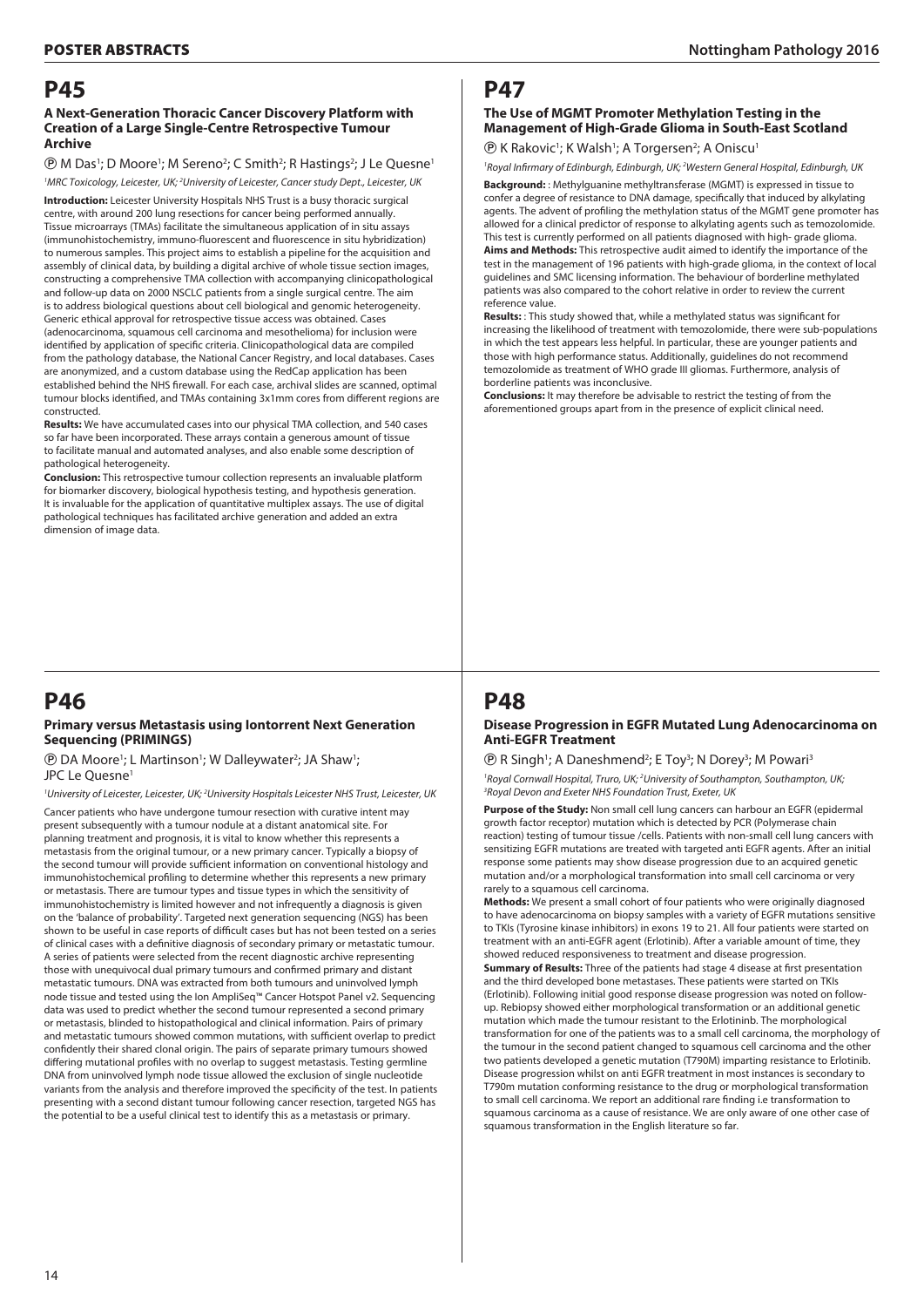*This abstract has been withdrawn*

### **P51**

**CD24 is Significantly Involved in Pancreatic Cancer Progression by Targeting Focal Adhesion Molecules and Regulating Cell Functions**

P HO Otifi; MI Ilyas

*University of Nottingham, Nottingham, UK*

**Background and Aim:** The cluster of differentiation-24 (CD24) is a heavily glycosylated protein which is linked to the cell membrane by a glycosylphosphatidylinositol (GPI) anchor. CD24 has been identified as a stem cell marker in different types of human cancer although little is known about the biological role of CD24 in pancreatic cancer. **Methods:** CD24 was forcibly expressed in the pancreatic cancer cell line Panc-1 cell line whilst it was knocked down in cell lines PSN-1 and COLO357 cell lines. This was followed by assays to assess motility and invasion. Changes in expression level of potential downstream targets were evaluated and the prognostic significance of immunohistochemical CD24 expression was evaluated in a series of 81 patients with pancreatic ductal adenocarcinoma (PDA).

**Results:** Using our dual approach, CD24 was found significantly induce cell motility (both cell migration and cell invasion, p<0.05 for both). CD24 was found to up-regulate several downstream targets including Cten, ILK and FAK and markers of epithelialmesenchymal transition (EMT). High expression of CD24 in PDA was associated with poor differentiation (p=0.03) and poor survival (p<0.001).

**Conclusion:** CD24 modulates cell function in PDA and it is able to induce EMT. This may be mediated through FAK and ILK signalling. CD24 is associated with a poor prognosis in PDA and may represent a new therapeutic target / prognostic marker.

# **P50**

#### **CD24 Modulates Focal Adhesion Molecules and Regulates Cell Functions in Non-Small Cell Lung Cancer**

P HO Otifi; MI Ilyas

*University of Nottingham, Nottingham, UK*

**Background and Aim:** The cluster of differentiation-24 (CD24) is a heavily glycosylated protein which is linked to the cell membrane by a glycosylphosphatidylinositol (GPI) anchor. CD24 has been identified as a stem cell marker in different types of human cancer, and its expression has been found associated with poor prognosis. Little is known about the biological role of CD24 in non-small cell lung cancer (NSCLC). We aimed to investigate CD24 function in.

**Methods:** CD24 levels were modulated through either forced expression or RNA interference in NSCLC-derived cell lines. Various functional assays were also carried out to evaluate the effect of manipulating of CD24 expression on cell behaviour. Western blotting was used to evaluate changes in the expression level of potential downstream targets.

**Results:** Noticeable increases were seen in cell migration, invasion and proliferation following CD24 forced expression (modifications (p<0.05 for all) and these were all down-regulated following CD24 knockdown (p<0.05 for all). These data are similar to our data in colorectal cancer although we have not previously found an effect on cell proliferation. Similarly consistent with previous data, CD24 was found to be a positive regulator of expression of several downstream targets including Cten, ILK and FAK expression.

**Conclusion:** CD24 modulates cell function in NSCLC most probably through up-regulating Cten, FAK and ILK. There appears to be a generally consistent functional role and signalling pathway of CD24 in different tumour types.

# **P52**

#### **CTEN is Downstream Target of CD24**

P SS Saira; HO Hassan Otifi; SG Saleh Ghamdi; MA Maham Akhlaq; MI Ilyas

*University of Nottingham, Nottingham, UK*

CD24 is a small heavily glycosylated protein present in special docking sites in the plasma membrane(lipid rafts) attached to GPI (Glyco phoshatidyl inositol linked) proteins.CD24 has been shown to regulate many cellular properties like increasing cell motility, increasing tumour cell invasion, increased colony formation etc. However, as yet, not much is clear about its signalling partners and pathways. We sought out to explore the signalling and functional relationship between CD24 and Cten (a member of tensin proteins i-e TSN4)as both were observed to have same downstream signalling partners and both are linked to focal adhesions and cellular motility. We used co-immunoiprecipitation, co-transfections, western blotting and trans-well migration assays techniques in this study.In summary we observed that CD24 up regulation resulted in up regulation of Cten, also knock down of CD24 resulted in down regulation of Cten levels. Functional studies showed that CD24 appears to increase cellular motility via Cten as knockdown of Cten resulted in loss of increased cell motility by the CD24 in colorectal cancer cell lines. The Co-IP results, however, showed that these two molecules did not physically interact with each other. However, this does not rule out the possibility of signalling relationshipbetween the two molecules, that might still be happening through an intermediate partner .In conclusion we propose that CD24 appears to be regulating Cten levels and although it might not be the sole regulator, this regulation appears to have significant functional relevance as well.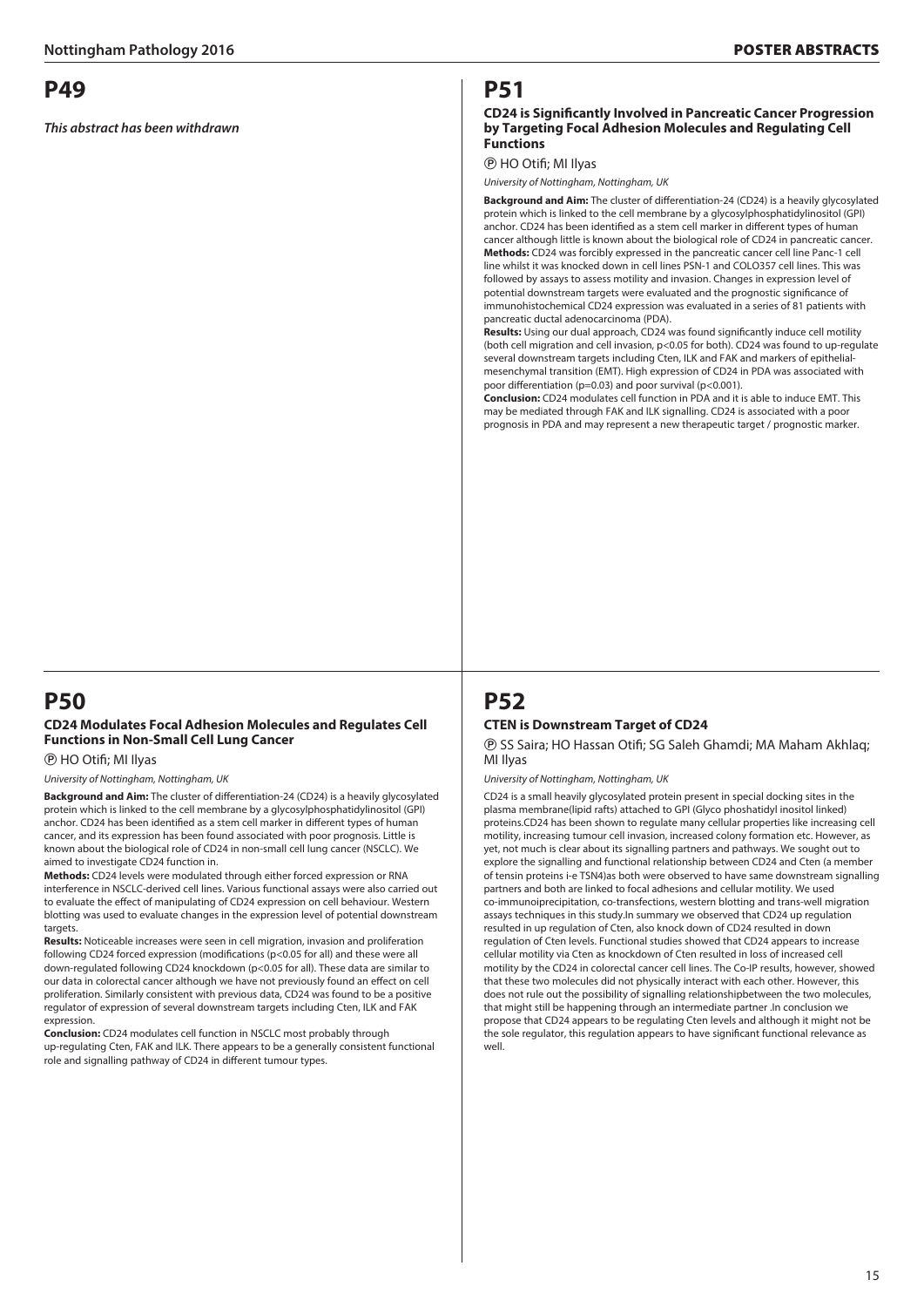#### **CD10 Increases Cell Invasion in Colorectal Cancer**

P H Thorpe; B Agit; J Hassall; M Ilyas

*University of Nottingham, Nottingham, UK*

Cluster of differentiation 10 (CD10) is a zinc-dependant membrane metalloproteinase which cleaves a number of substrates to regulate cell signalling. CD10 has been suggested to play a role in epithelial to mesenchymal transition (EMT) pathways and it is possible that it may cleave surface molecules including E-cadherin. Since CD10 expression is associated with colorectal cancer metastasis, we investigated the role of CD10 in colorectal cancer; its involvement in cell motility and EMT signalling pathways. Following screening of CD10 expression across a number of colorectal cell lines, siRNA was used to knock down CD10 in high expressing cell line SW620. The ability of CD10 to regulate the functional activity of SW620 cells was investigated using the PrestoBlue proliferation assay, Transwell migration and invasion assays. Western blot analysis of an EMT marker panel was performed to determine underlying signalling mechanisms. CD10 expression was analysed across 84 cases comprising normal and colorectal cancer tissue. Knockdown of CD10 had no effect on cell proliferation or migration however knockdown was associated with a decrease in cell invasion (p=0.0101). Knockdown of CD10 was not associated with changes in the expression of E-cadherin, N-cadherin, Vimentin or Snail and therefore it may not regulate EMT signalling pathways. Analysis of CD10 expression in colorectal tissue revealed positive staining in 31% cases however expression was not associated with tumour stage, vascular invasion, Dukes' stage or lymph node involvement. We have demonstrated that CD10 increases invasion in colorectal cancer however the knowledge of underlying signalling mechanisms is sparse. Further investigation may uncover novel invasion signalling pathways in colorectal cancer. This work was funded by a Pathological Society grant.

### **P54**

#### **Should ER Status be Repeated on Surgical Excision in the Case of ER Negative Breast Core Biopsy?**

P RA Cooper;P JS Cooke; AC Bateman; V Bhargava

*University Hospital Southampton NHS Foundation Trust, Southampton, UK*

**Purpose of the Study:** Oestrogen receptor (ER) status is a crucial predictor of response to hormonal neoadjuvant and adjuvant therapy in patients with breast carcinoma. The concordance between core biopsy ER status and subsequent surgical excision is thought to be high, with rates reported in the literature of 86-100%. We evaluated both the rate of re-assessment of ER status on excision in cases where initial immunohistochemistry had demonstrated ER negativity (defined as a Quick score of 2/8 or less), and concordance between ER negative core biopsies and ER status at surgical excision.

**Methods:** All ER negative invasive breast carcinoma (B5b) core biopsies diagnosed at the University Hospital Southampton NHS Foundation Trust between April 2014 and November 2015 were identified and subsequent surgical excision ER status recorded. **Summary of Results:** 77 ER negative core biopsies with excision data were identified. Repeat ER testing was performed on 58% (45/77) of cases. Concordance for ER negative status between core biopsy and surgical excision was 98% (CI 94-100%). In one case the tumour was subsequently found to be ER positive on surgical excision (Quick score 5, confirmed on review).

**Conclusions:** Our rate of repeat assessment of ER status on surgical excision specimens was low. Although the concordance between ER negativity on breast core biopsy and excision was high and comparable to previously reported rates in the literature, to reduce the potential for inappropriate exclusion of hormonal treatment our findings suggest that ER status should be repeated on excision specimens if prior core biopsy ER status is negative.

# **P55**

#### **General Autopsy Histology: An Online Resource**

**(B)** HR Haynes<sup>1</sup>; G Petts<sup>2</sup>; LA Adamczyk<sup>3</sup>; PJ Gallagher<sup>4</sup>

<sup>1</sup> Brain Tumour Research Group University of Bristol, Bristol, UK; <sup>2</sup> Paediatric & Perinatal Pathology, Royal Manchester Children's Hospital, Manchester, UK;<sup>3</sup> Dept of Histopathology, *Cheltenham General Hospital, Cheltenham, UK; 4 Medical Education, University of Bristol, Bristol, UK*

**Introduction:** In modern day practice the taking of tissue samples for microscopic examination during adult post mortem examination is becoming infrequent and as a result trainee and consultant histopathologists have less exposure to post mortem histology. Tissue sampled at post mortem can display changes not usually seen in surgical specimens and is often taken from organs in quantities not present in daily surgical histopathology practice (e.g. full thickness sections of myocardium). Therefore it is important that trainees and consultants have access to collections of slides taken at post mortem.

**Aim:** In 2015 the authors were awarded a Pathological Society Educational Grant. It enabled collaboration with PathXL to begin to digitalise a unique slide collection of post mortem histology, creating an instructive atlas of images as an online educational and reference tool. A case-based format was selected with emphasis on clinicopathological correlation. The resource is incorporated into the secure Pathological Society Education Portal. The authors have access to a large and continuously expanding archive of post-mortem histology slides, all anonymised and fully consented for education under the Human Tissue Act.

**Results:** We wish to demonstrate some of the cases we have digitalised to promote the resource and receive feedback and developmental ideas from the trainee and consultant delegates at the conference.

**The future:** Currently there is no comparable online (or text based) resource dealing with general post-mortem histology. We believe the successful development of this resource will provide content of great utility to Pathological Society members.

# **P56**

### **Audit of Clinicopathological Information of Referred Placentas as per Royal College of Pathologists Guidance**

P HK Helin; I Bagwan

*Royal Surrey County Hospital, Guildford, UK*

**Introduction:** The Royal College of Pathologists dataset has outlined the minimum clinical information for referral of placentas and suggested a triage system for examination based on the clinical situation. This study aimed to examine the completeness of clinical information and how a triage system would affect the final diagnosis.

**Methods:** The histology reports of all placentas received in the department from February 2015 to January 2016 were analysed. RCPath dataset was used as a standard for auditing the clinical and pathological information.

**Results:** 73 referrals were received in a year with 44% containing no gestational age, 98% no birth weight, 3% no clinical information/indication, 98% no information of previous pregnancies and 93% no information on maternal disease. 33 (45%) of the placentas would not have had histology based on the triage system. 2 of the 33 (6%), which would have had macroscopic examination only, and 1 of the 33 (3%), which would have been stored with no examination, were found to have an abnormality requiring histological confirmation. In comparison, 15 (39%) of the 38 placentas where histology was indicated were abnormal. 24 (33%) of the 73 referrals were twin placentas, of which the type was established correctly macroscopically in 19 (79%) cases, whilst in 2 (8%) cases histology changed the initial impression of twin type. However, there was discordance with clinical information in only 1 case. **Conclusion:** Placental examination is an important part of perinatal medicine but workload can potentially be safely streamlined by a triage system of examination

based on clinical situation. However, better clinical information is required for the triage system to function and to improve the examination and reporting of placentas.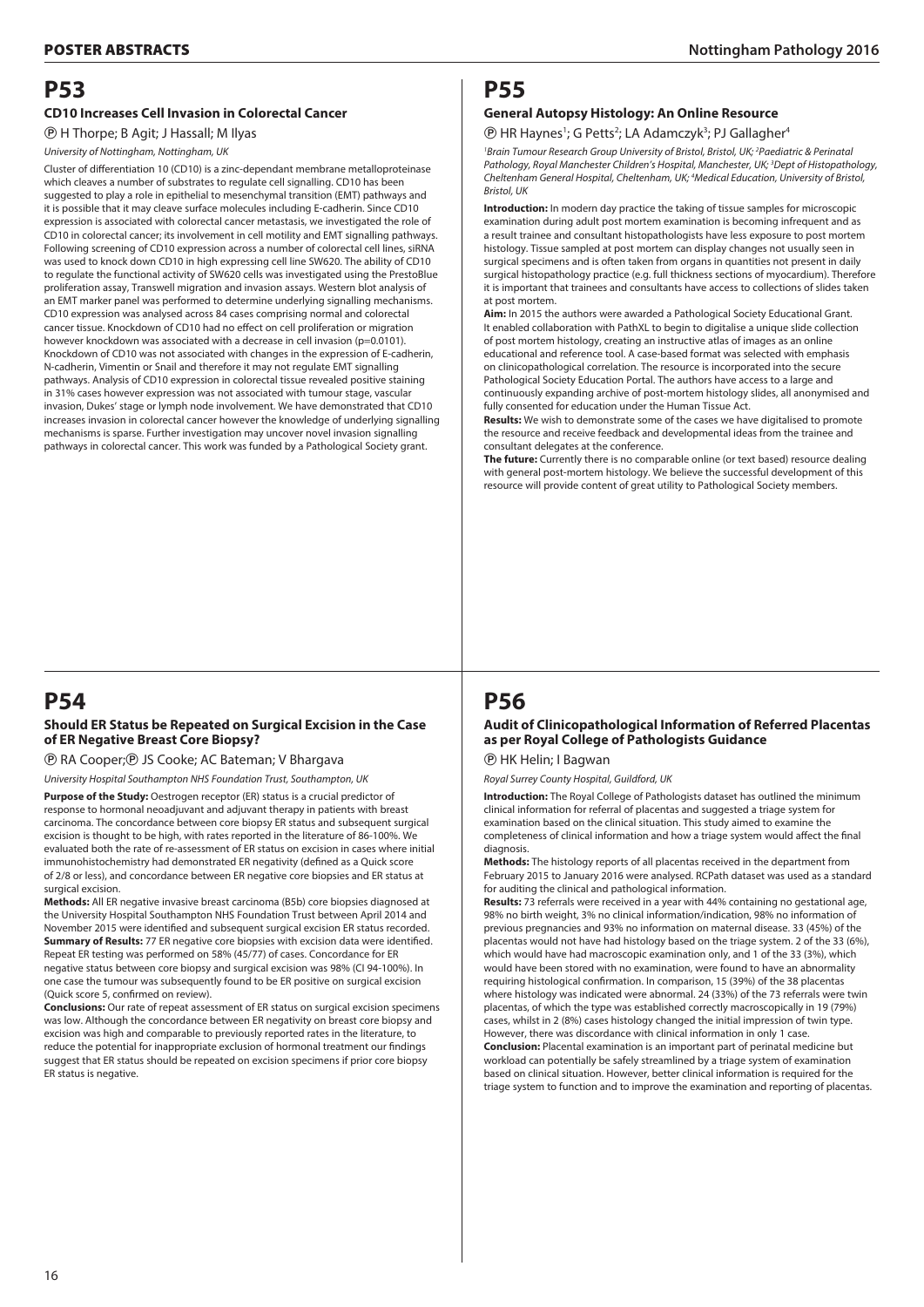#### **Assessment of the Accuracy of Depth Measurement in Large Loop Excision of the Transformation Zone (LLETZ) Specimens**

P D Kilmartin; S Phelan

*Division of Anatomic Pathology, Department of Histopathology, Cytopathology and Molecular Pathology, Galway University Hospital, Galway, Ireland*

**Background:** The depth of LLETZ specimens is important. Overtreatment is associated with increased risk of preterm delivery whilst undertreatment is associated with increased risk of residual disease.

**Purpose of the Study:** To determine the accuracy of macroscopic tissue depth measurement of LLETZ specimens in our Department.

**Methods:** The archive at our institution was searched and all LLETZ specimens received in February and March 2015 were identified. Every third case was selected giving a total of 34 cases. All slides were reviewed and the depth of the largest section was measured on the glass slide using a ruler and compared to the original gross description. The results were presented at an educational meeting attended by pathology trainees and consultants. The importance of accurate depth measurement was emphasised and possible reasons for discrepancies discussed. The same audit was repeated post education.

**Results:** Of the initial 34 cases, gross measurement and glass slide measurement of depth differed by ≥ 5mm in 3 cases (9%), by 2-4mm in 9 cases (26%), and by ≤ 1mm in 22 cases (65%). The gross depth was greater in 14 cases (41%), less in 11 cases (32%), and equal in 9 cases (26%). After targeted education, in a further 34 cases, gross and glass slide measurements differed by  $\geq$  5mm in 1 case (3%), by 2-4mm in 16 cases (47%), and by ≤ 1mm in 17 cases (50%). The gross depth was greater in 23 cases (68%), less in 6 cases (18%), and equal in 5 cases (15%).

**Conclusions:** Despite targeted education, the gross measurement of depth was inaccurate. We recommend that the depth measurement is checked against the glass slide at the time of sign-out and amended where appropriate.

### **P58 Cardiff Pathology Careers Day — Can You Cut It?**

*<b>P* EL Short<sup>1</sup>; S Winstanley<sup>2</sup>; D Badder<sup>2</sup>

<sup>1</sup> Cardiff University, Cardiff, UK; <sup>2</sup> University Hospital of Wales, Cardiff, UK

**Introduction:** On Friday 16<sup>th</sup> October, 2015, Cardiff hosted its first ever pathology careers conference. The conference was aimed at sixth form students in South Wales, and the conference objectives were to raise awareness and understanding about the roles of pathologists, and to spark an interest in the specialty so that it may hopefully be considered as a career option by the students in the future.

**Results:** The conference was a great success. 86 students from 15 schools attended. 85% of the students said that they had enjoyed the day, and 86% would recommend it to a friend. 93% felt that the conference had led to a greater knowledge and understanding about a career in pathology. Analysis of the pre- and post-course questionnaires demonstrated that the students increased their awareness about what pathology involves, and what subspecialties exist within it.

**Conclusion:** The pathology careers conference was very successful in increasing awareness and understanding about a career in pathology, and in inspiring sixth form students to consider this avenue as a future career option. Future conferences would include more interactive activities.

*This conference was made possible thanks to an engagement grant from the Pathological Society (£2257.70).*

### **P59**

#### **Recent Findings Regarding the Utility of Endoscopic Ultrasound-Guided Fine Needle Aspiration in the Grading of Pancreatic Neuroendocrine Neoplasms**

P C Bell

*University of Liverpool, Liverpool, UK*

**Introduction:** Endoscopic ultrasound-guided fine needle aspiration is a method used to diagnose and grade pancreatic neuroendocrine neoplasms using the World Health Organization 2010 classification based on Ki67 labelling index. It is still unclear whether this method is adequate for grading leading to several recent empirical studies. **Objectives:** This study aims to review the latest research regarding the utility of endoscopic ultrasound-guided fine needle aspiration in WHO grading of pancreatic neuroendocrine neoplasms by Ki67 labelling index.

**Methods:** A literature search for empirical studies from January 2014 to December 2015 with empirical data comparing WHO grading by Ki67 labelling index in endoscopic ultrasound-guided fine needle aspiration samples with those from matching surgical resections was carried out. The seven articles yielded were chosen for review.

**Results:** The papers varied in their quality of patient sampling and reporting of methods, and overall the rarity of pancreatic neuroendocrine neoplasms resulted in small patient numbers. Concordance between endoscopic ultrasound-guided fine needle aspiration and surgical resection grade varied from 57.6% to 89.5%, but was generally nearer the higher figure. Concordance may be improved by excluding large tumours, or altering the Ki67 labelling index cut-off for grades G1 and G2 pancreatic neuroendocrine neoplasms. Low cell-counts in endoscopic ultrasound-guided fine needle aspiration samples probably hinders accuracy.

**Conclusion:** Endoscopic ultrasound-guided fine needle aspiration has the ability to predict the grade of pancreatic neuroendocrine neoplasms according to the WHO classification with a modest but significant level of inaccuracy. However, clinicians should be wary of grades obtained by samples with low cell-counts or from larger tumours.

# **P60**

### **Anaplastic Thyroid Carcinoma-a Clinicopathological Analysis**

P MM Khan; MS Gill; A Abbas

*Nottingham University Hospitals NHS Trust, Nottingham, UK*

**Introduction:** Anaplastic carcinoma of thyroid is an aggressive tumour which usually shows extra-thyroidal extension and regional metastases at the time of presentation. It represents more than half of deaths from all thyroid cancers with a mortality of about 90%.This study aimed to review clinicopathological features of anaplastic thyroid carcinomas presenting at a single centre.

**Methods:** Pathology database was searched for all cases of anaplastic thyroid carcinoma diagnosed between January 2010 and january 2016.Patient's age, gender, cytological assessment, specimen type, presence of pe-existing differentiated component, squamous cell carcinoma component, spindle cell areas, rhabdoid areas, epithelial growth, lymph node involvement and immunostaining results were noted **Results:** Thirteen patients were diagnosed with anaplastic thyroid carcinoma during the study period. Patients' median age was 69 years (range 58-86) including 11 women and two men. Cytological diagnosis (FNAC) was available in six cases with following results; Thy1(1), Thy3(1), Thy4(1) and Thy5(3). Surgical specimen type included total thyroidectomy(n=6, 46%), lobectomy(n=4,31%) and incisional biopsy(n=3, 23%). Cervical lymph node specimens were available in 8 patients, of which lymph node metastases were seen in 5 (62.5%) cases. Pre-existing papillary thyroid carcinoma was seen in 2 patients and follicular neoplasm in 7 patients. Spindle cell areas were seen in 11/13 (85%) patients, Rhabdoid areas in 2/13 (15%), Epithelial growth in 7/13 (54%) and Squamous cell carcinoma component in 1/13(8%). Immunohistochemistry was performed in 11 cases. Most commonly observed antibodies were CK AE1/AE3 (n=6/11,55%), p53(n=1/12, 8%) and TTF-1 (n=4/11, 36%). Ki-67 was performed in one case only which showed 80% staining. Pathological stage was available in 9 cases;pT3 (4/9, 44%) and pT4(5/9, 56%).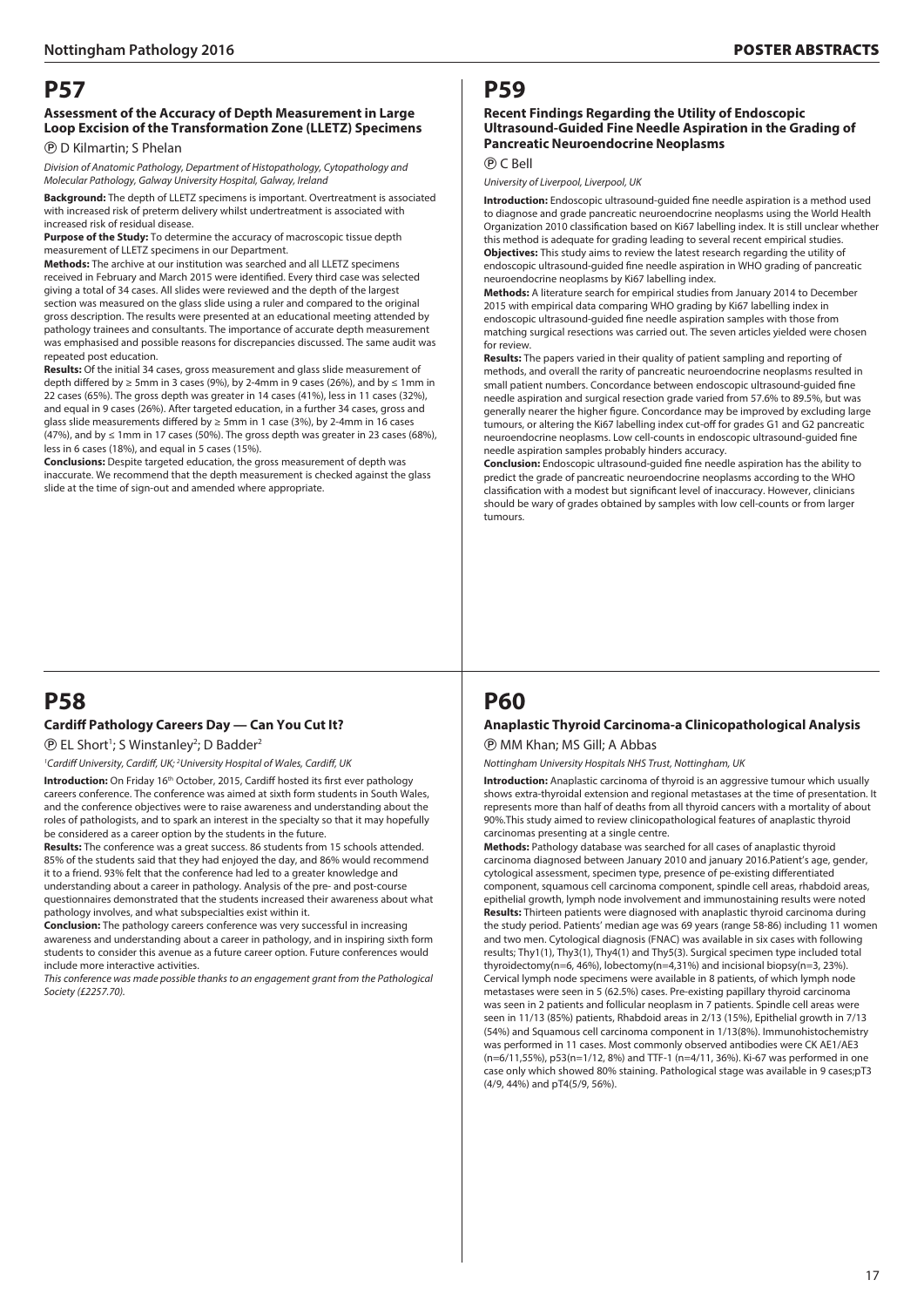#### **Evaluation of Thy3 Cytology: Reporting Rates, Sub-classification and Outcomes**

P MM Khan; A Mukherjee; MS Gill

*Nottingham University Hospital, Nottingham, UK*

**Introduction:** The Royal College of Pathologists (RCPath) Thy3 thyroid cytology reporting guidelines (2009) recommended sub-classification into Thy3a and Thy3f. A local audit in 2009-10 showed a subclassification rate of 73% prompting changes for improved reporting. This study aims to review current performance and additionally reviews Thy3 outcomes.

**Methods:** Computer records were searched for all Thy3 cases reported between 25/07/2013 and 24/07/2015. All Thy3 reports were checked for sub-classification (Thy3a/Thy3f). Subsequent excision pathology results were compared for cytology/ histology correlation.

**Results:** Of 1093 thyroid cytology cases reported in 2years, 86 were reported as Thy3 (7.86%). Further sub-classification was available in 85(99%) cases; Thy3f 50(58.14%), Thy3a 35(40.7%), and unclassified 1 case. This is significantly higher than the earlier reported 73% sub-classification rate (2009-10 audit). Matched surgical outcome was available in 61(70.93%) cases; Thy3a (20) and Thy3f (41). Surgical excisions showed follicular adenoma (28 cases, 46%), adenomatoid nodule (12 cases, 20%), follicular carcinoma (12 cases, 20%), hyperplasia/goitre(4 cases, 7%), atypical adenoma(2 cases, 3%), follicular variant of encysted papillary carcinoma(1 case), autoimmune thyroiditis (1case) and lymphocytic thyroiditis (1 case). Incidental malignancies included 1 papillary microcarcinoma with adenomatoid nodule, 2 papillary micorcarcinomas with follicular adenoma and 2 follicular variants of papillary microcarcinoma with follicular adenoma. Overall, on surgical resection, 44 cases (72%) showed neoplasia; Thy3a (11cases, 55%) and Th3f (32 cases, 78%). Malignancy was noted in 18 (29.5%) cases, viz. Follicular carcinoma 12(19.67%), Papillary carcinoma 6(9.83%). Positive Predictive Value (PPV) for neoplasia was Thy3a (55%), Thy3f (78%). PPV for malignancy was Thy3a (20%), Thy3f (32%)

**Conclusion:** Repeat audit has shown a significant improvement in Thy3 subclassification.

# **P63**

#### **Adrenal Lymphangioma Presenting as a Non Functional Adrenal Cyst**

P A Nasir; MT Moonim; JG Hubbard

*Guy's & St Thomas' NHS Foundation Trust, London, UK*

**Purpose of the Study:** We describe a case of an adrenal lymphangioma which presented as a non-functioning adrenal cyst.

**Case Report:** A male patient presented with left scrotal pain in 2012. Ultrasound scan of the scrotum revealed a varicocele. Further upper genito-urinary tract imaging with CT scan showed a 5.5 cm left adrenal mass with calcification. On investigation adrenal biochemistry was within normal limits with plasma metanephrine levels of 0.20 nmol/l. Clinically and radiologically the features were those of a non-functional adrenal cyst. As the lesion was large ( $>$  5 cm), a decision for excision was undertaken and the patient underwent a left adrenalectomy. Macroscopically, a 5.5 x 3.7 cm cyst was identified within the adrenal gland with a multiloculated cut surface and mucoid contents. Microscopically, thin septae formed the walls of the locules; these were filled with

eosinophilic fluid and contained sheet of macrophages. Focal calcification was noted. The locules were lined by flattened endothelial cells which expressed CD31 but not CD34, CK7 or CK20, confirming a diagnosis of adrenal lymphangioma. The lesion had been completely excised and required no further treatment.

**Conclusion:** While non-functioning cysts of the adrenal gland are not uncommon in clinical practice (due to the ease with which asymptomatic, incidental lesions are picked up on imaging) we would like to point out that lymphangiomas can also present in the adrenal and clinically and radiologically are indistinguishable from a conventional non-functional adrenal cyst.

### **P62 Primary Well Differentiated Neuroendocrine Tumour of the Thyroid Gland – Report of Case**

P MA Tullett; DN Poller; S Caldera

#### *Queen Alexandra Hospital, Portsmouth, UK*

A case of primary well differentiated neuroendocrine tumour (PWDNET) of the thyroid gland in a 50 y old female patient without MEN syndrome is presented. Ultrasound showed an incidental 12mm hypoechoic left thyroid nodule, cytologically Thy3a, which on low power resembled an atypical thyroid follicular adenoma, but which immmunohistochemically was a low grade (Ki67<1%) calcitonin negative neuroendocrine tumour (NET) derived from follicular thyroid lineage; TTF1+ve, CD56 +ve, Chr +ve, Syn +ve, thyroglobulin –ve, HBME 1 –ve, mCEA –ve, S100 –ve & parathormone –ve. Primary thyroid NETs are rare. The majority of neuroendocrine derived primary thyroid tumours are medullary thyroid carcinomas (MTC) which are calcitonin & CEA +ve although calcitonin –ve MTCs are described. The differential diagnosis of PWDNET is metastastic NET to the thyroid from other sites, particularly gastropancreatic NETs and other primary thyroid lesions that may display neuroendocrine lineage such as intrathyroidal paraganglioma, calcitonin –ve MTC and poorly differentiated calcitonin-negative neuroendocrine tumours. Although rare, it is important to distinguish non-MTC neuroendocrine tumours of the thyroid from MTC's as the genetic implications, management and follow up may differ.

# **P64**

#### **A Unique Case of Benign Pleomorphic Adenoma Metastasizing to the Thyroid Gland and Liver**

P A Nasir; MT Moonim; K Wiles; R Simo

*Guy's & St Thomas' NHS Foundation Trust, London, UK*

**Purpose of the Study:** We describe the first reported metastasis from the parotid to the thyroid gland.

**Case Report:** We report a case of a 68-year-old lady who was initially investigated for a space-occupying lesion in the liver but was found to have metastases in the thyroid and liver as well as recurrence of the parotid primary. The clinical findings, management, and a review of the current literature are reported. Metastases from PSAs are extraordinary. We describe the first reported metastasis from the parotid to the thyroid gland.

**Conclusion:** In this case, we report an excellent outcome post-operatively and argue for the benefit of long-term follow-up.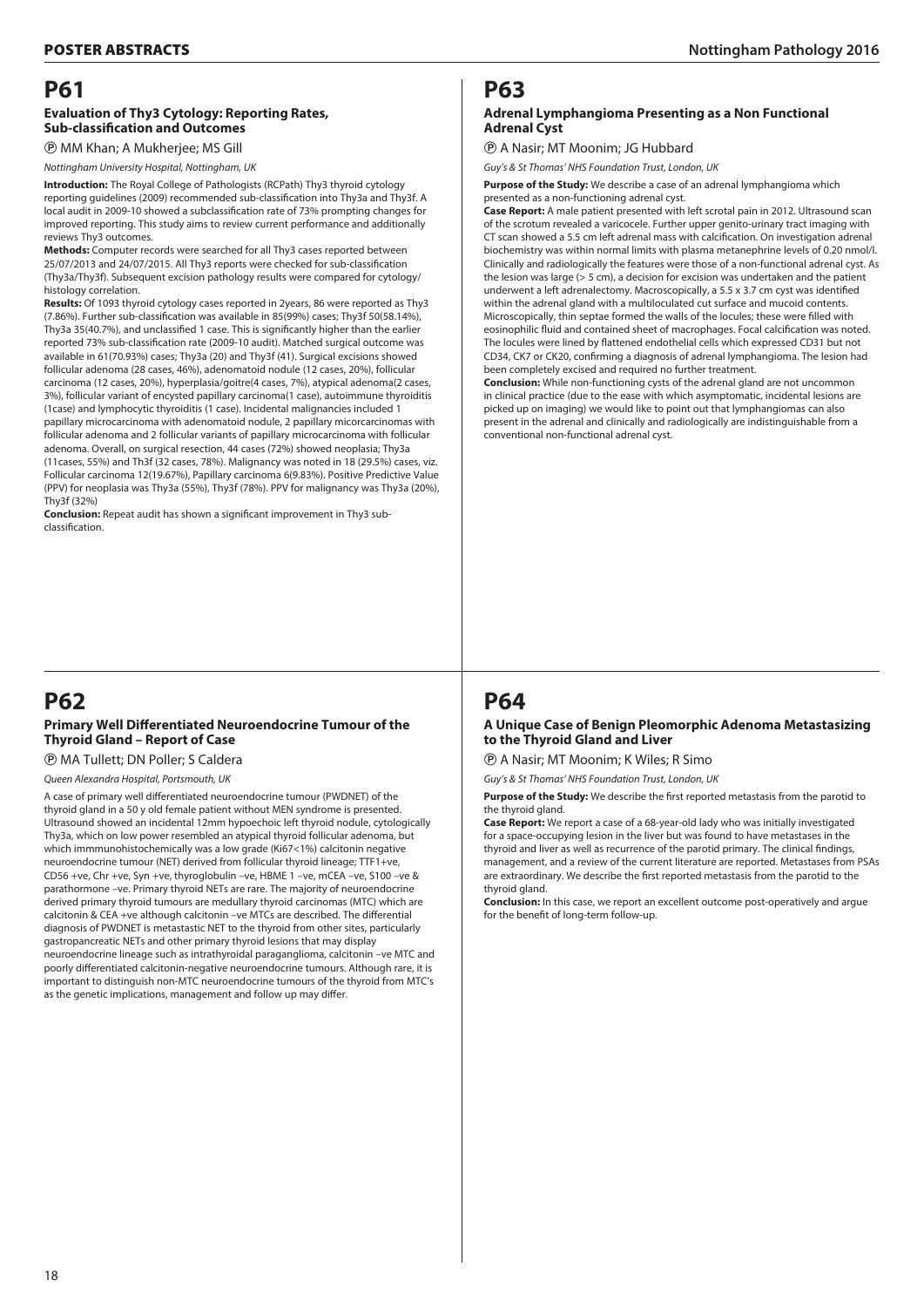#### **Low Grade Clear Cell Microcystic Adenoma of the Sinonasal Cavity: A Case Report**

**(B)** RA Cooper<sup>1</sup>; H Markham<sup>1</sup>; JM Theaker<sup>1</sup>; AC Bateman<sup>1</sup>; D Bunyan<sup>2</sup>; M Sommerlad<sup>1</sup>; G Crawford<sup>3</sup>; DM Eccles<sup>3</sup>

<sup>1</sup>University Hospital Southampton NHS Foundation Trust, Southampton, UK;<sup>2</sup>Wessex *Regional Genetics Laboratory, Salisbury NHS Foundation Trust, Salisbury, UK; 3 University of Southampton and Wessex Clinical Genetics Service, Southampton, UK*

We describe a primary clear cell microcystic adenoma of the sinonasal cavity in a patient with Von Hippel Lindau disease (VHL). The 39 year old patient had a molecularly-confirmed diagnosis of VHL-disease and had previous clear cell renal cell carcinoma (RCC) with resection/ablation over the past 10 years. He presented with epistaxis and was found to have an expansile mass in the ethmoid sinus and initial biopsy was reported as metastatic clear cell RCC. Full clinical staging showed no other metastatic disease. Tumour morphology demonstrated a tubulocystic pattern with abundant mucoid material and PAS-positive secretions within the cystic spaces. Sinonasal tumour cells had low grade nuclei, glycogen-rich cytoplasm and a common brush border. Immunohistochemistry revealed tumour CD10 and RCC negativity and positive staining for CK7, CK20 and epithelial marker AE1/3. Comparison with the previous clear cell RCC showed dissimilar phenotypes and consensus was reached that the tumour was a primary low grade clear cell microcystic adenoma. There has been one previous case of a primary low grade clear cell microcystic adenoma of the sinonasal cavity reported in a patient with VHL, with molecular analysis confirming tumour VHL-association. In the case we describe here, analysis of DNA extracted from tumour tissue showed no loss of the wild type allele at the *VHL* locus and did not support tumour association with VHL disease. It was not possible to look for a lossof-function tumour mutation using dosage analysis, but gene sequencing showed that complete loss of heterozygosity (LOH) was unlikely due to heterozygosity for an intronic polymorphism. The association of primary low grade clear cell microcystic adenoma of the nasal cavity with VHL disease remains speculative. These lesions are benign but are likely to require regular surveillance and may require repeated surgical excision.

# **P66**

#### **Audit of the Dataset for Histopathology Reporting of Nodal Excisions and Neck Dissection Specimens Associated with Head and Neck Carcinoma**

P S MacPherson; JDH Sheard

*Royal Liverpool University Hospital, Liverpool, UK*

**Purpose of the Study:** The RCPath introduced new datasets in 2013 for head and neck cancer reporting. The aims of this audit were to ascertain whether we were meeting the standards set and identify areas for improvement.

**Standards:** 95% of reports should have T, M and P codes 90% of cases discussed at MDT meetings should have pathology reports/core data available 80% of resection specimens include 100% data items presented in a structured format 80% of biopsies reported within 7 days 80% of all specimens reported within 10 days

**Methods:** A search was carried out to find all relevant cases from 1/11/13 to 31/10/14. 138 cases were found. The following information was collected: Patient age and sex Presence or absence of SNOMED T, M and P codes Was relevant clinical information provided? How many lymph nodes collected? Was a proforma used, and was all the necessary information recorded? Did the report include size of largest metastasis, type of tumour, and pTNM stage? Nature of specimen and turnaround time MDT meeting date

**Results:** 95 cases were included. Clinical information: Laterality present in 97%, anatomical levels 97% SNOMED codes: T code present in 100%, M code 99%, P code 92% MDT meetings: 87% reports ready for MDT, 10% not ready, 3% not known Data items in structured format: proforma used in 75%, all data items present 78% Specific information included: number of lymph nodes included in 99%, size of largest metastatic deposit included in 97%, tumour type included in 100%, pTNM stage included in 85%, Turnaround times: 80% of biopsies reported within 7 days, 84% of all specimens reported within 10 days

**Conclusions:** We met some of the standards, and failed to meet others. **Recommendations for Improvement:** Educate surgeons that we need to know laterality and levels submitted; Record SNOMED P code; Record exact number of nodes present; Use a proforma; Add "size of largest metastasis" to the electronic proforma.

# **P67**

#### **Degenerative Nuclear Atypia in Pleomorphic Salivary Adenoma: Histological and Immunohistochemical Observations**

P A Triantafyllou

*Liverpool Clinical Laboratories and University of Liverpool, Liverpool, UK*

**Purpose of the Study:** To further understanding of cellular events in pleomorphic adenoma (PA) of salivary glands by investigating the occurrence and topographical distribution of nuclear changes regarded as degenerative.

**Methods:** A total of 84 cases of conventional PA were histologically diagnosed by this author over a 4-year period (34 males and 50 females; ages ranged from 21 to 83 years with a mean of 53.7 years; 62 located in the parotid, 7 in submandibular glands, 14 in minor glands and 1 in the neck). Several paraffin-embedded blocks of every case were extant. Haematoxylin and eosin-stained sections from them, were lightmicroscopically studied for unusual variations in size, shape and chromatin pattern of tumour-cell nuclei. Selected cases were examined by means of immunohistochemical techniques valuable in characterising cell phenotypes in PA, and cell cycle antigens. **Summary of Results:** A single case (female, 26 years, palate; 1.2%) showed multiple, prominent cells with eosinophilic cytoplasm and bizarre, variably enlarged / giant, irregularly shaped and occasionally multi-vacuolated nuclei with variously condensed or stippled chromatin and no mitoses. These cells were variably dyscohesive and did not line lumina; were cytokeratin (CK) 5/6 (+, cytoplasmic), CK7 (+, cytoplasmic), CK14 (+, cytoplasmic), smooth muscle actin (+, cytoplasmic), p63 (+, nuclear), S-100 protein (+, nuclear and cytoplasmic), WT1 (+/-, cytoplasmic) and podoplanin (+/-, cytoplasmic); and did not stain for DOG1, p63, p16 or Ki67. The nuclear vacuoles were CK (+) and WT1 (+) - hence, interpreted as cytoplasmic inclusions.

**Conclusions:** Degenerative nuclear atypia in PA seems rare and associated with non-cycling cells of myomatous ('myoepithelial') and schwannomatous phenotype. The phenomenon does not seem related to malignant transformation. The particular phenotype of affected cells suggests similarities to the degenerative nuclear atypia in pleomorphic leiomyoma and ancient schwannoma.

# **P68**

*This abstract has been withdrawn*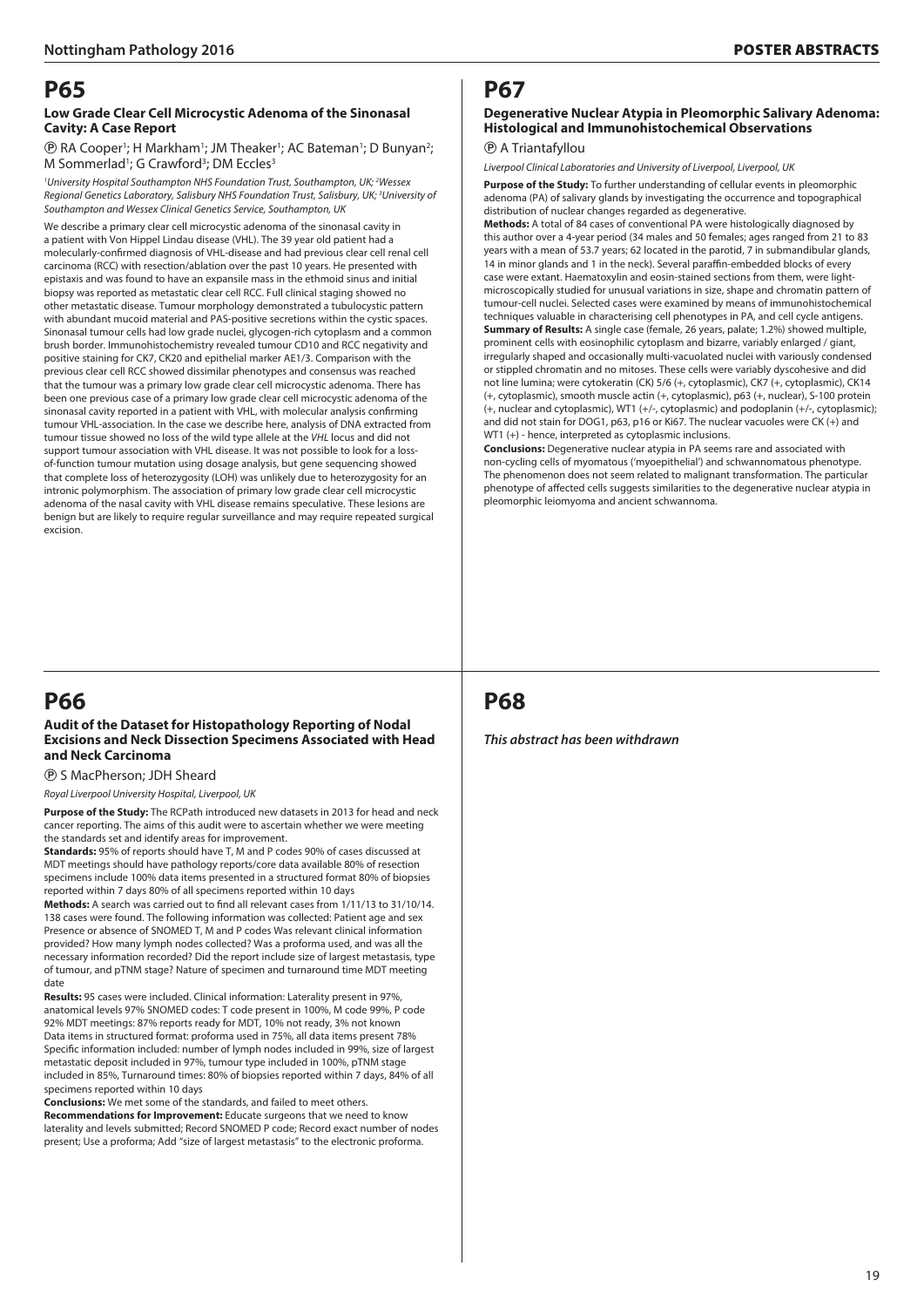#### **The Effect of Systematic Fat Blocking on Lymph Node Yield in Upper Gastrointestinal Tract Resection Specimens**

P M Evans; J Stephenson; S Sah

*University Hospitals Coventry and Warwickshire, Coventry, UK*

**Introduction:** It has been shown that higher lymph node (LN) yields in upper gastrointestinal tract resection specimens are associated with improved patient outcomes. It is therefore incumbent on pathologists to take measures to maximise nodal yields from such specimens.

**Objective:** We sought to assess whether systematic fat blocking (SFB) combined with manual fat dissection (MFD) confers higher node yields than MFD alone.

**Methods:** Sixty resection specimens (45 oesophagogastrectomies and 15 total/ subtotal gastrectomies) reported in one year were retrospectively reviewed. Specimens were divided into node retrieval by MFD only and by combined SFB and MFD, on the basis of whether extra blocks of fat were taken. Total numbers of nodes and numbers of involved nodes for these two groups were compared.

**Results:** Mean lymph node yield was 28.3 (3 to 94). SFB+MFD cases had a mean yield of 31.6, which was greater than 25.9 for MFD cases. Furthermore, SFB+MFD cases were associated with higher numbers of positive nodes (4.0) than MFD cases (3.3).

**Conclusion:** Our data show that nodal yield for upper gastrointestinal resection specimens at UHCW compares favourably with those at other large centres. We have also shown that SFB+MFD is associated with higher nodal yield than MFD alone. Given that high node yield has been shown to be associated with improved clinical outcomes, we propose that combining SFB with MFD may have an important role in routine histopathological practice.

# **P71**

#### *This abstract has been withdrawn*

# **P70**

#### **Colorectal Cancer Resection and Lymph Node Yield: Predictive Factors Through Specimen Report Analysis**

#### P M Fahmy; B Newell; AJ Mehta; LD Hatter; M Sidapra

*St George's University London, London, UK*

For accurate CRC staging, macroscopically the pathologist documents the tumour size (TS), clear margins, and lymph node yield (LNY) to inform management. Recovery of 12-15 LN without evidence of metastatic cancer achieves 80% negative predictive value (NPV). RCpath state a minimum average of 12 LN per specimen in the department. An initial literature review outlines factors that affect the LNY include gender, BMI, age, TS and stage, location and length of the specimen. This study aimed to establish correlation between specimen features and LNY that could inform recommendations.

305 specimen reports from 2012 and August 2014 were used. Resection site, dimensions and TS were investigated for correlation. The mesentery volume (MV) was crudely estimated using mesocolon height, specimen length and diameter. The correlation coefficient (CC) was calculated to explore predictive factors of LNY, (>0.5 considered to be a positive correlation). Complete data in these parameters totaled 192 reports. Patient age, tumour stage, and positive nodes were not reviewed. LNY mean=23, median=21, range=1-87. There were weak positive correlations between LNY and specimen length (0.25), mesolcolic height (0.15) and MV (0.17). Dissector had an impact on total LNY. Mean LNY by a biomedical scientist = 28, specialist trainee=24, consultant=20. These differences were statistically significant  $(p < 0/01)$ .

Range in LN harvest implies multiple factors influence LNY. Greater average MV was found in RH, but same average LNY as LH, indicating lower node density in LH. TC yielded similar average MV, suggesting more MV in RH specimen. Higher CC values for length and diameter than volume suggests the LN are proximal to bowel rather than apex. Standardised measurements of these parameters may eliminate operatorrelated variation and contribute to a truer LNY. A larger sample size is would reduce confounding factors. The variation of dissector LNY is interesting and warrants further analysis.

# **P72**

**Perforated Solitary Caecal Diverticulum in a Young Patient, Mimicking Acute Appendicitis Clinically and a Malignancy on Laparoscopy : A Case Report and Review of the Literature**

*<b>P* R Gahlaut<sup>1</sup>; M Alemkunnapuzha<sup>2</sup>

*1 Addenbrookes Hospital, Cambridge University Hospitals, Cambridge, UK; 2 The Mid Yorkshire Hospitals NHS Trust, Dewsbury, UK*

**Introduction:** Solitary caecal diverticulum is a benign and generally asymptomatic lesion which is rather uncommon. Most patients are young and present with right iliac fossa pain that is indistinguishable from acute appendicitis clinically. While perforation of the sigmoid diverticulum is common, perforation of the right sided colonic diverticulum is a very rare event. Most often, the correct diagnosis is discovered unexpectedly during surgical exploration for suspected appendicitis and a perforated caecal diverticulum can closely mimic a malignancy on laparoscopy. We describe a case of perforated solitary caecal diverticum in a young patient successfully treated with right hemicolectomy, discuss the clinicopathologic features and review the literature on this uncommon occurrence.

**Case Description:** A 19 year old male presented with a 24 hour history of pain in the right iliac fossa. He was mildly pyrexial, had localized abdominal tenderness and guarding. Full blood count was normal with a CRP of <5. Ultrasound abdomen showed an abscess in the right iliac fossa. An emergency laparoscopy for perforated appendicitis was performed which was later converted to open right hemicolectomy for caecal perforation. A right hemicolectomy specimen with part of omentum and a high tie lymph node was submitted. Macroscopically, the serosal surface of caecum was covered with purulent material. An abscess, measuring 30x35mm, with a small mucosa lined cyst in the centre identified, which raised the possibility of a diverticulum. Histological examination confirmed the presence of an inflamed diverticulum.

**Discussion:** A true solitary diverticulum of the right colon is usually of congenital type and affects younger age group. The disease has been reported to occur in 1-2% of surgical specimens in European and American series, as compare to 43-50% of specimens in Asian series, which may represent the hereditary differences. A preoperative diagnosis is important, but not always possible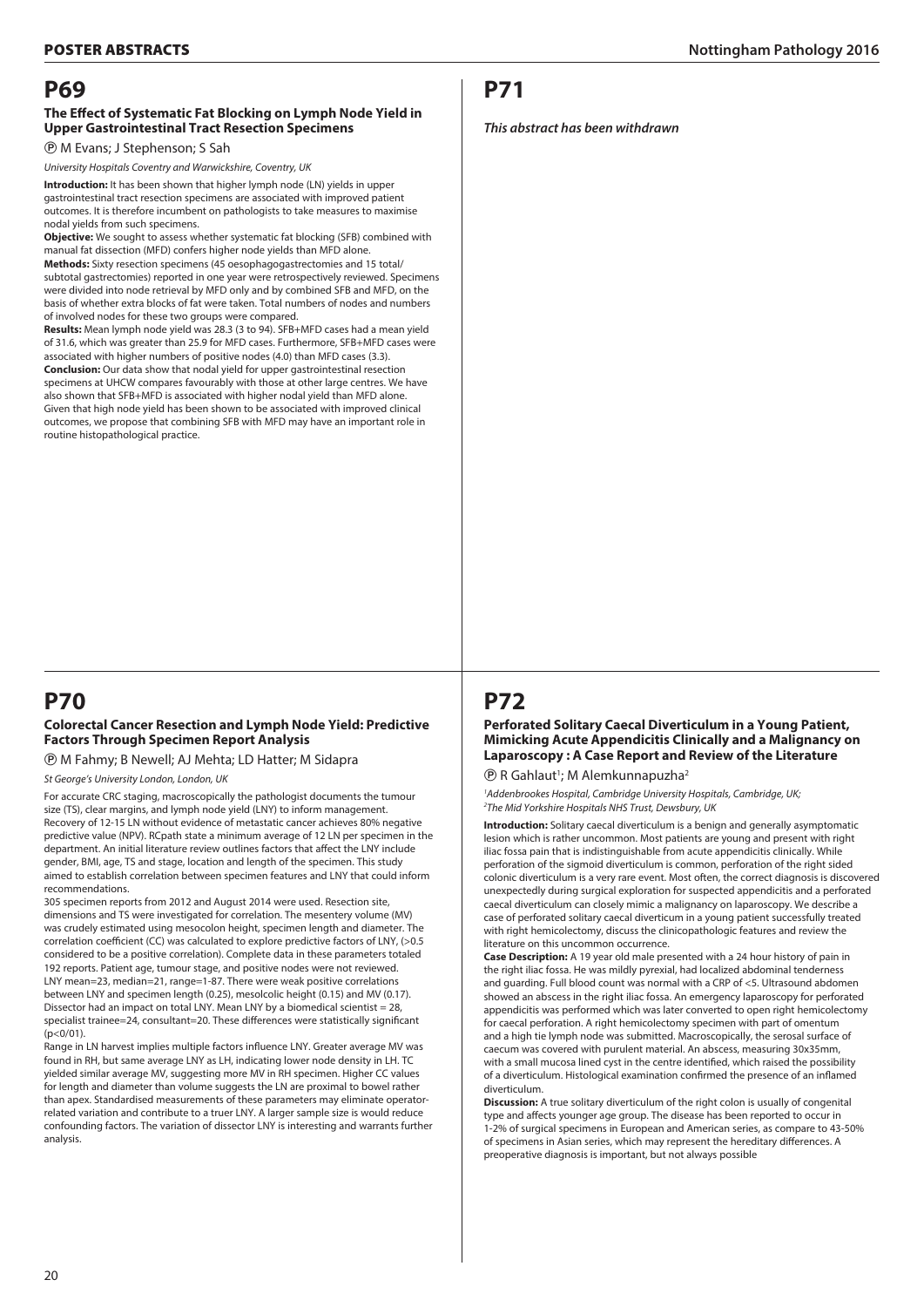#### **Sigmoid Colon Endometriosis with Regional Lymph Nodes Involvement: A Rare Cause of Bowel Obstruction Mimicking Carcinoma of Sigmoid Colon – A Case Report**

 $\textcircled{P}$  R Gahlaut<sup>1</sup>; M Alemkunnapuzha<sup>2</sup>

<sup>1</sup> Addenbrookes Hospital, Cambridge University Hospitals, Cambridge, UK;<sup>2</sup>The Mid *Yorkshire Hospitals NHS Trust, Dewsbury, UK*

**Introduction:** Endometriosis involving serosal surface of sigmoid colon and rectum is not uncommon in child bearing age and is reported to occurs in 3 to 37 percent of patients with pelvic endometriosis. However, endometriosis presenting as intestinal obstruction is rare and occurs in less than 1% of cases. As there are no specific tests to make a preoperative diagnosis and due to similar colonoscopy and radiologic findings, differential diagnosis from colon cancer may be difficult. We report a case of sigmoid endometriosis in a 44-year-old woman presenting with abdominal mass and acute bowel obstruction.

**Case Description:** A 44-year-old, primiparous woman was admitted with a 2 days history of severe colicky abdominal pain, bilious vomiting and absolute constipation with no flatus. The patient had regular menses with LMP 3 weeks ago and no history of dyspareunia. Physical examination revealed a suspicious abdominal mass in left lower quadrant. Plain abdominal X-ray confirmed the large bowel obstruction. CT scan of abdomen and pelvis with contrast showed mural thickening with a 4cm mass in sigmoid colon, suggestive of a malignant process. Ultrasound (USG) showed a small uterine fibroid with a simple cyst in left ovary and a complex cyst (24x43x37cm) in right ovary. An uneventful Hartman's procedure was performed for suspicion of a colorectal carcinoma. Histopathological examination of the resected colon revealed deeply infiltrating, full thickness endometriosis in sigmoid colon with involvement of six regional lymph nodes and no evidence of malignancy. After eight months of primary surgery, patient underwent reversal of Hartman's procedure and total abdominal hysterectomy with bilateral salpingo-oophorectomy (TAH BSO), histology of which showed cervical and bilateral ovarian endometriosis.

**Conclusion:** Endometriosis is a rare cause of intestinal obstruction, often mistaken for malignancy and should be considered in differential diagnosis in a women of reproductive age.

# **P74**

#### **Auditing the Practice of a Healthcare Scientist in Training to Report Gastrointestinal Surgical Specimens**

P J Horne; B Green

*University Hospital Southampton NHS Foundation Trust, Southampton, UK*

**Purpose of the Study:** In 2012, a joint histopathology working group from the Royal College of Pathologists (RCPath) and Institute of Biomedical Science (IBMS) began a pilot study to train healthcare scientists in the reporting of gastrointestinal (GI) surgical specimens, which in 2015 became a full qualification. The training maps that of medical histopathology trainees, albeit to a much narrower breadth. At the end of stage C, after a minimum of 3 years, trainees sit an exit exam, set and marked at equivalent level to FRCPath part 2.

**Methods:** During stages A-C, number of patient requests reported, trainee diagnosis, final diagnosis and accuracy of diagnosis was audited. During stages B-C the consequences of any diagnostic errors was also audited.

**Summary of Results:** There was an annual increase in number of patient requests reported, consistent with gained experience and confidence. During each stage diagnostic accuracy increased (82.5% vs 91.4% vs 96.5%) whilst inaccuracy decreased (10.1% vs 3.9% vs 0.7%). There was a decrease in the severity of diagnostic errors made as experience developed (8.5% vs 2.9%). Most errors would have caused no or minimal harm. 9 diagnostic errors would have caused moderate harm. No diagnostic errors causing major harm were made in either stage of training.

**Conclusions:** Careful auditing of reporting accuracy and diagnostic errors is a useful tool for monitoring the progress of histopathology trainees. The decrease in incorrect diagnoses and diagnostic errors by stage C demonstrates the development of this trainee and demonstrates the ability of healthcare scientists to safely report gastrointestinal surgical specimens after a period of appropriate training. Healthcare scientists are a key part of the existing histopathology workforce. This development will allow them to become integrated members of the clinical histopathology team delivering a high quality service to patients.

### **P75**

#### *This abstract has been withdrawn*

# **P76**

**BerEP4 and AE1/3 are Reliable Markers of Epithelial Content for Biomarker Discovery Using Reverse Phase Protein Arrays (RPPA)**

**(B)** OH Negm<sup>1</sup>; JC Hassall<sup>1</sup>; W Fadhill<sup>1</sup>; A Pitiot<sup>1</sup>; C Marchessoux<sup>2</sup>; PJ Tighe<sup>3</sup>; M Ilyas<sup>1</sup>

*1 University of Nottingham, Nottingham, UK; 2 Barco, Kortrijk, Belgium; 3 School of Life Sciences, University of Nottingham, Nottingham, UK*

**Background:** Reverse phase protein array (RPPA) allows precise and high throughput quantification of protein. Homogenised samples are used thereby creating confounding data interpretation due to uncertainty around the precise cellular content of samples. We hypothesised that antibodies AE1/3 (targeting Type I/II keratins) and BerEP4 (targeting Epithelial Cell Adhesion Molecule) could be used to quantify epithelium in protein lysates from colorectal cancers (CRC).

**Methods:** Expression of AE1/3 and BerEP4 was quantified using RPPA and immunohistochemistry (IHC) in formalin-fixed paraffin embedded (FFPE) tissue samples from 19 cases of CRC. For RPPA, each sample was tested in sextuplicate. IHC was quantified by transforming images into stain-positive and stain-negative pixels using ImageJ.

**Summary of Results:** In RPPA, the intensity BerEP4 expression was greater than AE1/3  $(p < 0.001)$ . There was excellent precision with a mean coefficient of variation of 5.9% for AE1/3 and 6.9% for BerEP4. Expression of AE1/3 and BerEP4 showed significant correlation ( $r = 0.97$ ,  $p < 0.0001$ ). For IHC, both antibodies showed specific epithelial staining. There was no difference in intensity of expression but there were slight differences in extent of expression with, on average, 3.5% more AE1/3-positive pixels than BerEP4-positive pixels (p=0.016). The expression of the antibodies (number of positive pixels) showed significant correlation (r = 0.95, p <0.0001). Comparison of RPPA with IHC showed significant correlation for each antibody, (BerEP4: r= 0.47,  $p=0.044$ ; AE1/3:  $r=0.48$ ,  $p=0.037$ ). Combining the markers (using the geometric mean) improved the correlation between the assays ( $r=0.50$ ,  $p=0.028$ ).

**Conclusions:** Expression of AE1/3 and BerEP4 correlate with each other in both RPPA and IHC. For each antibody, the two assays show significant correlation. Either antibody can be used to quantify tumour epithelium in RPPA although performance is improved if both markers are combine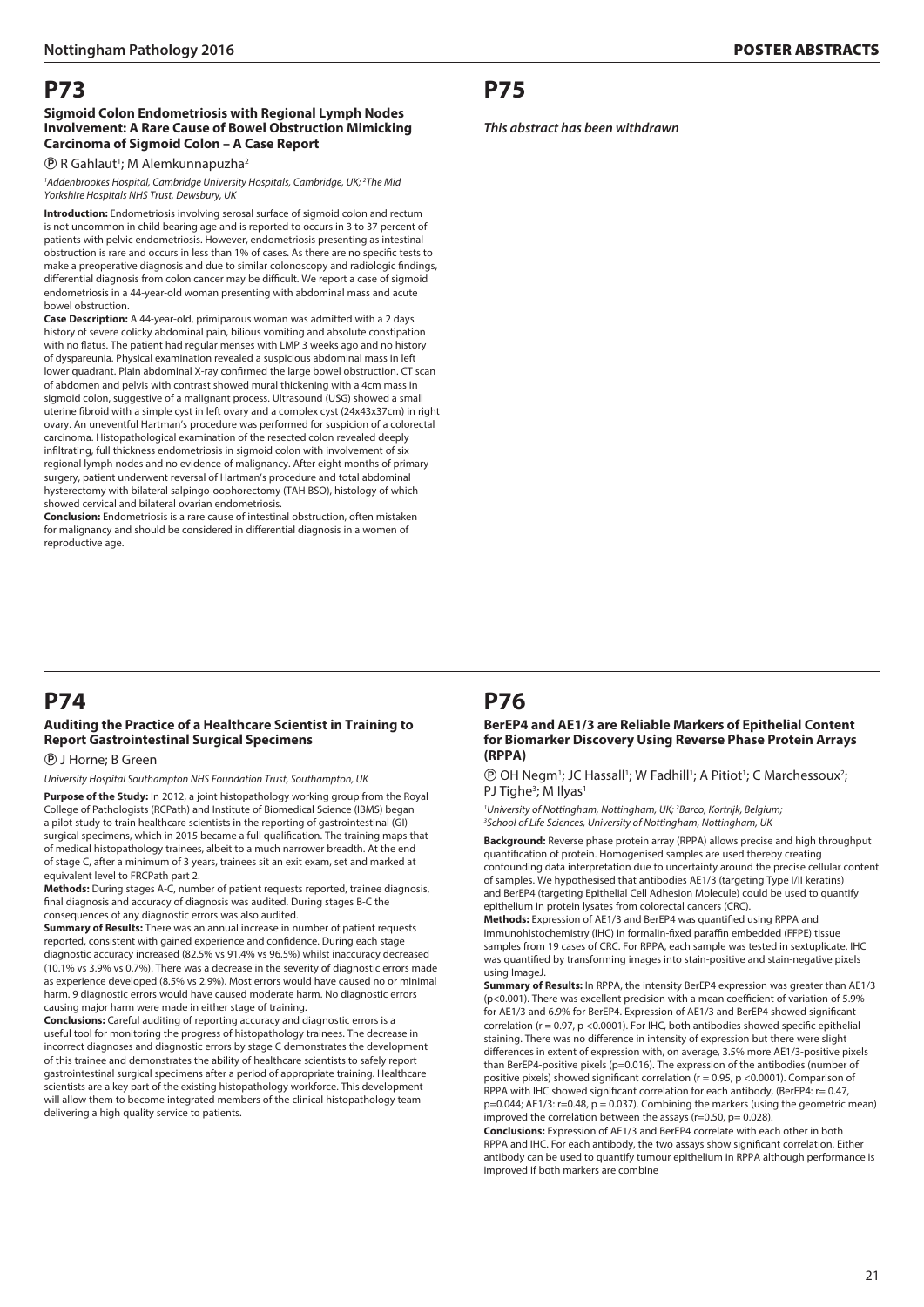#### **Immunohistochemical Characterisation of Histologically Normal and Inflamed Appendices in Patients with Right Iliac Fossa Pain**

**D** EP Psaltis<sup>1</sup>; AMZ Zaitoun<sup>2</sup>; DNL Lobo<sup>1</sup>

*1 University of Nottingham, Nottingham, UK; 2 Queen's Medical Centre, Nottingham, UK*

Purpose of the Study: In the laparoscopic era opinion is divided about the removal of macroscopically normal appendices in patients presenting with right iliac fossa pain. We aimed to establish if subclinical inflammation was present in histologically normal vermiform appendices excised from such patients.

**Methods:** We studied four groups of patients: Group I (n=120) — uncomplicated acute appendicitis, Group II (n=118) — complicated appendicitis (perforation/gangrene), Group III (n=104) — histologically normal appendices excised for right iliac fossa pain and Group IV (n=106) — incidental appendicectomy at right colectomy (excluding inflammatory bowel disease). Immunohistochemistry was performed for IL-2R, IL-6 and TNF-a. The immunostaining was assessed quantitatively for IL-2R/TNF-a and semiquantitatively for IL-6 in full-section specimens.

**Summary of Results:** Median, Q1-Q3 mucosal IL-2R expression in Groups I (46.6, 34.6-69.4), II (37.8, 25.4-60.4) and III (27.0, 20.2-42.4) was increased compared with Group IV (15.2, 7.9-25.0, p<0.01). Submucosal IL-2R expression in Group III (18.4, 10.1- 34.7) was also increased compared with Group IV (2.8, 1.2-5.8, p<0.01). Epithelial IL-6 expression in Groups II (44.0, 8.0-97.0) and III (71.0, 18.5-130.0) was increased compared with Group I (9.0, 1.0-54.2, p<0.01) and Group IV (9.5, 1.0-63.0, p<0.01), as was IL-6 expression in non-epithelial cells in Group II (22.5, 10.6-46.0) and Group III (21.0, 10.0- 42.2) compared with Group I (7.6, 3.0-17.3, p<0.01) and Group IV (8.3, 4.4-24.0, p<0.01). TNF-a expression was increased in Groups I (5.9, 3.2-9.9), II (6.8, 3.6-12.1) and III (9.8, 6.2- 15.2) compared with Group IV (3.0, 1.4-4.7, p<0.01).

**Conclusions:** Histologically normal appendices from symptomatic patients exhibit pathological levels of cytokine expression suggesting the presence of an inflammatory process that cannot be detected on conventional microscopy.

# **P78**

#### **Epithelial Cell-derived a Disintegrin and Metalloproteinase-17 Confers Resistance to Colonic Inflammation Through EGFR Activation**

**@ M Shimoda<sup>1</sup>; K Horiuchi<sup>1</sup>; A Sasaki<sup>1</sup>; T Tsukamoto<sup>2</sup>; K Okabayashi<sup>1</sup>;** H Hasegawa<sup>1</sup>; Y Kitagawa<sup>1</sup>; Y Okada<sup>1</sup>

<sup>1</sup> Keio University School of Medicine, Tokyo, Japan; <sup>2</sup> Fujita Health University School of *Medicine, Aichi, Japan*

Epithelial regeneration is a key process for the recovery from ulcerative colitis (UC). Here we demonstrate that a disintegrin and metalloproteinase-17 (ADAM17), a main sheddase for tumour necrosis factor (TNF)-α, is essential for defensive epithelial properties against UC by promoting epithelial cell growth and goblet cell differentiation in mouse and human. Mice with systemic deletion of Adam17 developed severe dextran sulfate sodium-induced colitis when compared to mice with myeloid cell Adam17 deletion or control littermates. ADAM17 was predominantly expressed by regenerating epithelia in control mice, and its loss or inhibition attenuated epidermal growth factor receptor (EGFR) activation, epithelial proliferation, mucus production and barrier functions. Conversely, ectopic EGFR stimulation promoted epithelial regeneration thereby partially rescuing the severe colitis caused by ADAM17 deficiency. In UC patients, epithelial ADAM17 expression positively correlated with both cell proliferation and goblet cell number. These findings suggest that maintaining ADAM17-EGFR epithelial signaling is necessary for the recovery from UC and would be beneficial to therapeutic strategies targeting ADAM17-mediated TNF-α shedding.

# **P79**

#### **Genetic Mechanisms In Colorectal Polyposis**

P EL Short; L Thomas; P Giles; J Colley; K Ashelford; M Mort; A Davies; A Bolton; J Sampson

*Cardiff University, Cardiff, UK*

**Background:** Familial Adenomatous Polyposis (FAP), MUTYH-Associated Polyposis (MAP) and Polymerase Proofreading-Associated Polyposis (PPAP) are syndromes of adenomatous polyposis, and are due to mutations in APC, MUTYH, POLE and POLD1. Up to 90% of patients with a phenotype of typical FAP have a pathogenic APC germline mutation identified through sequencing of coding exons and deletion/ duplication analysis via MLPA. Of those with a phenotype of attenuated FAP, an APC/ MUTYH germline mutation is detected in only 10-50% of cases. The aim of this study is to identify novel constitutional mutations predisposing to multiple colorectal polyps (>10) when no mutation is identified (NMI) in APC/MUTYH during routine genetic diagnosis.

**Methods:** 60 patients with ≥10 colorectal polyps have been recruited. All are negative for APC/MUTYH mutations. Haloplex (Agilent) is being employed for targeted sequence capture of the genomic APC/MUTYH loci, and the ORFs of an additional 15 genes related to colorectal neoplasia. This is followed by ultradeep sequencing (UDS) on a HiSeq (Illumina). Samples undergo cDNA sequencing to screen for APC/MUTYH allelic imbalance (AI) and splicing abnormalities, and qPCR is employed to assess APC/MUTYH gene expression. Samples that remain NMI will undergo whole exome sequencing.

**Results:** \* UDS has been completed on 31 patients. Putative novel pathogenic variants have been identified in APC, AXIN2 and POLE. \* AI assays are in progress. So far 6/33 patients displayed AI in APC and no patients displayed AI in MUTYH. These findings are being confirmed with gene expression studies. \* cDNA sequencing has been completed on 17 patients to date: there was no evidence of splicing abnormalities. **Conclusions:** The identification of novel genetic variants/mechanisms responsible for colorectal polyposis may provide benefits for patients/families through improved diagnosis and clinical genetic management. *This work is supported by a PathSoc grant.*

# **P80**

#### **Histopathology as the "Gold Standard"? Audit Study of the Certainty of Diagnosis in Duodenal Biopsies Taken to Investigate Patients for Coeliac Disease**

P K Donovan; EJ Soilleux

*Oxford University, Oxford, UK*

Coeliac disease is an autoimmune disease affecting the small bowel. It is triggered in genetically susceptible individuals by the ingestion of gluten, a family of proteins found in barley, rye, wheat and sometimes oats. Diagnosis usually relies on a combination of serology and histopathology, with histopathology being regarded as the "gold standard". Diagnosis is often complicated by self-imposed restriction of gluten intake (due to symptoms) and the lack of clear histopathological distinction between normal duodenum and duodenum with a low-level lymphocytic infiltrate. We aimed to quantify this diagnostic uncertainty in a retrospective audit study of the duodenal biopsies taken for suspected coeliac disease in our institution over a one year period.We identified 246 cases in which biopsies were taken because of a clinical suspicion of coeliac disease. Of these, we found that 11% (27) of patients referred with a suspicion of coeliac disease had "equivocal" biopsy results, while 8.5% (21) were reported as not showing changes of coeliac disease and 66% (163) were reported as consistent with or diagnostic of gluten sensitive enteropathy/ coeliac disease. This significant percentage of "equivocal" biopsy results suggests that there is significant room for improvement in coeliac disease diagnostics, for example by the development of an objective molecular test.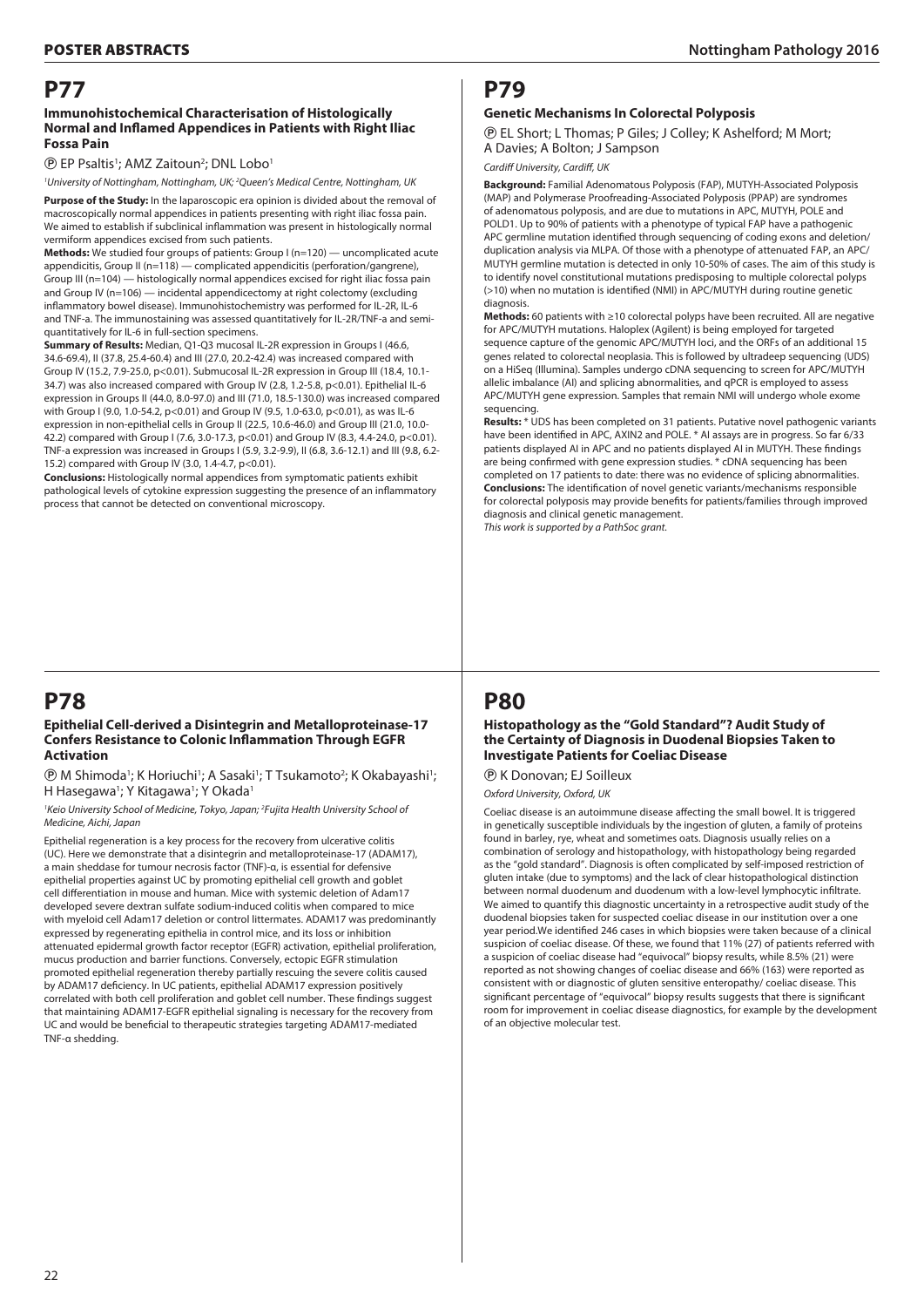**Anatomy of the Transverse Colon and Possible Pathways of Aberrant Lymphatic Tumour Spread in Complete Mesocolic Excision for Colon Cancer**

S Stelzner<sup>1</sup>; W Hohenberger<sup>2</sup>; K Weber<sup>2</sup>; ® NP West<sup>3</sup>; H Witzigmann<sup>1</sup>; T Wedel4

*1 Dresden-Friedrichstadt General Hospital, Dresden, Germany; 2 University Hospital Erlangen, Erlangen, Germany; 3 University of Leeds, Leeds, UK; 4 Christian Albrechts University of Kiel, Kiel, Germany*

**Purpose of the Study:** Lymph node metastases to the pancreatic and gastroepiploic nodes in transverse colon cancer have been described, however, the mode of spread in this area remains unclear. We aimed to describe the possible pathways of aberrant lymphatic spread in the area of the proximal superior mesenteric artery and vein, the greater omentum, and the lower pancreatic border.

**Methods:** Cadaveric dissections were undertaken in four donors according to the principles of complete mesocolic excision with central vascular ligation. The vascular anatomy of the transverse colon was scrutinized to determine possible pathways of lymphatic spread to the pancreatic and gastroepiploic lymph nodes.

**Summary of Results:** We identified vascular connections between the transverse colon and the greater omentum at the level of both the hepatic and the splenic flexures. Additionally, small vessels running from the transverse mesocolon to the lower pancreatic border in the area between the middle colic artery and the inferior mesenteric vein were demonstrated. Venous tributaries to the gastrocolic trunk could be exposed to highlight its surgical importance as a guiding structure in complete mesocolic excision for colon cancer.

**Conclusions:** We were able to confirm that it is feasible to clearly separate embryologic compartments by dissecting along predefined tissue planes when performing complete mesocolic excision. However, the close vicinity of the foregut, midgut, and hindgut results in vascular connections that might serve as potential pathways for lymphatic metastatic spread of transverse colon cancer. *Acknowledgements: The work is supported by a Pathsoc Career Development Fellowship.* 

### **P82**

#### **CT Assessment of Right Colonic Arterial Anatomy before and after Colon Cancer Resection - A Potential Marker for Quality and Extent of Surgery?**

TL Kaye<sup>1</sup>;℗ NP West<sup>2</sup>; DJ Jayne<sup>2</sup>; DJ Tolan<sup>1</sup>

<sup>1</sup> Leeds Teaching Hospitals NHS Trust, Leeds, UK; <sup>2</sup> University of Leeds, Leeds, UK

**Purpose of the Study:** The benefit of high ligation in surgery for right colon cancer has been the subject of much debate, with conflicting evidence as to the optimum extent of resection. The radicality of surgery is currently graded by pathologists based on analysis of the resected specimen. It is unknown whether computed tomography (CT) analysis of residual arterial stump length after surgery could be used as an alternative in vivo marker to determine the extent of mesenteric resection. Ileocolic artery stumps have been demonstrated previously on CT after right hemicolectomy, but only in the early postoperative period.

**Methods:** We undertook a retrospective analysis of the routine pre-operative staging and post-operative follow-up CT scans for 151 patients who had undergone surgery for right-sided colon cancer. The preoperative right colonic arterial anatomy and the postoperative arterial stumps were analyzed and measured.

**Summary of Results:** Preoperatively, identification of the ileocolic (98.8%), middle colic (94.7%), and right colic arteries (23.8%) was comparable to catheter angiogram studies. Postoperative ileocolic stumps were consistently identified (88.3%) many months (average, 2 years and 42 days) after surgical resection, and were significantly longer than expected for a standard D2 resection (mean 28.1 mm, range 2.5 to 74.3 mm). Mean arterial stump length was significantly longer than anticipated stump length (p<0.001).

**Conclusions:** This is the first study to successfully demonstrate ileocolic arterial stumps using routine portal venous CT many months after right colon cancer resection. Further prospective studies should assess whether arterial stumps can be used as an in vivo marker of surgical quality and radicality.

*Acknowledgements: This work is supported by a Pathsoc Career Development Fellowship.* 

### **P83**

#### **Expression of PD-1 and CTLA-4 Ligands in Invasive Bladder Cancer Mouse Models**

**(B)** M Allam<sup>1</sup>; NF Ismail<sup>1</sup>; R Lightbody<sup>1</sup>; S Fraser<sup>2</sup>; OJ Sansom<sup>3</sup>; T Iwata<sup>1</sup>

<sup>1</sup> School of Medicine, University of Glasgow, Glasgow, UK; <sup>2</sup> Department of Pathology, *Queen Elizabeth University Hospital, Glasgow, UK; 3 Beatson Institute for Cancer Research, Glasgow, UK*

**Introduction:** Immune therapies which target T-cell checkpoint blockade have recently emerged. There are two main T-cell checkpoint inhibitors: Programmed cell death receptor 1 (PD-1) and Cytotoxic T-Lymphocyte-Associated protein 4 (CTLA-4). In order to overcome cell-mediated immunity, tumour cells express their ligands to inhibit T-cell activity. Their main ligands are Programmed Death Ligand 1 (PDL1) and Cluster of Differentiation 80 (CD80), respectively. Various mouse models of invasive bladder cancer have been developed, which include models with Fibroblast Growth Factor Receptor 3 (FGFR3) mutations and PTEN loss. Whether tumours developed in these models acquire T-cell checkpoint blockade is unknown.

**Aims:** This study aims to establish whether carcinogen-induced mouse models of invasive bladder cancer are suitable for testing of T-cell blockade therapy, and to determine whether this form of immunotherapy could be advantageous when combined with therapies targeting bladder cancer-specific mutations, such as those in FGFR3.

**Methods:** Immunohistochemistry using antibodies against PDL1 (ab58810, AbCam) and CD80 (sc-9091, Santa Cruz Biotechnology) was carried out. Samples were selected from urothelial tumours developed in N-butyl-N-(4-hydroxybutyl) nitrosamine (OH-BBN)-induced mouse lines which include: C57Bl6 (wild type), mice with FGFR3 mutations (S249C, K644E) and PTEN deletion.

**Results:** Positive staining of PDL1 and CD80 was observed in tumour cells and lymphocytes in some of the samples. PDL1 and CD80 staining was also observed in the urothelium and smooth muscle cells.

**Conclusions:** PDL1 and CD80 antibodies used were able to identify their respective antigenic targets in the mouse models in principle. The results provide scope for future research into T-cell checkpoint inhibition via PDL1 or CD80 combined with therapy targeting specific mutations.

# **P84**

#### **Screening for Anaerobes in Prostate Bacterial Flora of Prostate Cancer Patients in Urine Taken After Rectal Examination**

**(B)** RP Bhudia<sup>1</sup>; **D** O Akpenyi<sup>1</sup>; A Whiley<sup>2</sup>; T Oliver<sup>1</sup>; M Wilks<sup>2</sup>

<sup>1</sup> Barts & The London, London, UK; <sup>2</sup> Blizard Institute of Cell and Molecular Science, London, *UK*

**Purpose of the Study:** Linkage between oxygen independent organisms and malignant transformation has been established with substantial evidence for H.pylori in stomach cancer and some, though substantially less data supporting Vitamin D deficiency as a promoting factor. Recent studies have linked another such organism, the Vitamin D responsive Propionibacterium.acnes (PA) with prostate cancer. Though such organisms have been associated in the past (Cooper et al), few have considered them causative. In an attempt to develop less invasive screening techniques for PA and other such organisms, we conducted a pilot study screening urine after rectal examination for the presence of anaerobes using MALDI-TOF for rapid bacterial identification.

**Methods:** Consecutive patients, predominantly on active surveillance, were recruited from a prostate cancer clinic. Control urine samples were surplus from routine screening of non-urological or renal conditions.

**Results:** 21 patients consented to examination of urine. 9 specimens (42.9%; 4 anaerobes, 3 micro-aerophilic & 1 facultive anaerobe) contained organisms identified growing optimally in a low concentration of oxygen. By contrast a limited sample of 10 non-prostate cancer urines yielded no anaerobes.

**Conclusions:** MALDI-TOF identification can be used to rapidly and reliably identify bacteria screen post prostate massage urine. It identified a higher proportion of organisms growing in a low concentration of oxygen than have been reported in previous studies using different techniques and in the small number of "normal" urines tested. Given increased knowledge about how micro-aerophilic organisms such as Helicobacter pylori induce stomach cancer, and the association of Streptoccocus gallolyticus with colon cancer it justifies larger studies in prostate cancer patients using MALDI-TOF to rapidly identify bacteria which have hitherto been problematic to identify.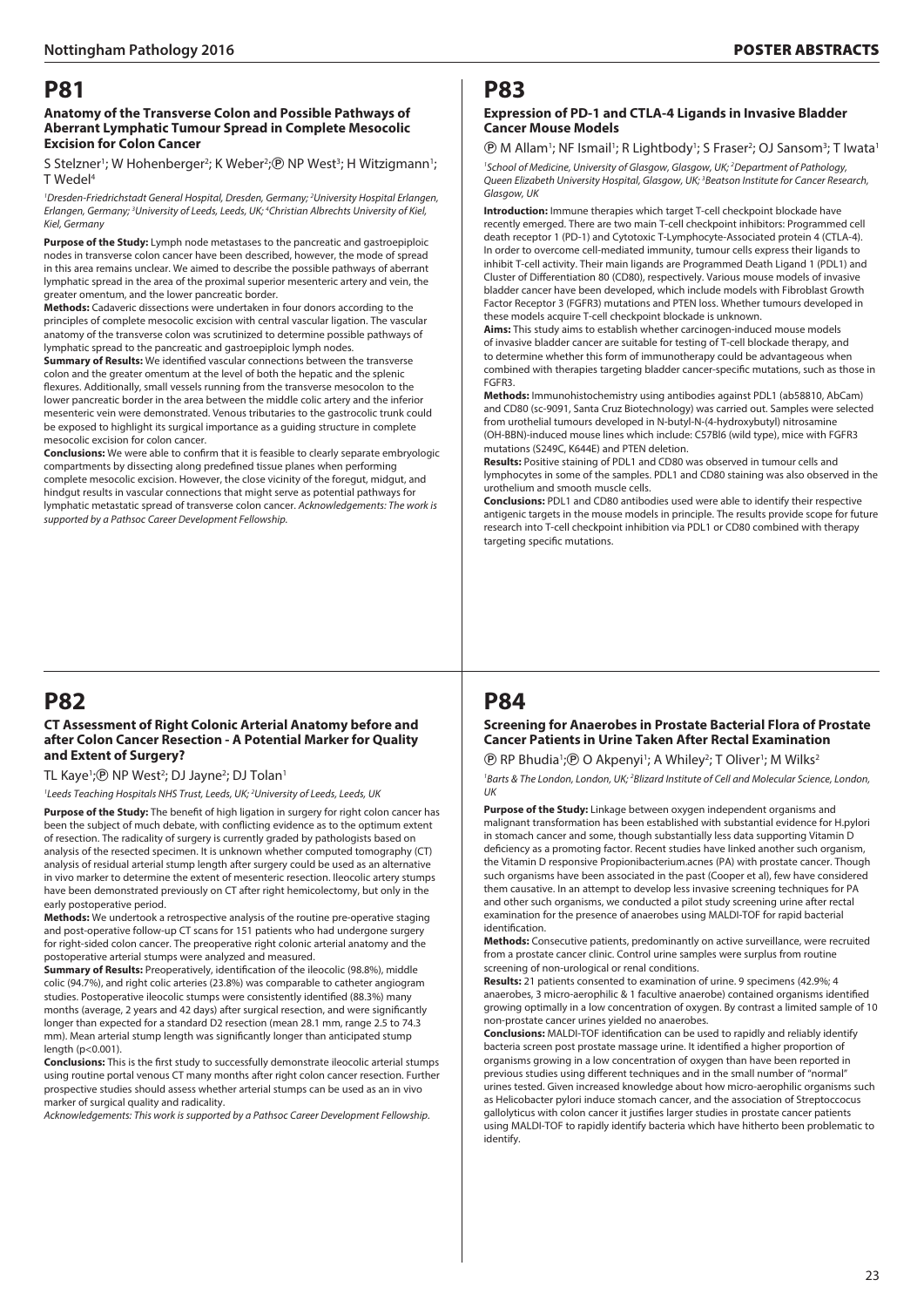**Does Separate Detrusor Muscle Sampling at Initial TURBT Improve the Adequacy of Pathological Staging and Clinical Outcomes in Patients with Invasive Grade 3 Urothelial Cell Carcinoma?**

P WJ Dalleywater; J Dormer

*Leicester Royal Infirmary, Leicester, UK*

Several studies have demonstrated poorer prognosis in patients with invasive highgrade (grade 3) urothelial cell carcinoma (UCC) undergoing transurethral resection of bladder tumours (TURBT) where no definitive microscopic detrusor muscle is present to assess for pT2 (muscle-invasive) disease. Separate detrusor muscle sampling at the time of TURBT has been introduced locally where clinical suspicion of invasion is high in order to improve the adequacy of pathological staging. In this study, the efficacy of this approach was evaluated.

Data were extracted from the electronic laboratory database for TURBT specimens over a 5 year period. We evaluated the presence of microscopic detrusor muscle presence according to whether detrusor muscle sampling had been performed. The data were stratified according to diagnosis including grade and stage if UCC was diagnosed. Invasive grade 3 UCC cases were selected for further analysis of specimen adequacy and clinical outcomes.

The study included 1601 specimens. Microscopic detrusor muscle presence was significantly higher in cases where detrusor muscle sampling was performed. We identified 394 invasive grade 3 UCCs, of which 216 were pT1 and 178 pT2. In 89 pT1 cases, no detrusor muscle was identified and so the staging was inadequate. Significantly fewer inadequate pT1 cases had had detrusor muscle sampling compared with those with an adequate pT1 or pT2 stage. Subsequent re-resections in those with initial inadequate pT1 stage showed that 40% were actually pT2 lesions. Those with inadequate staging at initial TURBT showed a small reduction in 48 month survival compared to adequately staged pT1 cases.

Separate detrusor muscle sampling at initial TURBT improves the ability of pathologists to stage invasive grade 3 UCCs adequately. Adequate initial pathological staging is important for prompt appropriate patient management and long-term outcomes. Our results support detrusor muscle sampling at TURBT to achieve this aim.

### **P86**

#### **Audit of Papillary Urothelial Bladder Tumours - a Look at Intradepartmental Grade Distribution and Compliance with the Dataset Produced by the Royal College of Pathologists**

P A Dallmann; DH Thomas

*University Hospital of Wales, Cardiff, UK*

**Purpose of the Study:** The latest dataset on the reporting of urothelial bladder cancers was published by the Royal College of Pathologists in 2013, and it outlined the core data items required in all pathology reports. The aims of our audit were to assess compliance by the four uropathologists who regularly report bladder biopsies in our department, analyse turnaround-time and the distribution of reported grades. **Methods:** All transurethral resection of bladder tumour (TURB) specimens between December 2014 and October 2015 were reviewed, and a total of 106 cases were included in the audit that were diagnosed as papillary urothelial carcinomas. Compliance with the Royal College of Pathologists dataset was assessed by comparing the reports with the core data items.

**Results:** The overall average turnaround-time was 11.3 calendar days. Tumour stage and grade (both WHO 1973 and 2004) were reported in all 106 cases. The presence of the detrusor muscle was mentioned in 104/106 cases (98.1%), while lymphovascular invasion and associated carcinoma in situ were commented on in 32/106 (30.1%) and 95/106 (89.6%) cases respectively. Of all the reviewed cases, 64/106 (60.3%) were reported as pTa, and 42/106 (39.6%) were pT1 or pT2. Of the pTa cases, the distribution of cancer grades was as follows: grade 1 - 13/64 (20.3%), grade 2 low-grade - 16/64 (25.0%), grade 2 high-grade - 21/64 (32.8%), grade 3 - 14/64 (21.9%). The grading distribution by individual consultants was also examined.

**Conclusions:** Identifying underreported core data items is crucial to improving the quality of pathology reports and amending the departmental proforma to highlight these features could result in better reporting practice. Analysis of grade distribution could be extended to all departments in South Wales, to assess the differences between general and specialist centres.

# **P87**

#### **Ectopic Prostate Tissue in the Renal Pelvis**

P R Trefor; R Coulthard; M Varma *University Hospital of Wales, Cardiff, UK*

Ectopic prostatic tissue occurs most commonly in the bladder and prostatic urethra and has been rarely reported in a variety of other sites but never in the upper urinary tract. We describe a unique case of ectopic prostatic tissue in the renal pelvis. A 66 year old man presenting with rising serum PSA despite negative prostate biopsies underwent an MRI of the prostate gland that revealed a bulky tumour in the anterior prostate gland and an incidental polypoid tumour in the rectum that on excision was found to be a mixed adenoneuroendocrine tumour of intermediate grade malignancy. Subsequent staging CT scan of abdomen revealed a lesion in the left renal pelvis that on CT urogram corresponded to a 1.6cm filling defect, which was very suspicious for urothelial carcinoma. Rigid ureteroscopy revealed a slightly prominent infundibulopelvic angle but the overlying urothelium appeared normal. No obvious exophytic tumour was identified in the renal pelvis or calyces. Two cold cup biopsies of the renal pelvic angle were taken.

The biopsies showed normal surface urothelium with irregular branching glands in the submucosa. These glands showed typical morphology of benign prostate tissue with an inner layer of secretory cells and an outer layer of basal cells. On immunostaining, the basal cells were p63+ while the secretory cells were strongly positive for PSA, PSAP and NKX3.1 confirming the diagnosis of benign prostatic tissue. Possibility of specimen mix-up was excluded by comparing the biopsy genotype with that of his patient's abdominoperineal resection resection. As the renal pelvis has a different embryologic origin to the prostate, this ectopic prostatic tissue is unlikely to represent an embryogenic remnant.Radiological follow-up revealed no change in the lesion over 11 months. It is unclear whether the radiologically detected mass was due to ectopic prostatic tissue or whether this biopsy finding was merely coincidental.

# **P88**

#### **Xp11 Translocation Renal Cell Carcinoma with Morphologically and Immunophenotypically Variant Discrete Lymph Node Metastases**

#### P MM Davie; C Durajczyk; D Massie; SR Dundas

*Aberdeen Royal Infirmary, Aberdeen, UK*

**Introduction:** Xp11 translocation renal cell carcinoma (RCC), recently added to the WHO 2004 classification, is an uncommon tumour. These carcinomas have unusual and morphologically diverse appearances and can show nested solid growth, papillary architecture, tubular or trabecular patterns with spindled cells, clear cells, or cells with eosinophilic cytoplasm. We present a case of translocation-proven Xp11 RCC where resected lymph node metastases showed deposits with distinctly different morphologies and immunophenotypes correlating to different areas of the primary tumour.

**Case Presentation:** A 51 year old man underwent right nephrectomy and lymph node excision for a 52mm renal mass. Histology showed a tumour with heterogenous morphology including solid, tubular and papillary patterns with dispersed psammoma bodies. Different areas of the tumour contained clear cells or eosinophilic cells. Architecturally different zones of tumour displayed reciprocal immunophenotypes with tubular areas being diffusely AE1/AE3, CAM 5.2 and MNF116 positive, whilst adjacent papillary areas showed only very focal or negative staining. TFE3 rearrangement was detected by molecular cytogenetic studies, confirming the diagnosis. The tumour was advanced stage (pT3a pN1). Resected caval nodes contained discrete deposits with distinctly different morphologies corresponding to different areas of the primary tumour.

**Discussion:** This case illustrates that the range of morphological hetereogeneity seen in Xp11 translocation RCCs can possess different immunophenotypes and manifest as distinctly different metastases. The degree of morphological diversity can be diagnostically challenging. This is particularly important to remember when dealing with core biopsies because, depending on the area of the tumour or metastatic deposit sampled, the differential can include clear cell carcinoma (as in the pre-operative biopsy of this case) or papillary RCC.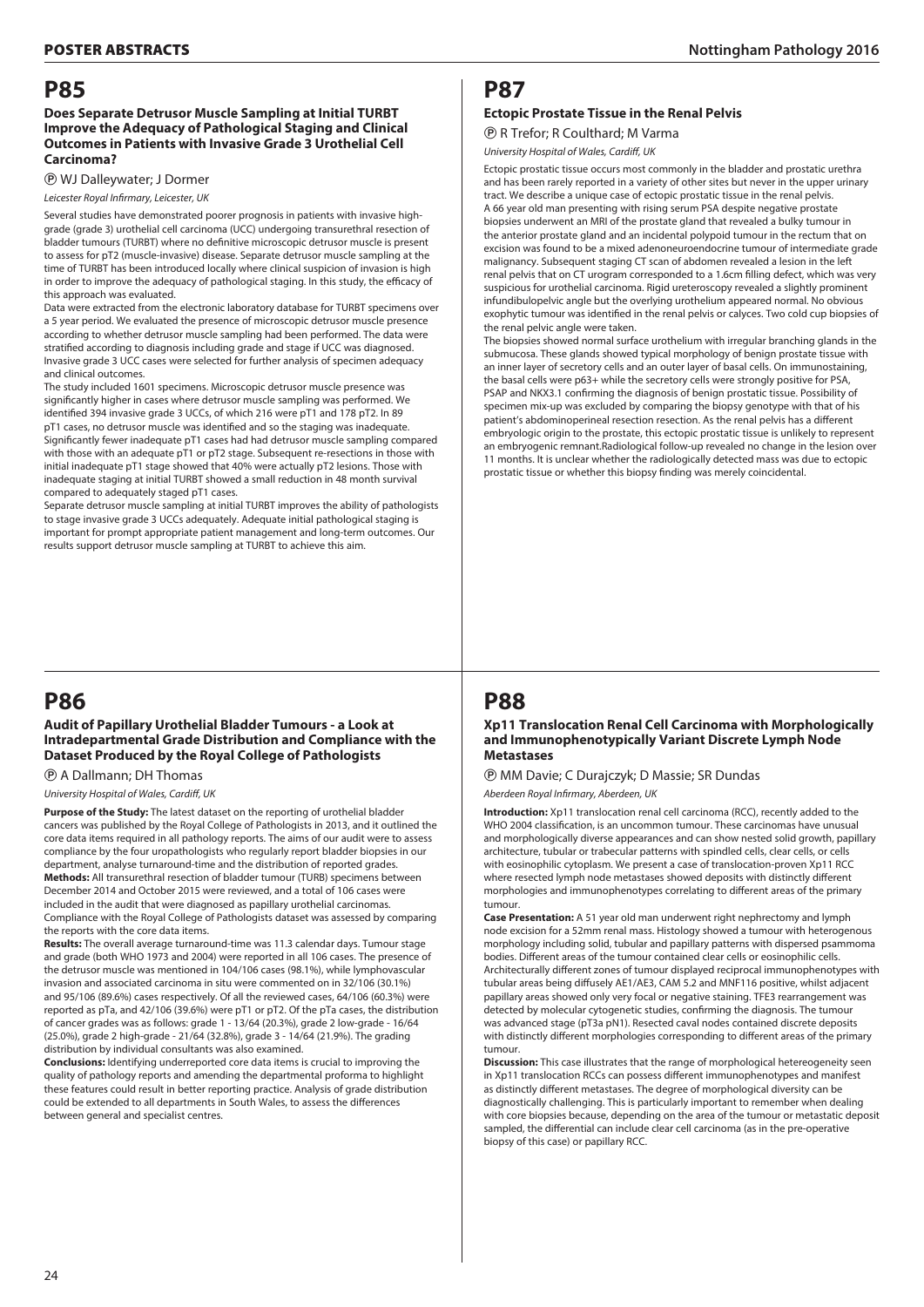#### **Use of Transperineal Template Biopsies of Prostate: A Review of one Pathology Department's Experience**

P D Kilmartin; T McHale

*Division of Anatomic Pathology, Dept of Histopathology, Cytopathology & Molecular Pathology, Galway University Hospital, Galway, Ireland*

Purpose of the Study: To review our Department's experience of the use of transperineal (saturation) template biopsies (TPTB) of prostate for the first 14 months of its use at our institution, considering in particular the indication for TPTB and diagnostic yield.

**Methods:** We conducted a review of our files for TPTBs over a 14 month period from November 2014 to December 2015, inclusive. We reviewed the clinical information provided re the indication for biopsy, and MRI findings, and correlated this with the pathologic findings.

**Results:** 93 patients had TPTBs during this time. The mean number of cores per patient was 29 (range 13 to 51). Indications for TPTB were as follows: previous diagnosis of prostate cancer (PCA) with biochemical failure post-radiotherapy: 10.2%, repeat biopsy in patients on active surveillance (AS): 20.4%, persistently high or rising prostatespecific antigen with previously benign biopsies: 28.5%, repeat biopsy following a diagnosis of atypical small acinar proliferation (ASAP): 9.1%, previous transrectal biopsy (TRB) complicated by sepsis: 3%, MRI findings discrepant with prior biopsy: 20.4%, specific indication for TPTB vs. TRB uncertain: 8%. In patients without a prior diagnosis of PCA, a diagnosis of PCA was made in 24/53 (45%), ASAP in 5 (11%), high-grade prostatic intraepithelial neoplasian in 3 and benign in 21/53 (40%). Rate of PCA in TRB in our department averages 40% and of ASAP is <5%. In patients on AS, 12/20 (60%) had an increase in Gleason score to ≥7 on TPTB.

**Conclusions:** The rate of detection of PCA overall is not significantly higher in TPTB vs. TRB, (45% vs 40%) despite a highly selected group of patients. The rate of ASAP was higher in TPTB, suggesting the need for a subsequent TPTB. Given the significant additional work load generated by TPTB for the Pathology laboratory, rational evidence-based protocols for its use, particularly in conjunction with MRI findings, are warranted.

### **P90**

#### **Does Light Microscopic Dissection Improve the Adequacy of Renal Biopsies Submitted for Evaluation by Electron Microscopy?**

**D** MF Beesley<sup>1</sup>; F Young<sup>2</sup>

*1 Royal Infirmary of Edinburgh, Edinburgh, UK; 2 Western General Hospital, Edinburgh, UK*

**Purpose of the Study:** Electron microscopy (EM) remains an important modality in the routine assessment of renal biopsies. Biopsies that do not include at least one glomerulus are considered inadequate for assessment. Historically our unit processed biopsies without prior assessment. A significant number of these biopsies were subsequently reported as being inadequate. In 2012 our practice changed and material was assessed with a dissecting microscope in order to isolate glomeruli prior to processing of biopsy material. We audited the number of cases that were reported as inadequate before and after this intervention.

**Methods:** All renal biopsies that were processed for EM were assessed for adequacy between the years 2009/10 and 2014/15. Adequacy was defined as the presence of at least one glomerulus. Comparison was made between those biopsies received before the change in our practice in 2012 and afterwards.

**Results:** The adequacy rate for renal EM has steadily improved from a low of 56% of cases in 2010/11 (135 of 242 biopsies) prior to routine light microscopic dissection, to a high of 80% of cases in 2014/15 (261 of 328 biopsies) after the routine use of the technique 2 in early 2012.

**Conclusions:** Routine evaluation of renal biopsies under the dissecting light microscope prior to processing improves the quality of the material submitted for renal EM by enabling the direct identification and isolation of glomeruli. The technique is cheap and relatively easy to perform. Inadequate biopsies result in diagnostic delay, causing frustration for clinicians and patients and wasting valuable laboratory resources and time. Renal biopsies are also associated with a low but real risk of complications. Techniques that maximise possibility of producing adequate tissue for assessment by EM are of merit.

### **P91**

#### **Is Histological Examination of Toluidine Sections Prepared for Electron Microscopy of Value in the Reporting of Medical Renal Biopsies?**

TA McCulloch<sup>1</sup>;<sup>®</sup> JL Rutledge<sup>2</sup>; Z Hodi<sup>1</sup>

<sup>1</sup> Nottingham University Hospitals NHS Trust, Nottingham, UK; <sup>2</sup> United Lincolnshire *Hospitals NHS Trust, Lincoln, UK*

Semi-thin toluidine blue stained sections of resin embedded material are examined to select appropriate blocks for EM. Block selection may be undertaken by technical staff or histopathologists, depending on local practice. In our centre it has been the practice for this to be done by histopathologists and it has been our practice to report on the pathology seen on the toluidine blue sections. With the closure of many EM units in the UK the ability of the pathologist to examine the tol blue sections is greatly diminished.

**Methods:** 113 consecutive adult native renal biopsies from a single unit were assessed for the utility of histological assessment of the toluidine blue stained semi thin resin sections. The report for each was assessed to establish whether there were any of the following criteria of significance present: 1. A change in the overall glomerulosclerosis rate of >10%. 2. A change in the crescent rate in glomerulonephritis of any kind of >10%. 3. A change in the Oxford score. 4. An isolated finding seen only on the tol blue sections. 5. A feature seen on the tol blue sections specifically referred to in the report as contributing to diagnosis.

**Results:** There was a change in the overall percentage of sclerosed glomeruli in 10 cases (9%) 4 of 43 cases (10%) had a 10% or more change in the percentage crescents. No biopsy of IgAN had a change in Oxford score (of 20 cases). Isolated specific findings were seen in 2 cases (2%) No report specified appearances or findings other than these two specific lesions seen. Overall there was a contribution made by examining the tol blue sections in 16 cases (14%)

**Conclusion:** The results suggest that diagnostic findings present only on tol blue sections are a rarity but that significant information that may finesse grade or stage of disease may be present in around 15% of cases. We would recommend that where tol blue sections are available then they should be examined for features that may assist in diagnosis.

# **P92**

#### **mTOR and HER Family are Promising Biomarkers in Ovarian Cancer**

ML Alabdullah; @ MM Al-kaabi; DA Ahmad; P Moseley; TMA Abdel-Fatah; S Chan; E Rakha

*Nottingham University, Nottingham, UK*

**Background:** The mammalian target of rapamycin complex 1(mTORC1) is a downstream of the PI3K/Akt pathway which affects cancer development. mTORC1 has many downstream signalling effectors that can enhance different cellular responses. This study aims to investigate the expression of mTORC1 and HER family (HER1-4) proteins using immunohistochemistry in 195 annotated ovarian carcinomas (OC) prepared as tissue microarray.

**Results:** The expression of mTORC1 was homogenously cytoplasmic in 71% of cases. 70% of the cases showed cytoplasmic and/or membranous expression to EGFR. The majority of the cases (83.4%) scored 0 Hercept score for HER2 expression while score 3+ was observed in 1.2 % only. HER3 expressed in 22% of cases and it was mainly in cytoplasm with some weak membranous. HER4 was expressed in the nucleus (58%), membrane (70%) and cytoplasm (15%). High expression of mTORC1 was associated with serous type (p=0.05). Cytoplasmic HER4 was associated with serous, mucinous and endometroid types, (p=0.003)mTORC1 was associated with HER3 positivity (p=0.008) and cytoplasmic HER4 high expression (p=0.006). In addition, HER family proteins showed some association with each other in which, EGFR was positively associated with HER2 and HER3 (p=0.025, p=0.031 respectively). Outcome analysis has revealed that high mTORC1 expression was weakly associated with shorter progression free survival (p=0.076). However, none of the HER family proteins showed association with survival.

**Conclusion:** Our ovarian series showed a high expression of mTORC1 which was associated with some HER family protein expression. A larger series of cases is need to assess the significance of HER2 positivity in OC.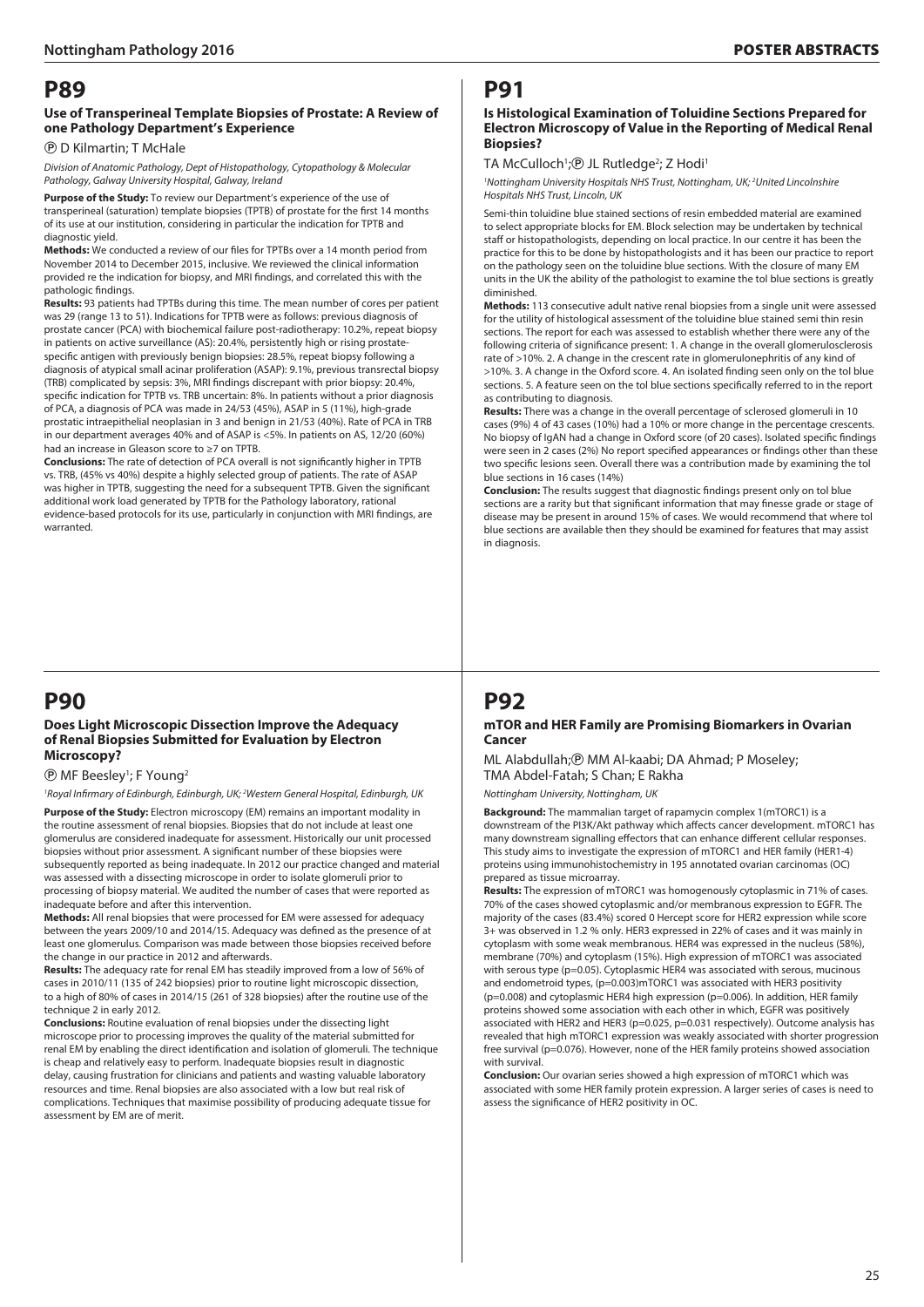#### **Prognostic Value of Bilateral Salpingo-oopherectomy and Lymphadenectomy for Staging of Early Uterine Leiomyosarcoma**

P A Loona; IN Soomro; Z Chaudhry; S Chan; J Abu; E Rakha

*Nottingham University Hospitals NHS Trust, Nottingham, UK*

**Introduction:** Uterine leiomyosarcoma (ULMS) account for ~1% of uterine malignancies and ~30% of all uterine sarcomas. Diagnosis is usually not made before surgery as the presenting symptoms for leiomyoma and leiomyosarcoma overlap. Currently, the corner stone of treatment for leiomyosarcoma involves hysterectomy with bilateral salpingo-oopherectomy (BSO). In early stage leiomyosarcoma routine pelvic and para-aortic lymph node resection is not indicated, as incidence of lymph node metastasis is 3%. The incidence of occult ovarian involvement is low in early stages (3.4-3.9%) therefore ovarian preservation in premenopausal should be considered. This study aimed to assess the prognostic value of BSO and lymphadenectomy for staging of early primary ULMS.

**Material and Methods:** A series of ULMS (n=45) diagnosed between 1989-2015 at a tertiary centre was reviewed. Comprehensive data investigated include age, date of initial diagnosis, tumour histology, grade, stage, size, adjuvant therapies, and follow-up disease status and survival.

**Results:** The age range of the patients was 41-79 years. The tumour size ranged from 32-250mm. Nuclear grade was moderate to high in all cases except 3 cases. 94% of cases had spindle cell morphology with mitotic index ranging from 3-80/10 hpf. Necrosis was present in 95% while vascular invasion was present in 22%. Of these, 38/45 cases underwent BSO. 3/38 (7.8 %) cases showed ovarian involvement. Only 4 cases had lymph node resection during surgery and none showed metastatic disease at initial diagnosis. 6 cases had local recurrence and 9 cases distant metastasis to liver or lungs. 2/9 cases with distant metastases had additional bone or nodal disease. Most of the cases except one with local recurrence /metastasis had no ovarian involvement during initial diagnosis.

**Conclusion:** The incidence of ovarian and lymph node metastases in ULMS is very low. Ovarian preservation may be considered in premenopausal patients with early-stage ULMS.

### **P94**

#### **Endometrioid Adenocarcinoma Arising from Endometriosis of the Colon: A Report of 2 Cases**

P WJ Anderson; K Gopalakrishnan; N Walji; P McCullough; S Sah *University Hospital Coventry & Warwickshire, Coventry, UK*

**Introduction:** Malignant transformation of endometriosis occurs in 0.7–1% of patients and among extragonadal sites, the colorectum is involved in only 5% of endometriosis-associated malignant tumours. We describe two cases of endometrioid adenocarcinoma arising in endometriosis of the recto-sigmoid with a remote history of hysterectomy.

**Case Reports:** 1). A 68-year-old woman with a history of hysterectomy for endometriosis 19 years ago presented with an acute worsening of bowel symptoms. Investigations revealed large bowel obstruction due to a recto-sigmoid stricture. A low anterior resection was performed following a diagnosis of high grade dysplasia on biopsy. 2). A 72-year-old woman with a history of hysterectomy for endometrioid adenocarcinoma 15 years ago presented with a three-month history of changing bowel habit and rectal bleeding. CT scan showed a thickened sigmoid colon. Following an inconclusive biopsy, a sigmoid colectomy was performed. Both patients are diseasefree following adjuvant chemotherapy.

**Histology:** Histopathological examination in both cases revealed grade 1 endometrioid adenocarcinoma with focal squamous differentiation involving the full thickness of the bowel wall. Both cases showed foci of endometriosis adjacent to tumour. Immunohistochemically in each case the tumour was positive for CK7, ER, and PR and negative for CDX2 and CK20.

**Discussion:** Endometrioid adenocarcinoma arising from endometriosis often mimics primary colonic adenocarcinoma and is diagnostically challenging. Our cases highlight the importance of clinical history (particularly of prior surgery and endometriosis), careful morphologic evaluation and immunohistochemistry in arriving at the correct diagnosis to allow optimal patient management.

### **P95**

#### **Uterine Leiomyomata with Metastatic Carcinoma – A Very Rare Finding**

P K Allen; N Wilkinson

*Leeds Teaching Hospitals NHS Trust, Leeds, UK*

Leiomyomata are common benign uterine tumours with an incidence of up to 70% in normal uteri. Leiomyosarcomas are rare. Metastatic carcinoma within leiomyomata is very rarely encountered. Here we present two cases of metastatic carcinoma within leiomyomata and review the associated literature.

Our first case was a 48 year old female who underwent hysterectomy for multiple "fibroids". Macroscopic examination showed one of the "fibroids" to contain an area of necrosis. Histologically this showed infiltration by mitotically active, atypical, epithelioid cells floating within vast amounts of extracellular mucin. This was only seen in some of the sections of an otherwise benign leiomyoma. Immunohistochemistry confirmed the histological interpretation of a metastasis of gastro-intestinal origin. This finding prompted further investigation and a primary mucinous adenocarcinoma was identified within the caecum.

The second was that of a 59 year old female presenting with postmenopausal bleeding who underwent hysterectomy for a large intramural "fibroid". Macroscopically the "fibroid" showed a central area of necrosis. Histologically the features were suggestive of a metastatic breast carcinoma. Review of the patient's past medical history revealed previous mastectomy for an invasive ductal carcinoma of breast.

Atypical fibroids grossly and histologically unusual leiomyomata can be problematic in their interpretation. Apart from an array of differential diagnoses within smooth muscle neoplasms, iatrogenic effects must also be considered. We draw attention here to the rare but occasionally encountered possibility of metastasis within leiomyomata. Whilst metastatic breast carcinoma within leiomyomata is recognised in the literature we were unable to find any record of metastatic colorectal carcinoma within leiomyomata.

# **P96**

#### **Prostanoid Metabolic Enzymes in Endometrial Cancer**

**(B)** J Graham<sup>1</sup>; M Cummings<sup>1</sup>; G Mappa<sup>1</sup>; JWS Cattrall<sup>2</sup>; C O'Donovan<sup>2</sup>; S Mukhtar<sup>2</sup>; SV Sundara<sup>1</sup>; S Ashraf<sup>2</sup>; R Hutson<sup>3</sup>; N Wilkinson<sup>4</sup>; NM Orsi<sup>1</sup>

<sup>1</sup> Leeds Institute of Cancer and Pathology, Leeds, UK; <sup>2</sup> University of Leeds School of Medicine, *Leeds, UK; 3 St James University Hospital, Leeds, UK; 4 Department of Histopathology, St James University Hospital, Leeds, UK*

**Purpose of the Study:** Endometrial cancer (EC) is the commonest gynaecological cancer in the UK. Type I ECs are oestrogen sensitive, develop from premalignant hyperplasia and are low-medium grade. Type II ECs arise de novo, are high grade and have a worse prognosis. Given the role of prostaglandin-endoperoxide synthase (PTGS; cyclooxygenase) products prostaglandin (PG)F2 alpha and PGE2 in cancer, this study profiled them and their synthetic/catabolic enzymes in EC carcinogenesis. **Methods:** PTGS1 and PTGS2 expression profiles were assessed by genome-wide expression microarray of laser capture microdissected endometrial specimens (n=81 normal, 30 hyperplastic, 118 cancerous). Matched tissue samples were analysed by mass spectrometry for PGF2 alpha, PGE2 and its inactive metabolite dihydro-15-keto PGE2 and normalised to protein. Tissue microarrays (n=419 ECs) were immunohistochemically stained for PTGS1, PTGS2 and the PG catabolic enzyme hydroxyprostaglandin dehydrogenase (HPGD).

**Results:** PTGS1 and HPGD were significantly underexpressed in hyperplasia and both cancer types (p<0.05). PTGS2 was significantly underexpressed in hyperplasia and type II cancers only (p<0.05). Immunohistochemistry reveals that, using a cut-off of 2.5, HPGD showed significantly stronger positivity in type I cancers, PTGS1 in type 2 cancers. Only HPGD had prognostic significance, where HPGD<2.5 predicted worse overall (log rank p<0.01) and progression free survival (p<0.05). Although PGE2 and PGF2 alpha concentrations were comparable across samples, dihydro 15-keto PGE2 levels were significantly lower in both cancer types.

**Conclusions:** Surprisingly, given their purported roles in carcinogenesis, levels of PGE2 and PGF2alpha; were not elevated in hyperplastic/neoplastic endometrium, which may reflect their function in endometrial physiology. However, the significantly decreased levels of dihydro 15-keto PGE2 in EC may reflect the decreased overall HPGD expression and, in turn, prostanoid turnover.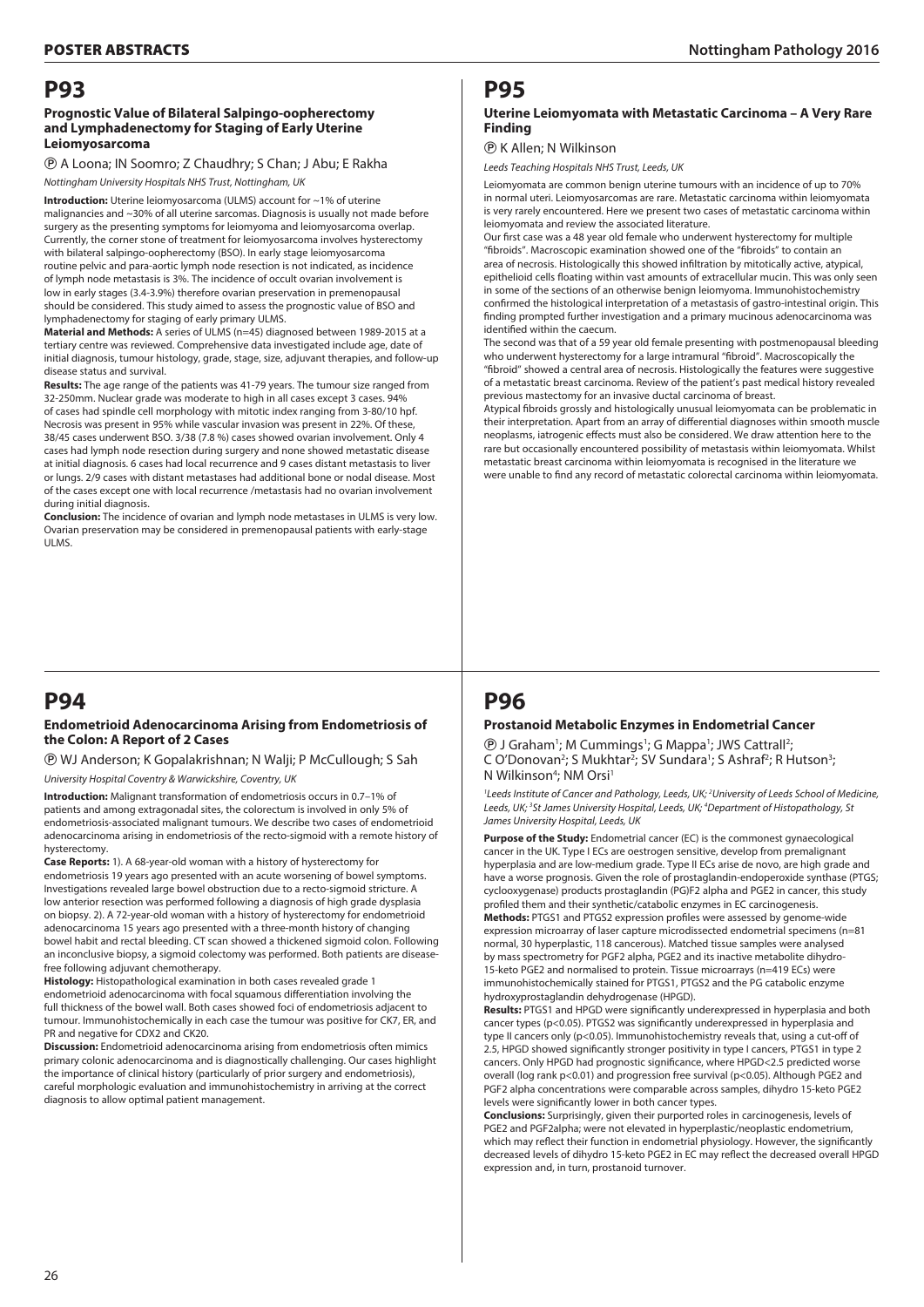#### **Low Stage Uterine Serous Carcinoma: Does Reporting Lymphovascular Space Invasion Impact on Prognosis?**

P NM Orsi; N Wilkinson

*St James's University Hospital, Leeds, UK*

Purpose of the Study: Endometrial serous carcinomas are Type II cancers which account for circa 5% of all endometrial carcinomas. Even in the absence of myometrial invasion, disseminated peritoneal spread is well-recognised. They follow an aggressive clinical course and carry an unfavourable prognosis. It remains unclear whether the presence of lymphovascular space invasion (LVSI) has any impact on outcome in low stage carcinomas (Stage Ia/b - invasion of less/more than half of the myometrium, respectively). This audit evaluated the merit of recognising LVSI in such cases. **Methods:** All serous carcinomas (n=62) in our tertiary referral centre over the two year 2014-2015 period were reviewed and follow-up obtained.

**Summary of Results:** All patients survived. Twenty-seven (43.5%) serous carcinomas were Stage I; the remainder (35; 56.5%)were Stages II-IVb. Of the former, seven (25.9%) had histologically evident LVSI. Two recurrences (28.6%) were recorded in the LVSI group; five (25.0%) were seen in the group without LVSI (77-788 day range follow-up; median 424.5 and 406 days, respectively).

**Conclusions:** These findings suggest that there is little value in the histological recognition of LVSI in Stage I endometrial serous carcinoma as its presence does not provide any prognostic information.

### **P98**

#### **Carbonic Anhydrase IX Expression in Cervical Glandular Neoplasia and Pre-neoplasia**

S Phelan; ® D Catargiu

*Galway University Hospital, Galway, Ireland*

**Objective:** The objectives of this study were to evaluate the immunohistochemical (IHC) expression of the hypoxia marker CAIX in endocervical adenocarcinoma and adenocarcinoma in situ (AIS) and to compare expression patterns of in situ and invasive disease.

**Material and Methods:** The archive of Galway University Hospital was searched from 2009-2014 and 65 LLETZ specimens with a diagnosis of AIS and/or invasive adenocarcinoma were identified. 21 cases were excluded from the study (slides not on file or no lesion remaining for IHC). Of the 44 cases included, 32 showed AIS alone, 10 showed invasive adenocarcinoma alone and 2 showed combined in situ and invasive disease. Invasive adenocarcinomas included 7 invasive endocervical adenocarcinoma,NOS, 1 clear cell, 1 serous, 3 villoglandular. Histology was reviewed and a representative block was selected. CAIX IHC was performed on a single representative section, on an automated platform (Ventana) using a mouse monoclonal antibody (clone TH22) at a dilution of 1/50. The CAIX expression was evaluated by 2 pathologists using a three tier scoring system (0-40% weak expression; 41-60% moderate expression; 61-100% strong expression).

**Results:** CAIX expression was seen in all 34 cases of AIS and was strong in 23 cases (68%), moderate in 3 cases (9%) and weak in 8 cases (23%) (Table 1). A total of 12 cases had an invasive component, 4(33 %) showed strong expression of CAIX . All were invasive endocervical adenocarcinoma, NOS. The remaining 8 (77%) showed weak CAIX expression. This included 3 villoglandular adenocarcinoma; 1 clear cell carcinoma, 1 serous carcinoma and 3 invasive endocervical adenocarcinoma, NOS. Of note, CAIX was negative in adjacent benign glands in all cases.

**Conclusion:** CAIX expression is common in endocervical glandular neoplasia and shows specific expression in neoplastic glands. CAIX is not useful in distinguishing in situ from invasive endocervical adenocarcinoma.

### **P99**

#### **Clinically Occult Serous Papillary Carcinoma of the Fallopian Tube Presenting in a Uterine Sample**

 $\circledR$  **CO Christopher<sup>1</sup>; M MacKean<sup>2</sup>; A Oniscu<sup>1</sup>** 

<sup>1</sup> Royal Infirmary of Edinburgh, Edinburgh, UK; <sup>2</sup> Western General Hospital, Edinburgh, UK

**Purpose of the Study:** .Case study of a 53 year old para 2 post menopausal female with a clinically occult serous papillary carcinoma of the Fallopian tube presenting in a uterine sample.

**Methods and Results:** A 53 year old para 2 post menopausal female presented after two episodes of post-menopausal bleeding. A pelvic ultrasound revealed an endometrial thickness of 6.8mm and a pipelle biopsy was performed. Histology revealed a papillary carcinoma raising the possibility of an endometrial intraepithelial carcinoma or a uterine serous carcinoma. The immunoprofile supported this diagnosis as tumour cells showed strong p53 expression. Surgical resection was undertaken and unexpectedly no tumour was noted in the endometrial cavity. The adnexae were then sampled extensively and one of the Fallopian tubes contained a 2mm focus of highgrade serous carcinoma surrounded by serous tubal intra-epithelial carcinoma. The immunophenotype was in keeping with serous differentiation as tumour cells were positive for ER, WT1 and p53. A diagnosis of Stage II C Fallopian tube adenocarcinoma (Grade 3 papillary) was made. The patient underwent adjuvant chemotherapy with curative intent. Four cycles of Carboplatin/Taxol were followed by two cycles of single agent Carboplatin. Genetic testing revealed a BRCA1 mutation, a variant of unknown significance. Currently, the patient remains in remission.

**Conclusion:** A number of malignant tumours arise in the female reproductive tract but Fallopian tube carcinoma is one of the most rare, comprising <1% of all malignancies (1). Prompt investigation and diagnosis are of importance to guide the correct clinical management and prevention of a potential misdiagnosis and inadequate surgical treatment.

**References:** (1) Hariprasad P, Hariprasad S, Srinivas T, Jayrama Shetty K. Primary Bilateral Fallopian Tube Carcinoma The Report of a Single Case with Review of the Literature. *Journal of Clinical and Diagnostic Research*. 2013 May 7 (5): 930-932.

# **P100**

#### **Disseminated Peritoneal Leiomyomatosis Associated with Endometriosis – Case Report and Review of the Literature**

**(B)** M Emmerich<sup>1</sup>; S Manek<sup>2</sup>; E McVeigh<sup>3</sup>; S Dhar<sup>2</sup>

<sup>1</sup> School of Clinical Medicine, University of Oxford, Oxford, UK; <sup>2</sup> Cellular Pathology, Oxford *University Hospitals NHS Foundation Trust, Oxford, UK; 3 Nuffield Department of Obstetrics and Gynaecology, University of Oxford, Oxford, UK*

Purpose of the Study: Disseminated peritoneal leiomyomatosis (DPL) is a rare condition characterised by the presence of multiple benign smooth muscle nodules throughout the peritoneal cavity. Very rarely, DPL has been reported in association with endometriosis. We present the ninth known case of DPL with endometriosis, review the literature, and discuss the possible aetiology of this very rare pathological finding.

**Methods:** A 50-year-old British woman with a family history of ovarian carcinoma underwent prophylactic laparoscopic bilateral salpingo-oopherectomy. During surgery, multiple pearly white nodules resembling disseminated malignancy were discovered over the peritoneal surfaces. Biopsies were taken for histopathological analysis. **Summary of Results:** The biopsied lesions contained fibroadipose tissue with nodular areas of florid smooth muscle hyperplasia and foci of endometrial tissue. There was no evidence of malignancy. The endometrial components were not distinct from the smooth muscle nodules, but present within them. Thus, in places the lesions resembled miniature uterus-like masses. Immunohistochemical staining for Smooth Muscle Actin, CD10, oestrogen and progesterone receptors confirmed coexisting DPL and endometriosis.

**Conclusions:** We found several proposed aetiologies for DPL in the literature. Cases of DPL in patients with a history of surgical fibroid removal suggest possible iatrogenic engraftment of leiomyoma-debris onto the peritoneum. Others have noted associations of DPL with high oestrogen states, whilst a case series on a Caucasian family with DPL points to a role for genetic factors. In concert, DPL might occur in genetically susceptible individuals, who are exposed to oestrogen. Histologically, a population of submesothelial progenitor cells has been suggested as the origin of DPL. The rare coexistence of DPL with endometriosis makes a case for this theory, as these progenitors can form both smooth muscle and endometrial tissue.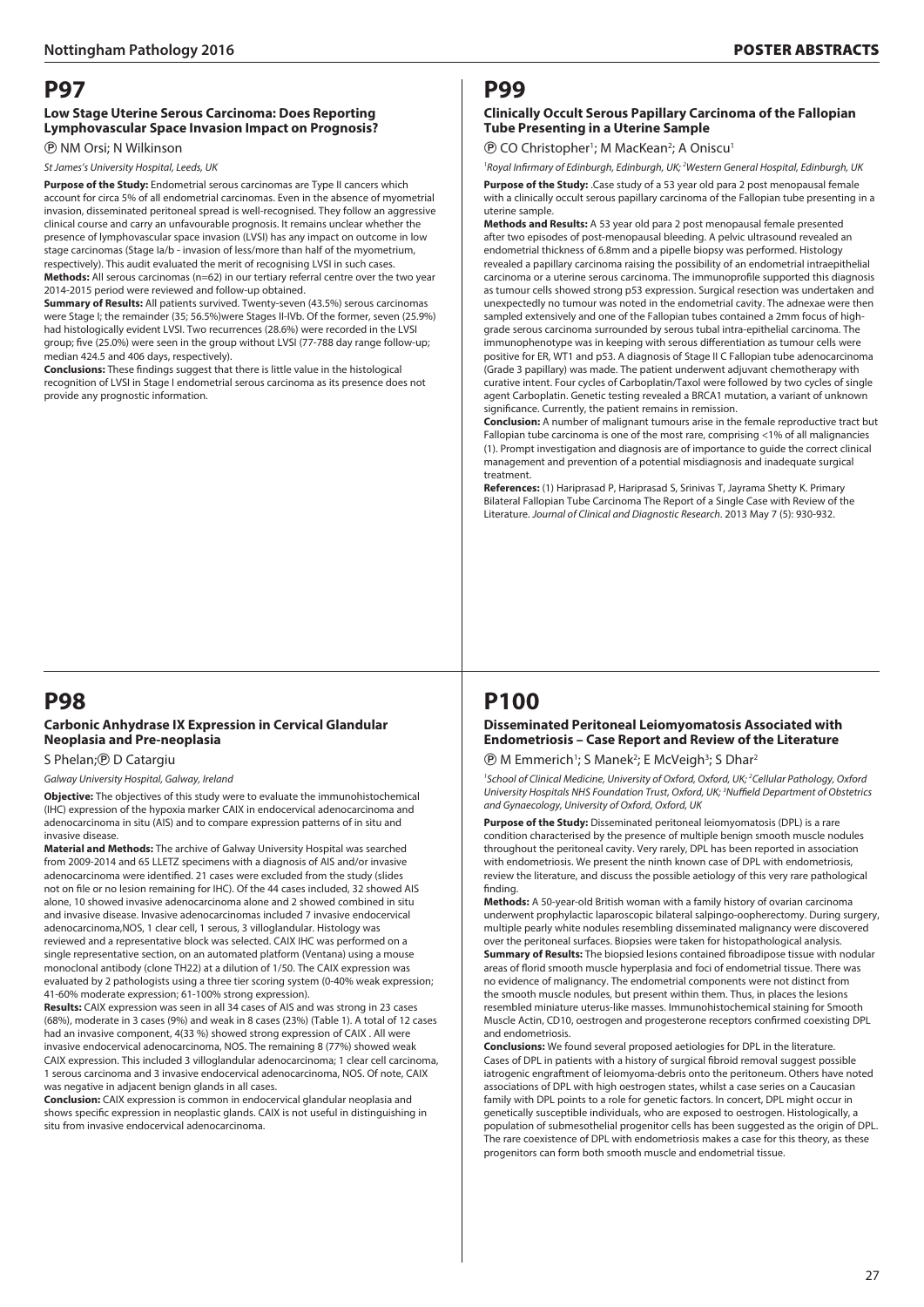#### **Primary Extrauterine Endometrial Stromal Sarcoma of the Peritoneum Arising in Endometriosis: A Case Report**

P DS Johal; R Athavale; N Walji; S Sah

*University Hospitals Coventry and Warwickshire NHS Trust, Coventry, UK*

**Introduction:** Primary extrauterine endometrial stromal sarcoma (EESS) is a rare tumour and it is often associated with endometriosis. EESS may pose a diagnostic challenge especially when present in an extrauterine site with unusual histological features such as endometrioid-type glands.

**Case Report:** A 57 year old female with a history of irregular bleeding on HRT was found to have an endometrial polyp and right sided adnexal mass with peritoneal and uterine serosal deposits on a CT scan. Histology of US guided biopsies taken from the adnexal mass showed a low-grade ESS and the patient subsequently underwent a total abdominal hysterectomy and bilateral salpingo-oophorectomy. Multiple fluid filled cysts and circumscribed nodules on the serosal surface and parametria of the uterus and in the peritoneum were present.

**Histology:** Histology confirmed a low-grade ESS involving the peritoneum, serosal surface of the uterus, adnexae and parametrium with no evidence of tumour in the uterus. Endometrioid type glands within the tumour and foci of endometriosis away from the tumour were seen. The tumour was positive with WT1, CD10, ER, PR, SMA and negative for desmin, cyclin D1 and CD117. A diagnosis of a primary low grade EESS arising from endometriosis (FIGO stage IIC) was made. No recurrence was seen 7 months following resection.

**Discussion:** Malignant transformation occurs in 0.7% to 1% of cases of endometriosis and EESS may arise from foci of endometriosis. The treatment of choice for ESS is complete surgical removal. Chemotherapy and radiotherapy have not proven effective although hormonal therapy is considered of use.

### **P102**

#### **Are Histopathologists Overcalling Malignancy in Peritoneal Cytology and Abdominopelvic Biopsies?**

*<b>P* CM Skinner<sup>1</sup>; E Jaynes<sup>2</sup>

<sup>1</sup> University of Southampton, Southampton, UK; <sup>2</sup> Southampton General Hospital, *Southampton, UK*

**Purpose of the Study:** Atypically proliferating serous tumours (APSTs) demonstrate characteristics of both benign and malignant tumours, and can complicate the diagnosis of gynaecological malignancy, based on the evidence of biopsy/cytology. This may induce the overcalling of APSTs as frank malignancy, leading to the selection of sub-optimal treatment, and psychological consequences associated with a cancer diagnosis. This audit aims to compare the results of diagnostic tests and final pathology for selected patients, and calculate the PPV for comparison with the 98% diagnostic accuracy rate, determined from the expected 1-2% error published by RCPath. This value will be used as the gold standard.

**Methods:** Patients discussed in Southampton Gynaecology Multidisciplinary Team meetings (MDTs) in 2013 and 2014 were reviewed. Patients who received both a suitable diagnostic test (pelvic mass/omental/peritoneal biopsy or ascitic fluid/ peritoneal washing cytology) with a positive result, and a comparable final pathology were selected. Both test results were compared and the PPV was calculated. 52 patients were suitable for inclusion.

**Summary of Results:** The PPV was 96% (2sf); meaning 96% of patients with a positive diagnostic test result for a gynaecological cancer had their diagnosis confirmed on final pathology. This is 2% less than the identified comparator of 98%. However, the 95% confidence interval was 91-100% (2sf), meaning it is 95% certain that the true PPV of this sample lies in the range 91-100%.

**Conclusions:** As the 'gold standard' value is within the 95% confidence interval for the PPV, it is not possible to state that the diagnostic accuracy of abdominopelvic biopsy/ peritoneal cytology is less than 98%. In conclusion, this audit has not shown that pathologists are making frequent errors in the diagnosis of gynaecological cancers; thus, the diagnostic pitfalls highlighted in the literature review do not seem to be inducing a large amount of overcalling of malignancy.

# **P103**

#### **An Interesting Case of Incidental Composite Follicular and In Situ Mantle Cell Lymphoma**

**(B)** A Kumar<sup>1</sup>; G Gasparinho<sup>2</sup>; D Allen<sup>3</sup>; AD Ramsay<sup>1</sup>; M Rodriguez-Justo4

<sup>1</sup> University College London Hospital, London, UK; <sup>2</sup> Hospital Prof Doutor Fernando Fonseca, *Amadora, Portugal; 3 UCL-Advanced Diagnostics, London, UK; 4 Research Pathology / Cancer Institute, UCL, London, UK*

**Introduction:** Composite lymphoma (CL) is defined as the simultaneous presence of two morphologically and phenotypically different lymphomas in the same anatomic site. The incidence is unknown but it has been suggested that it accounts for 1-4% of all lymphomas. Cases of CL can pose diagnostic and therapeutic challenges. **Case Report:** A 77 year old man with adenocarcinoma of the colon was noted to have cervical lymphadenopathy and three incidental lesions were found in the spleen. He underwent colonic resection and splenectomy with excision of the cervical node. **Histology and Ancillary Studies:** Histological examination of the spleen and lymph node demonstrated partial effacement of the normal architecture by a follicular lymphoma (FL), grade 1-2. The lesion was CD20, CD10, BCL-2 E17(+) with a proliferation index of 40-50 %. There were also additional neoplastic nodules which showed a different histology and staining pattern. In these nodules the cells had centrocytic morphology and were CD20+, CD5+, IgD+, Cyclin D1 (patchy+) and SOX 11 (strongly+). FISH with break-apart probes detected the presence of a CCND1 translocation in the SOX-11(+) expanded nodules, but no translocation was present in the FL. In contrast BCL-6 translocation was found in the FL but not in the in-situ MCL. BCL-2 translocation was not identified.

**Treatment and Follow-up:** The patient was treated with FOLFOX chemotherapy (6 cycles) for his colonic cancer. The bone marrow was clear of CL and no rituximab or standard CHOP was prescribed for the lymhoma. On follow up he is free of disease with no further lymphadenopathies.

**Discussion:** The presence of a composite FL and mantle cell lymphoma is very rare, with only 7 previous cases being reported in the literature. Whether both components of CL share a common precursor cell or are unrelated is not yet clear. The rarity and complexity of composite lymphomas can present a diagnostic challenge and the ideal therapy in most cases remains to be determined.

# **P104**

**Synchronous Microscopic EBV (+) Diffuse Large B Cell Lymphoma of the Adrenal and Lymphoplasmacytic Lymphoma - de novo Disease or Transformation?**

### **(B)** A Nasir<sup>1</sup>; MT Moonim<sup>1</sup>; JG Hubbard<sup>1</sup>; N Ketley<sup>2</sup>; P Fields<sup>1</sup>

<sup>1</sup>Guy's & St Thomas' NHS Foundation trust, London, UK; <sup>2</sup>Queen Elizabeth hospital, *Woolwich, UK*

**Purpose of the Study:** Case report. Malignant lymphomas primarily arising in the adrenal gland are very rare, accounting for less than 1% of all Non-Hodgkin's lymphomas1 and to our knowledge, there have been two case reports of an Ebstein Barr virus (EBV) (+) diffuse large B cell lymphoma (DLBCL) arising in an adrenal pseudocyst. We report a case of an incidental EBV (+) diffuse large B cell lymphoma (DLBCL) with an activated B cell phenotype arising in an adrenal pseudocyst in a 58-year-old male with a 7-year history of lymphoplasmacytic lymphoma (LPL). The EBV positive DLBCL was microscopic in size and present in the fibrinous exudate lining the pseudocyst while the EBV negative, low-grade lymphoplasmacytic lymphoma resided in the fibrous cyst wall. The patient underwent de-roofing of the same adrenal cyst 3 years prior to his current presentation; review of his previous adrenal histology revealed foci of lymphoplasmacytic lymphoma in the cyst wall, but not of DLBCL. **Conclusions:** There have been reports of similar cases of microscopic EBV (+) diffuse large B cell lymphomas with an activated B cell phenotype, arising in enclosed cystic spaces2-5. However, in contrast to our case, in all these cases the DLBCL was an incidental extra-nodal primary tumour with no evidence of a pre-existing low-grade lymphoma. Since residual lymphoplasmacytic lymphoma was also present alongside the DLBCL and as both show similar light chain restriction, we propose that this case may represent transformation of a low to a high-grade lymphoma rather than a de novo primary EBV driven lymphoma as previously hypothesized.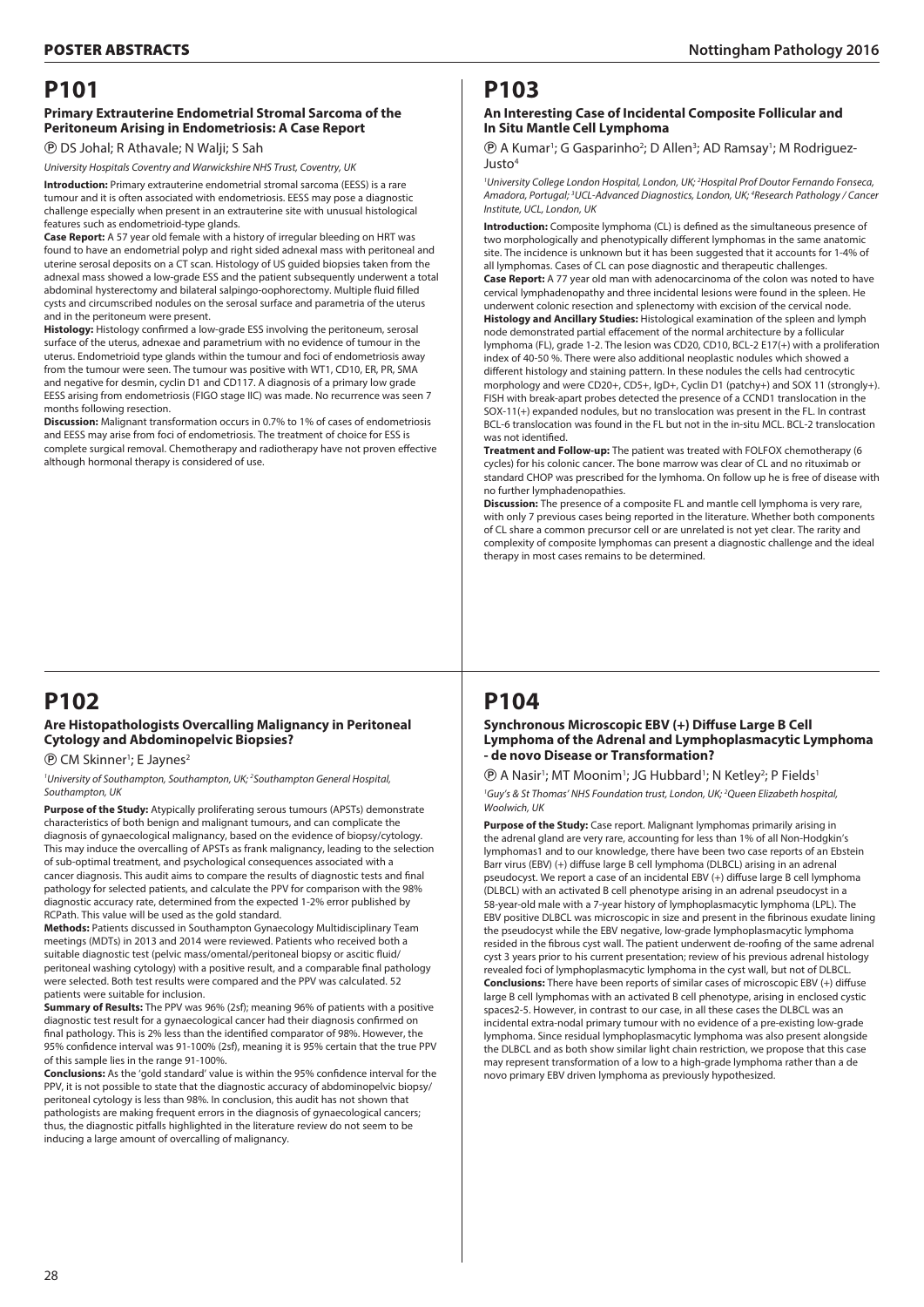#### **Determination of Histological Predictive Parameters for MYC Rearrangement in Diffuse Large B-cell Lymphoma**

P K Milne; EJ Soilleux

*Oxford University, Oxford, UK*

Diffuse large B-cell lymphomas (DLBCL) are heterogeneous with varied clinical and molecular features and different prognoses. DLBCL stratification is becoming increasingly important for tailoring chemotherapy regimes. The majority of patients receive. combination immunochemotherapy: rituximab, cyclophosphamide, vincristine, doxorubicin and prednisolone (R-CHOP). The addition of cytarabine and methotrexate to R-CHOP (R-CODOX-M) improves outcome in cases with adverse prognosis. Fluorescence in situ hybridisation (FISH)-detected C-MYC translocation, with or without a concurrent translocation of BCL2 (a "double hit lymphoma"), is a poor prognostic features in DLBCL. FISH is a relatively expensive and time-consuming molecular test, making it important to identify good surrogate markers for groups at high risk of MYC rearrangement.Retrospective analysis of pathological parameters was conducted on 187 cases which had been sent for FISH, based on the previous selection criteria of a DLBCL with a proliferation index >80%. C-MYC translocation was identified in 30% of the cases. 18% of these cases were double hit lymphomas. CD10 expression was found to predict C-MYC translocation (P>0.0001) and concurrent C-MYC and BCl2 translocation (P=0.0076). IHC for C-MYC in >70% of the cells was also a strong predictor of C-MYC translocation (P=0.0038). However, a high proliferation index, the previously used selection criterion, was not. We derived new, evidence based criteria for FISH testing for potential double hit lymphomas: all DLBCL/ Burkitt's lymphoma (BL) overlap, all DLBCL of germinal centre type (using the Hans classifier) with >40% MYC+ by immunohistochemistry regardless of proliferation index.We are undertaking prospective analysis subsequent to the instigation of the new criteria, which may allow additional further refinement of our criteria for FISH studies.

# **P106**

#### **Significance of CXCL12-CXCR7 Signaling for CD20(-)CD138(-) Subpopulation in Lymphoplasmacytic Lymphoma**

P NW Wada; JI Ikeda; SN Nojima; ST Tahara; KO Ohshima; DO Okuzaki; EM Morii

*Osaka University, Suita, Japan*

Cancer cells with tumourigenic potential are limited to a small subpopulation known as cancer-initiating cells (CICs). Recently we investigated a candidate for CICs of lymphoplasmacytic lymphoma (LPL), which was positive for both B-cell marker CD20 and plasma-cell marker CD138. We reported that the subpopulation of CD20(-)CD138(-) phenotype, in which both markers were negative was a candidate for CICs of LPL using LPL cell line, MWCL-1. CICs are known to be plastic under stressed condition such as hypoxia, in which non-CICs are changed to CICs. In the present study, we investigated the plasticity to find candidates for advantageous microenvironments to CICs of LPL. The methods with MWCL-1 were as follows: culture in hypoxic (O<sub>2</sub>: 1%) versus normoxic (O<sub>2</sub>: 20%) conditions, microarray analysis, immunoblotting of CXCR7 or CXCR4, culture after addition of CXCL12, and assay for intracellular CXCL12 level. The methods with clinical samples of LPL were as follows: immunohistochemistry of CXCR7 and double staining of CD20 / CXCR7. We found that hypoxia induced the conversion of CD20(+)CD138(-) to CD20(-)CD138(-) phenotype when cells were cultured in hypoxia. We searched for markers preferentially expressed in CD20(-)CD138(-) subpopulation with microarray analysis and immunoblotting of CXCR7 or CXCR4, then the chemokine receptor CXCR7 was isolated. The number of CD20(-)CD138(-) cells increased in a time- and dose-dependent manner when cultured with CXCL12, a ligand of CXCR7. In addition, hypoxia enhanced the expression level of intracellular CXCL12 in MWCL-1. In clinical samples of LPL, a few tumour cells expressed CXCR7, in which CD20 expression was not detected.

We concluded that hypoxia and CXCL12-CXCR7 axis appeared to be advantageous microenvironments to CD20(-)CD138(-) cells. CXCR7 might be a favourable target for therapeutic intervention in some LPL cases.

# **P107**

#### **Can the Inter-Observer Agreement of Reporting Fibrosis in Medical Liver Core Biopsies be Improved with the Use of Reference Images? A Study Comparing Liver Subspecialists and General Histopathologists.**

**(B)** AL German<sup>1</sup>; KA Fleming<sup>2</sup>; PV Kaye<sup>3</sup>; SE Davies<sup>4</sup>; R Goldin<sup>5</sup>; SG Hubscher<sup>6</sup>; D Tiniakos<sup>7</sup>; A McGregor<sup>8</sup>; C Bellamy<sup>9</sup>; JI Wyatt<sup>1</sup>

<sup>1</sup> Leeds Teaching Hospitals NHS Trust, Leeds, UK; <sup>2</sup> Green Templeton College, Oxford University, Oxford, UK;<sup>3</sup>Nottingham University Teaching Hospitals NHS Trust, Nottingham, UK; <sup>4</sup> Cambridge University Hospitals NHS Foundation Trust, Cambridge, UK; <sup>5</sup>Imperial *College Healthcare NHS Trust, London, UK; 6 University Hospitals Birmingham NHS*  Foundation Trust, Birmingham, UK; <sup>7</sup> Newcastle Upon Tyne Hospitals NHS Foundation Trust, *Newcastle Upon Tyne, UK; 8 The University Hospitals of Leicester NHS Trust, Leicester, UK; 9 Edinburgh Royal Infirmary, Edinburgh, UK*

**Purpose of the Study:** This study assesses if a set of reference images can improve inter-observer agreement in a simplified staging system of liver fibrosis, using four clinically relevant stages (none/early/bridging/late) that are non-numeric and independent of the type of chronic liver disease.

**Method:** In phase 1, eight subspecialist liver pathologists (raters) assessed the stage of liver fibrosis in 47 virtual slides stained with Sirius red, using the four categories above. The responses were collated, identifying those biopsies with either complete agreement or a 50:50 split across stages (17 in total). These were aligned, one per page, and used as reference images for typical threshold examples of fibrosis stage. In phase 2, a second set of 47 slides with similar range of stage was assessed by the raters, using the reference images as a guide. The same two sets of virtual slides were then assessed by a group of seven general pathologists, again using the reference images for phase 2.The results were analysed for all participants, and separately for the specialists and generalists. We identified the percentage agreement, the Kappa (Κ) scores and Krippendorff α for phase 1 and 2.

**Summary of Results:** Interim results show that data from all 15 participants found a modest improvement in overall agreement (66.7% to 70.5%), and eliminated cases spread over 3 stages in phase 2. The Κ and Krippendorff α results also confirm an improved agreement with the use of reference images with Κ rising from 0.55-0.60 and Krippendorff α from 0.55-0.57.When divided into the specialists and general pathologists, there was a similar improvement in % agreement from phase 1 to phase 2 along with the Κ and Krippendorff α for both cohorts.

**Conclusion:** Staging of liver fibrosis has inherent inter-observer variability. This study shows that the use of reference images results in an improved level of agreement, both among specialists and general histopathologists.

# **P108**

#### **Clinicopathological Assessment of Cholangiocarcinoma in a Tertiary Cancer Centre Over a Period of 4 years**

P VN Iyer; I Bagwan

*Royal Surrey County Hospital, Guildford, Surrey, UK*

**Introduction:** Nearly 1000 people are diagnosed with bile duct cancer each year in Great Britain. Radical surgery remains the optimal therapy for cholangiocarcinoma, offering potential cure. The present study was conducted to assess the adverse prognostic factors associated with these cancers.

**Methods:** All operable cases of cholangiocarcinomas over a period of four years (2012- 2015) in a tertiary cancer centre were identified on the Winpath histology database. Histology slides were reviewed and cases were classified on the basis of location into intrapancreatic, extra hepatic biliary tree and intrahepatic cancers. Various adverse prognostic factors were assessed. Clinical information wherever possible was obtained from medical records.

**Results:** Out of 41 cases reported as cholangiocarcinomas, 3 cases were excluded from the study (n=38). The male to female ratio was 4:1. 11 cases (29%) were in the extra hepatic biliary tree, 18 cases (47%) were intrapancreatic and 9 cases (24%) were intrahepatic in origin. The most common histology was grade 3 adenocarcinoma (29 cases). 14/18 (78%) intrapancreatic cholangiocarcinoma had lymph node metastasis and all 18 had higher stage (T3) at presentation. The overall mortality rate was 37 % (14/38 cases) and was slightly higher in advanced stage (pT3) intrapancreatic cancers (7/18 cases).

**Conclusion:** Intrapancreatic location of cholangiocarcinoma was most common in present study and a high mortality rate was associated with advanced stage and lymph node metastasis.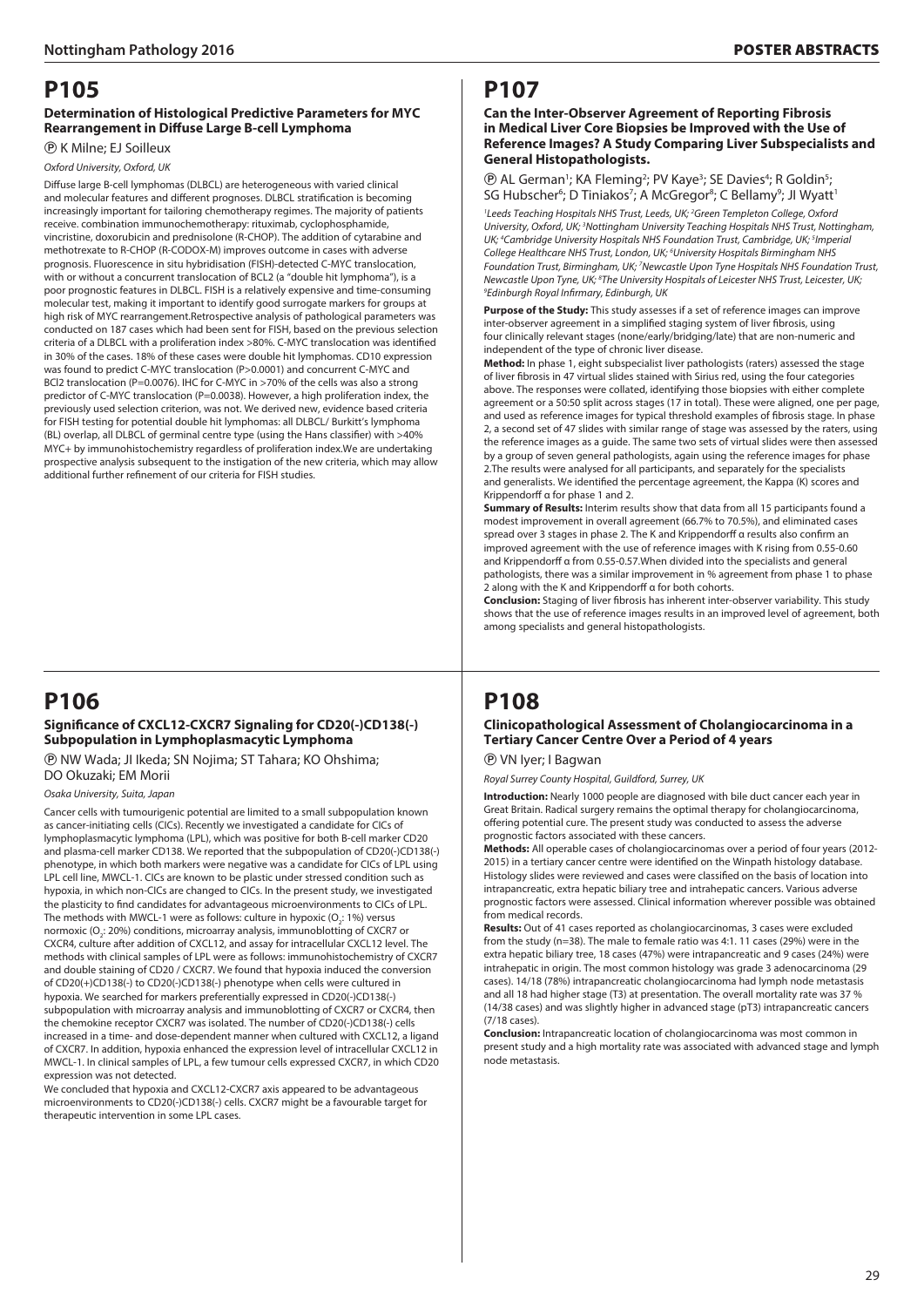#### **Gall Bladder Carcinoma: A Clinicopathological Study of 25 Cases**

P KAM Karunaratne; IN Bagwan

*Royal Surrey County Hospital, Guildford, UK*

**Introduction:** Gall bladder carcinoma accounts for 0.3% of the all new cases in UK, being more common in females than males. The present study was conducted to assess the clinicopathological features of incidental and operable gall bladder carcinoma diagnosed in a tertiary cancer centre.

**Materials and Methods:** The study included all histologically proven gall bladder carcinoma cases between 01.10.2009 to 31.12.2015 on Winpath histology database. These include both the incidental carcinoma in cholecystectomy specimens and pre operatively diagnosed operable cases. However, inoperable cases were excluded from the study. Histology slides were reviewed and various prognostic parameters were analysed. Clinical information, wherever possible, was obtained from medical records. **Results:** 25 cases of primary gall bladder carcinoma (including 5 referrals) were identified over a period of 6 years. Of these, 12 cases were incidental in patients with cholecystitis/cholelithiasis/benign polyp whereas 13 were operable cases of gall bladder/liver masses/malignant polyp. The M:F ratio was 1:2. Adenocarcinoma was the commonest histological subtype with poor differentiation seen in 12/25 cases (48%). 8 of 13 operable cases had advanced stage of disease pT3/pT4 (61.5%) and 7 of these died of disease. 4 of 12 incidental cases (pT2) had subsequent liver bed resection and did not show any residual disease.

**Conclusion:** Nearly 50% of the total gall bladder carcinoma cases in our study occurred incidentally in patients with cholecystitis/cholelithiasis (12/25 cases). Even when diagnosed pre-operatively, gall bladder carcinoma presented with advanced stage of disease and showed aggressive behaviour with poor prognosis.

# **P110**

#### **An Ex-Vivo Normothermic Porcine Pancreas Physiological Model and Implications for Islet cell Transplant**

P R Kumar; WY Chung; F Runau; KP West; AR Dennison; G Garcea *University Hospitals of Leicester, Leicester, UK*

**Introduction:** Total pancreatectomy with autologous islet transplantation is a recognised treatment for chronic pancreatitis. Its success depends in large part on the islet yield following isolation. We established an ex-vivo normothermic porcine pancreas perfusion model which is physiological and facilitates detailed study of both exocrine and endocrine function. This model can be used to study the early phase of islet isolation.

**Methodology:** Ten porcine pancreata were harvested and normothermically perfused with autologous blood. Serological parameters measured were: blood gas composition, routine biochemistry, glucose, insulin and glucagon levels. The volume of pancreatic juice secreted was also collected pre and post-secretin challenge. Histological staining with M30 cytoDEATH™ and Cleaved Caspase 3 antibodies. **Results:** All pancreata were perfused for a median of 3 hours (range 2 – 4 hours) with a baseline perfusion pressure of 50mmHg, flow rate of 0.17 L.min-1 (range 0.14 – 0.33 L.min-1) and a blood lactate of 4.2mM (range 2.7mM – 8.4mM). All pancreata demonstrated cellular viability with evidence of oxygen consumption (arterio-venous O2 differential concentration) and produced pancreatic juice at a median rate of 3mL. hr-1 (range 2 – 17mL.hr-1). Pancreata demonstrated an increased insulin secretion following a glucose challenge. Immunohistochemical staining argued favourably for viabile pancreata at a cellular level.

**Conclusion:** This model avoids the use of live animals and can be used to investigate the islet yield in a porcine model following a period of machine perfusion. The physiological behaviour of this ex-vivo perfused pancreas model will allow the changes that occur in harvested pancreata and the potential effect they have on islet isolation, yield and viability to be studied in detail.

# **P111**

#### **A Two Year Review of Hepatobiliary and Pancreatic Frozen Sections; Accuracy, Second Opinions and Training Issues**

B Hartshorne; ® KP West

*University Hospitals of Leicester, Leicester, UK*

**Purpose of the Study:** Review of hepatobiliary and pancreatic frozen section reports assessing accuracy of diagnosis, the proportion reported by specialist GI pathologists, the proportion of second opinions, the effect of out of hours frozen sections and trainee involvement.

**Methods:** Reports were identified from the laboratory information system for assessment as above.

**Results:** A total of 121 reports contained sufficient detail for inclusion. Of these 108 (89.2%) showed complete agreement between frozen and paraffin sections. 91.7% of benign diagnoses and 95% of malignant diagnoses were confirmed as such. Of the 13 cases (10.8%) that did not show complete agreement 5 were initially described as suspicious and malignancy was subsequently confirmed. In 1 case a benign frozen section report was followed by a paraffin section report stating suspicious of malignancy. There were 4 cases where benign frozen section reports were followed by reports of malignancy but one of these was resolved in a subsequent frozen section at the same procedure. In 3 cases frozen section reports of malignancy were followed by paraffin section reports indicating a benign lesion and this was confirmed on review. A single consultant reported the frozen section(s) in 80.7% of cases, 2 consultants in 16.8% and 3 consultants in 2.5%. Discrepant cases were not significantly affected by greater consultant involvement. Only 3.3% of frozen sections were reported by nonspecialists despite a general frozen section rota. Out of hours frozen sections (after 18.00) did not affect discrepancies. Trainee involvement was recorded in 29.8% of cases.

**Conclusions:** The study confirmed a high level of accuracy in frozen section reporting. Specialists were available for the majority of cases. Most cases did not have a second opinion but this had no significant impact on discrepancies. Trainees were exposed to training in this important area of histopathology.

# **P112**

#### **The Changing Name of a Rare Tumour; Intraductal Papillary Neoplasm of the Bile Duct**

P AE Richards; N Wijesuriya; KL Lloyd

*Royal London Hospital, London, UK*

We present a rare tumour of the bile duct which has seen a change in classification over the past ten years. Our patient is a 68 year old female who presented to her GP with long-standing dyspepsia. Initially referred for upper gastrointestinal endoscopy, further investigations revealed a biliary stricture and left hepatic atrophy. Cytology was not diagnostic and the patient underwent a partial hepatectomy, as the possibility of a cholangiocarcinoma could not be excluded. The histology revealed the stricture to be an intraductal papillary neoplasm of the bile duct (IPNB). These tumours are characterised by papillary growth within the bile duct lumen. They are regarded as a biliary counterpart of intraductal papillary mucinous neoplasm of the pancreas. This is a rare tumour which has seen its classification change over the years. IPNB was adopted in the 2010 World Health Organization (WHO) classification as a distinct clinical and pathological entity.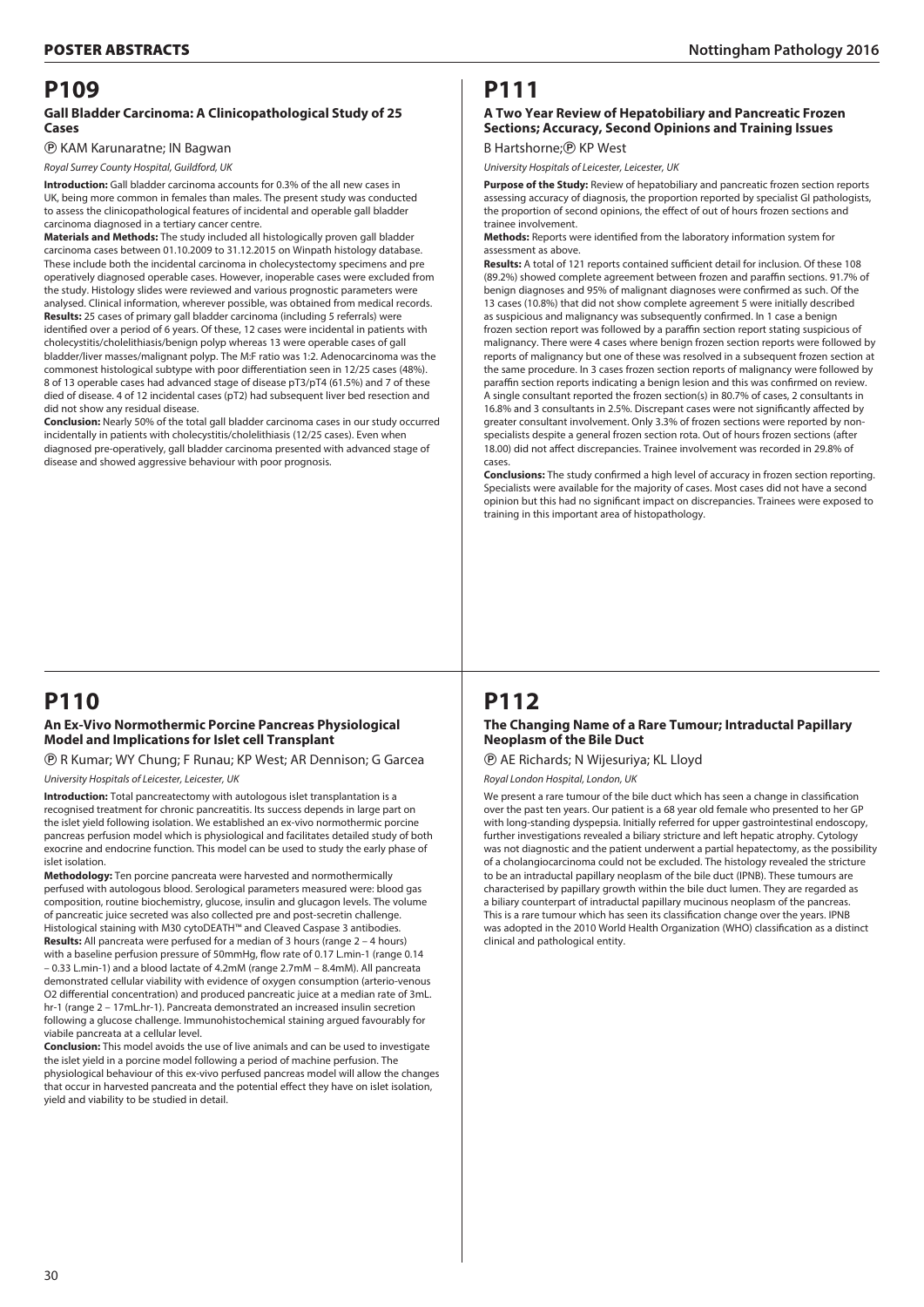#### **PPAR Expression in Glioblastoma Has Prognostic Impact and is a Putative Glioma Stem Cell Predictive Biomarker**

**@ HR Haynes<sup>1</sup>; WG Singleton<sup>2</sup>; H Bulstrode<sup>3</sup>; SM Pollard<sup>3</sup>; P White<sup>4</sup>;** K Hares<sup>5</sup>; K Kemp<sup>5</sup>; S Parry<sup>6</sup>; A Wilkins<sup>5</sup>; KM Kurian<sup>1</sup>

*1 Brain Tumour Research Group, University of Bristol, Bristol, UK; 2 Functional Neurosurgery Research Group, University of Bristol, Bristol, UK; 3 MRC Centre for Regenerative Medicine and Edinburgh Cancer Research Centre, University of Edinburgh, Edinburgh, UK; 4 Department of Biostatistics, University of West of England, Bristol, UK; 5 Multiple Sclerosis and Stem Cell Group, University of Bristol, Bristol, UK; 6 Department of Cellular Pathology, Southmead Hospital, Bristol, UK*

**Introduction:** Primary glioblastomas have a 5% five year overall survival (OS). PPARγ and PPARα agonists have antineoplastic effects on *in vitro* and *in vivo* glioblastoma models. Our work seeks to establish the prognostic validity of PPAR expression in glioblastoma and assess PPAR druggability in glioblastoma stem cell (GSC) models. **Materials and Methods:** The expression of PPARγ/α in 100 primary glioblastoma surgical samples and 10 control samples was assessed by IHC. The association between PPARγ/α expression and OS was analysed in the independent TCGA (n=538) database. PPARγ/α transcriptional levels were profiled by RT-qPCR. PPARγ/α expression was established in U87-MG and M059K human glioblastoma cell lines, G26 and G144 human GSC lines and 2 fetal neural stem cell lines. The effect and receptor dependency of pioglitazone and fenofibrate were evaluated *in vitro*.

**Results:** Our initial work has established that PPARγ/α is significantly overexpressed in primary glioblastoma samples compared to healthy living brain (IHC, western blot, RT-qPCR). Our survival analyses show that a mixed pattern of PPARγ/α expression is correlated with a significant increase in OS. This novel finding is confirmed by TCGA database analysis (p=0.008). Commercial glioblastoma cell lines and GSC can be inhibited using pioglitazone and fenofibrate. Pharmacological antagonism of PPARγ with GW9662 and PPARα with GW6471 does not rescue PPAR agonist-mediated cell death. Initial results suggest PPARγ/α are overexpressed in GSC compared to fetal neural stem cell lines.

**Conclusions:** We present preliminary evidence of PPARγ/α as novel prognostic biomarkers in glioblastoma. PPARγ/α may also be actionable predictive biomarkers, allowing selective targeting of glioblastoma/GSC, with minimal toxic effects to healthy brain. Our current work is focussed on shRNA mediated PPAR knockdown in GSC models.

*Acknowledgements: Pathological Society and Jean Shanks Foundation Research Training Fellowship (HH).* 

### **P114 Histological Study of Lipids and Cholesterol in Alzheimer's Disease**

#### P S Padayachy; D Boche; J Nicoll

*University Hospital Southampton NHS Foundation Trust, Southampton, UK*

Alzheimer's disease (AD) is the most common dementia worldwide. Apart from age, the major risk factor for AD is the possession of the apolipoprotein E (APOE) ε4 allele; a lipid transport molecule. Genetic studies have suggested an association between cholesterol metabolism and AD pathogenesis. We hypothesise that lipid accumulation in the brain is important in the pathogenesis of AD. This study aims to elucidate the histological relationship of cholesterol/lipids in human AD.We examined the expression of cholesterol and lipids in 30 AD cases and 30 age-matched controls, obtained from the South West Dementia Brain Bank. Novel immunohistochemical techniques were used to label cholesterol and oxidised LDL (OxLDL), whilst traditional tinctorial methods e.g. Oil Red O (ORO) were used to assess neutral lipids, fatty esters and triglycerides. Digital images for each staining were obtained and quantified with ImageJ to obtain the load (%). A semi-quantitative analysis was performed to ascertain the pattern and intensity of ORO and cholesterol staining. No difference was seen in expression levels of ORO (p=0.567), cholesterol (p 0.723) or OxLDL (p=0.564) between cohorts, despite adjusting for the APOE genotype in both cholesterol (p=0.175) and OxLDL (p=0.686). ORO displayed a more prominent neuronal staining pattern in both cohorts compared to vascular staining (control: p=0.020; AD: p=0.004), whilst cholesterol demonstrated a more cellular pattern (control: p=0.002; AD: p<0.001). OxLDL only demonstrated a neuronal staining pattern. Correlations between cholesterol and OxLDL loads showed a negative association in the control group  $(r=-0.417; p=0.022)$  and a positive one in the AD group (r=0.415; p=0.023), potentially highlighting a different pathophysiology in AD. Despite these findings, further research is required to fully expose the elusive and complex role of lipids underlying the pathogenesis of AD.

# **P115**

#### **A Retrospective Audit Comparing Diagnosis and Trojani Grading of Sarcoma Core Biopsy Vs Resection Specimen.**

P DJ Lindsay; TA McCulloch; Z Hodi

*Nottingham University Hospitals, Nottingham, UK*

**Purpose of the Study:** This is a retrospective audit of sarcoma specimens reported in our institution. The aim is to assess the diagnostic accuracy of sarcoma core biopsy as compared to the surgical resection diagnosis. The predictive value of Trojani grading on the core biopsy as compared to the resection is also assessed.

**Methods:** Cases were reviewed using the central sarcoma data base and diagnoses/ grading taken from the Winpath system. We performed a Chi-squared test (as the data are non-parametric) on 45/80 sarcoma cases (those which had complete grades given on core and resection) to assess for statistical significance in grading.

**Summary of Results:** Correlation of the core with resection was as follows: Malignant: Leiomyosarcoma (87%), Chondrosarcoma (100%), dedifferentiated liposarcoma (87%), undifferentiated sarcoma (54%). Intermediate: Desmoid type fibromatosis (100%), Dermatofibrosarcoma protuberans (100%), Solitary fibrous tumour (100%). Benign: Intra-muscular myxoma (100%), Schwannoma (100%). Trojani grading on core versus resection: Average overall Trojani grade on core: 2.11 and on resection: 2.64 (p= 0.0016). Average tumour differentiation score on core: 2.60 and on resection: 2.89 ( $p =$ 0.0019). Average mitotic count score on core: 1.49 and on resection: 2.18, ( $p = 0.0015$ ). Average necrosis score on core: 0.60 and on resection: 0.96 ( $p = 0.0011$ ).

**Conclusions:** For benign and intermediate tumour groups, there was 100% correlation between diagnosis on biopsy and resection. Correlation was poorest for undifferentiated sarcoma with a wider range of diagnoses given when the entire tumour morphology is seen on resection. The difference in Trojani grading was significant for all parameters assessed. This is likely due to the limited amount of tissue available on core leading to lower grading. Clinicians should be aware that the tumour subtyping/grade may change from the core biopsy impression, a factor which may influence patient management.

# **P116**

#### **Liposarcoma in an Apparently Benign Giant Oesophageal Polyp Showing MDM2 Amplification**

P RA Halas; P Prasad; B Mathew

*St James' University Hospital, Leeds, UK*

**Purpose of the Study:** Giant pedunculated fibrovascular polyps of the oesophagus are uncommon and may cause life-threatening asphyxia. Liposarcomas arising within these polyps are even more infrequent. Well-differentiated liposarcoma frequently shows amplification of MDM2 and CKD4 genes. We describe the case of a welldifferentiated liposarcoma arising within an oesophageal polyp in a young woman that showed entirely benign morphology. However, amplification of MDM2 was identified by fluorescent in-situ hybridisation. We aimed to examine the frequency of cytogenetic alterations in the published literature in these unusual neoplasms.

**Methods:** We performed a literature search using Medlline with the search terms OESOPHAGUS or OESOPHAGEAL and SARCOMA or LIPOSARCOMA or POLYP. We then hand-searched reference lists for all cases of liposarcoma arising within oesophageal polyps since 1950. We included all those with an adequate histological description. **Summary of Results:** 22 cases were identified of which 16 were well-differentiated, 2 were de-differentiated, 2 were myxoid and 2 showed rhabdomyomatous differentiation. Amplification of MDM2 was assessed in 9 and CDK4 in 7 of the tumours,

most commonly by immunohistochemistry. In all previously reported cases, there were morphological features of malignancy. One recurrence was reported. **Conclusions:** Well-differentiated liposarcoma may be indistinguishable from a benign

fibrovascular polyps of the oesophagus. It may be overlooked unless assessment for amplification of chromosome 12 regions including the MDM2 and CKD4 genes is performed.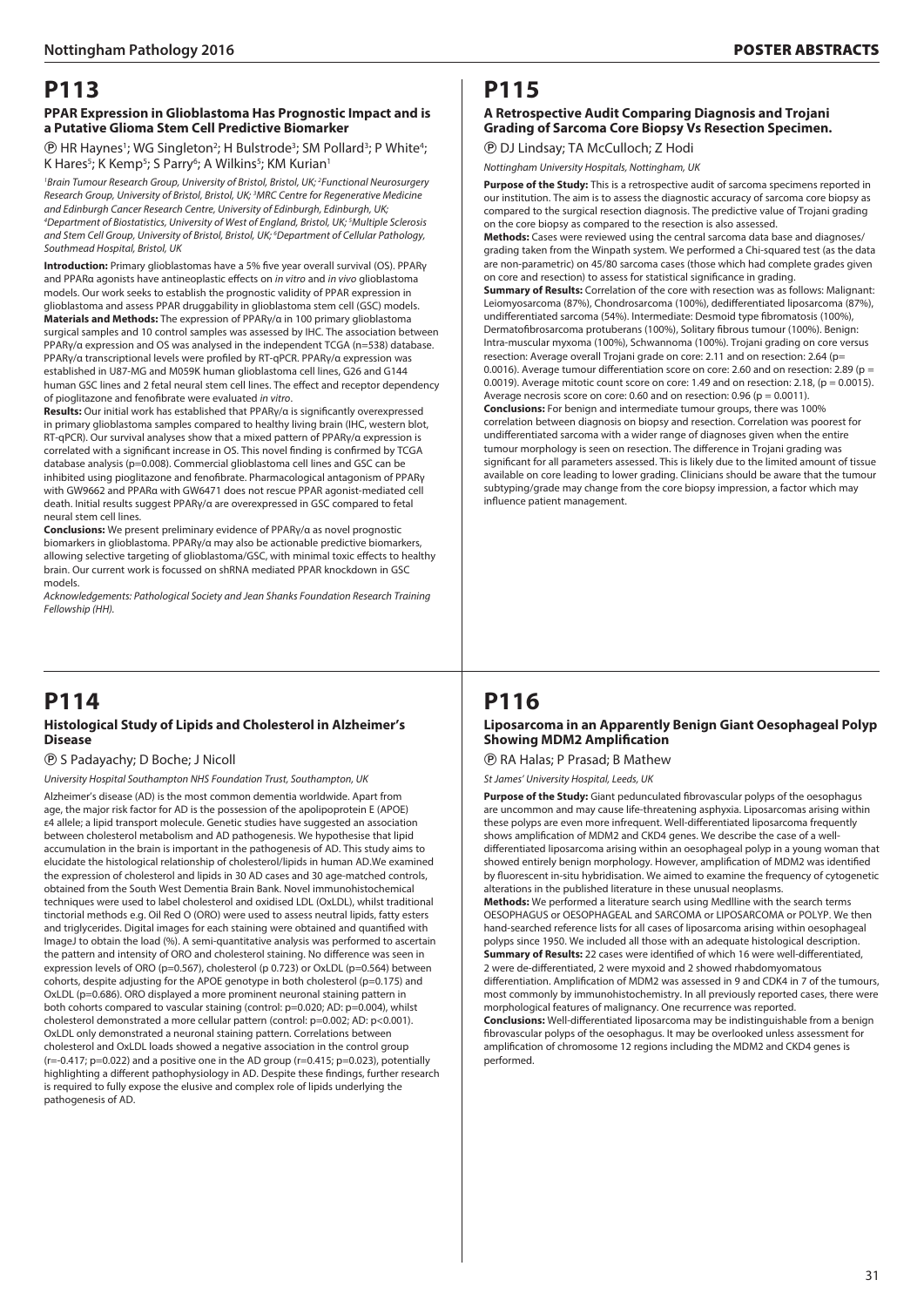#### **Metastatic Malignant Melanoma with Heterogeneous Neuroendocrine Differentiation – A Case Report**

P EH Hadjimichael; ES Elsheikh

*Nottingham University Hospitals, Nottingham, UK*

**Introduction:** Malignant melanoma with neuroendocrine differentiation is a rare entity with only a few cases reported in the literature. We present a case of malignant melanoma with heterogeneous neuroendocrine differentiation that was misdiagnosed as high grade neuroendocrine carcinoma on a lymph node biopsy.

**Case description:** A 52 years old male was diagnosed with a primary malignant melanoma of nodular type of his left knee at the age of 34. 18 years later he presented with a rapidly growing left groin lymph node. A lymph node biopsy was performed showing large cohesive atypical cells in a nested pattern negative for all melanocytic markers, strongly positive for CD56 and focally positive for CAM5.2. The diagnosis of high grade neuroendocrine carcinoma was given at that time. One month later he had an excision of a lesion of his left thigh along with left groin dissection. The lesion on his left thigh was diagnosed as a nodular malignant melanoma positive for all melanocytic markers and negative for CD56. 3 out of 7 lymph nodes were positive for metastasis. The tumour cells within the lymph node showed heterogeneous immunoprofile with one showing positive staining for S100 and focal positive staining for CD56 and the other showing negative staining for all melanoma markers and positive staining for CD56 and CAM5.2. Two lymph nodes were sent for BRAF mutation and both were negative.

**Discussion:** This is the first case report of metastatic malignant melanoma with heterogeneous neuroendocrine differentiation. Previous cases have been reported showing expression of both melanocytic and neuroendocrine markers on both the primary tumour and the metastatic lymph nodes. The awareness of this entity will allow pathologists to consider this pathological lesion when coming across a metastatic lymph node of a patient with prior history of malignant melanoma that is positive for n.

### **P118 Skin Punch Biopsies – How Many Levels is enough?**

P J Hamilton; S Elsheikh; K Kulkarni

*Queens Medical Centre, Nottingham, UK*

In dermatopathology, efficient laboratory processing of small skin specimen is paramount in providing a diagnosis in a timely manner. According to local guidelines, in processing skin punch biopsies, six levels are cut as standard to make a diagnosis. At times, the diagnosis is straight forward and these additional levels are not necessary but at other times further levels are requested. The purpose of this study is to determine whether the current local protocol of providing six levels is justified and which conditions require further levels to answer the clinical query. We looked at 153 skin punch biopsies in a prospective study over a period of 6 week and categorised them into those that required less than the standard 6 levels, those that were diagnosed based on the number of levels that were given and those that required more levels. We also looked at the pattern, to determine which clinical query required further level. Of the 153 biopsies, 47 (30.7%) were diagnosed within the first three levels, 71(40.1%) required the 6 levels and 35 (22.9%) required further levels. Of the biopsies that required further levels, 22 (62.8%) were for cancer, 1 (2.8%) for inflammatory conditions and 12 (34.2%) for other conditions. In conclusion, as nearly half of the specimen required 6 levels, our current local practise is justified. Of the biopsies that required further levels, over sixty percent were for cancer cases, again highlighting the importance of doing these further levels. Every time levels are requested, it increases the workload of that case, however, according to recent royal college guidelines on workload points allocation for dermatopathology, extra levels are not awarded additional points despite them being necessary. Based on this study we propose the review of these guidelines to allow for points to be allocated for extra levels to reflect their contribution to the workload for pathologists.

# **P119**

#### **Prognostic Factors in Thin Cutaneous Malignant Melanoma (B)** B Sim<sup>1</sup>; S Elsheikh<sup>2</sup>

<sup>1</sup>School of Medicine, University of Nottingham, Nottingham, UK; <sup>2</sup>Department of Cellular *Pathology, Queen's Medical Centre, Nottingham, UK*

**Introduction:** The incidence of thin melanoma is rising, and melanoma is refractory to current therapy once metastases have occurred. However, prognosis for thin melanoma is extremely good. Hence, substantial attention has been given in the world literature to the exploration of patients with thin primary cutaneous malignant melanoma (CMM).

**Purpose of the Study:** To identify clinical, histopathological or molecular factors that may help in predicting disease progression and ultimately clinical outcome for subjects with thin CMM.

**Methods:** This was a cohort study conducted in the setting of an academic medical centre. 1265 subjects diagnosed between 2008 to 2015 were recruited. Of which, 463 were cases of thin CMM. Retrospective review of medical records was performed. The main study end point was OS for the thin CMM patient group, calculated from the date of diagnosis for primary melanoma to the date of death and censored accordingly to the date of last follow-up in living patients; death (n=21) was factored as a result of all causes. OS curves were estimated by using the Kaplan-Meier method. Univariate and multivariate survival analysis were performed using Cox's regression.

**Summary of Results:** Median follow-up for thin CMM subjects was 40 months (IQR 20 – 67 months). On univariate analysis, age HR 1.13 (95% CI: 1.08, 1.18), absent MR, brisk MR HR 7.31 (95% CI: 1.66, 32.18), extensive regression HR 3.73 (95% CI: 1.25, 11.12) and PI HR 50.07 (95% CI: 6.25, 401.09) were found to be significantly associated to OS (p < 0.05). On multivariate analysis, only age HR 1.14 (95% CI 1.08, 1.20) and extensive regression HR 4.61 (95% CI: 1.42, 14.97) remained significant (p < 0.05). **Limitations:** Potential selection bias due to study design.

**Conclusion:** Age, regression and currently unknown factors will probably refine the melanoma stage-specific prognoses and treatment for individual patients. Histopathological prognostic markers still play a significant role.

# **P120**

#### **Expression of PD1 in Cutaneous Malignant Melanoma and its Prognostic Significance**

**<sup>@</sup>** B Sim<sup>1</sup>; S Elsheikh<sup>2</sup>

<sup>1</sup> School of Medicine, University of Nottingham, Nottingham, UK; <sup>2</sup> Department of Cellular *Pathology, Queen's Medical Centre, Nottingham, UK*

**Introduction:** PD-1 is a T cell co-receptor that has a major role in maintaining an immunosuppressive tumour microenvironment by working with its ligands PD-L1 and PD-L2. However, is PD-1 a good prognostic marker as it is a predictive marker for melanoma?

**Purpose of the Study:** To identify if PD-1 expression would help in predicting disease progression and ultimately clinical outcome for subjects with melanoma. **Methods:** This was a retrospective cohort study conducted in the setting of an academic medical centre. 1265 subjects diagnosed between 2008 to 2015 were recruited. Of which 67 patients were selected for PD-1 immunostaining. Univariate survival analysis was performed using Cox's regression. In addition, the x2 test was used to assess significant differences in PD-1 expression between the cases and controls, while both the x2 or Kruskal-Wallis test was used to determine significant differences between PD-1 expression and clinicohistopathological parameters. **Summary of Results:** Overall, PD-1 expression in both TILs and melanoma tumour cells was raised in subject metastases when compared to controls. On univariate analysis, PD-1 expression in both TILs HR 0.997 (95% CI, 0.990 - 1.003) and melanoma tumour cells HR 0.993 (95% CI, 0.984 - 1.002) displayed a weakly positive association to MFS surprisingly, however neither TIL nor melanoma tumour cell expression of PD-1 proved to be significantly associated to MFS. Moreover, PD-1 expression in TILs was significantly associated to the histopathological parameters histologic subtype and TILs. Interestingly, absent TILs on primary histological examination had a median PD-1 expression of 30 (IQR 3.75 - 112.5). All other parameters were not significantly different. PD-1 expression on melanoma tumour cells were insignificant for all clinical and histopathological parameters assessed.

**Conclusion:** PD-1 and currently unknown factors will probably refine the melanoma stage-specific prognoses and treatment for individual patients.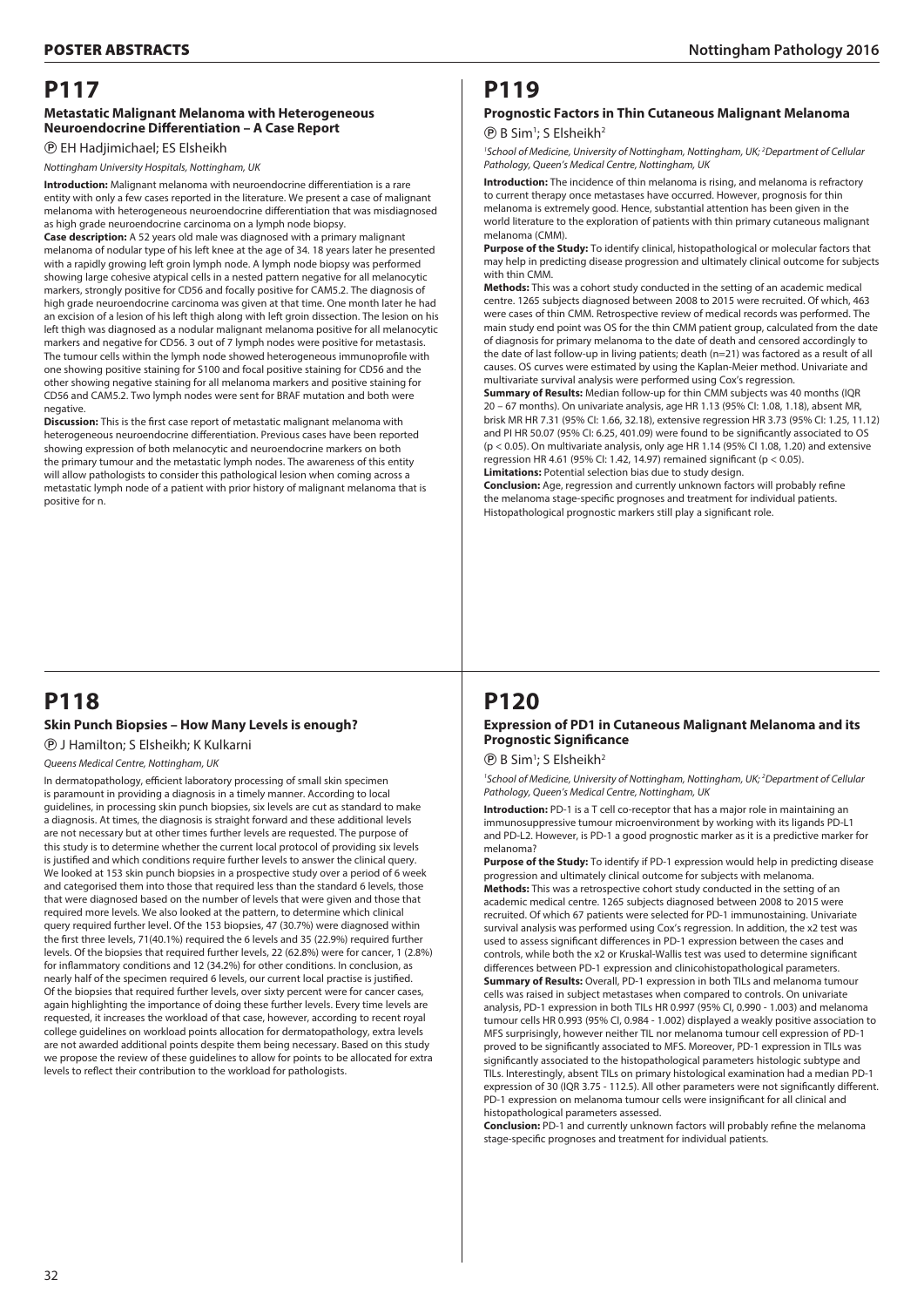#### **Breslow Density as an Independent Prognostic Indicator in Cutaneous Malignant Melanoma**

**@ H Rashed1; M Bamford1; K Flatman<sup>2</sup>; KWW Teo<sup>2</sup>; G Saldanha<sup>1</sup>** <sup>1</sup>Leicester Royal Infirmary, Leicester, UK; <sup>2</sup>University of Leicester, Leicester, UK

**Introduction:** In 1970, Breslow thickness (BT) was shown to correlate with risk of metastasis and has since become a robust evidence-based data set item and T stage parameter. It seems reasonable to suppose that of two melanomas with the same BT, the one with fewer invasive cells and therefore lower density will have a better prognosis.

**Objectives:** We tested the hypothesis that a new variable, the Breslow density (BD), is a prognostic factor. The primary objective was to test whether its prognostic value was independent of BT.

**Methods:** 100 sequential cases of primary cutaneous malignant melanomas submitted since the 1st of January 2004 from the pathology archives of a University Hospital NHS Trust were selected. The cases had a median follow up of 87 months. The deepest invasive area was identified and a vertical window, limited inferiorly by the Breslow thickness, laterally by the x10 field diameter and superficially by the epidermis was selected such that the window contained the deepest cells and maximised the

percentage of melanoma cells. An estimate of this percentage comprised the BD. **Results:** BD showed almost perfect interobserver agreement (ICC 0.96, n=20). BD and BT showed significant correlation (p<0.001). Kaplan Meier survival estimates showed significant association between BD and metastasis free survival (MFS), melanoma specific survival (MSS) and overall survival (OS) (p=0.001, 0.0005 and 0.00009 respectively). BD hazard ratio (HR) using Cox proportional hazards regression showed univariate significance for MFS, MSS and OS respectively: HR 1.4 (1.02-1.07), p=0.03; 1.05 (1.02, 1.09), p=0.04; and 1.04 (1.02-1.06), p=0.0002. This effect remained significant when BT was added to the model, indicating that BD has independent prognostic value.

**Conclusion:** We show proof of concept that the measurement of BT has the potential to be enhanced by the addition of a density value, introducing the term Breslow density and paving the way for larger scale work.

# **P123**

#### **An Audit on Compliance with the New Royal College of Pathologists Cutaneous Squamous Cell Carcinoma Dataset**

P SN Foster; WM Bamford; G Saldanha; P Da Forno

*Leicester Royal Infirmary, Leicester, UK*

Purpose of the Study: To evaluate compliance with the revised cutaneous squamous cell carcinoma minimum reporting dataset from the Royal College of Pathologists. **Methods:** Data were collected retrospectively for 50 patients using a local trust reporting system between the 1/9/2014 and 31/10/2014. Each report was scrutinized to identify whether each of the minimum dataset items were included. Results were discussed in the local audit meeting, individuals were provided with their personal results and teaching was targeted at new staff. A re-audit using the same methods and sample size was undertaken between 1/8/2015 and 31/8/2015.

**Summary of Results:** All cancer resections should be reported using core data items from the and the Royal College of Pathologists expects that this will occur 95% of the time. This study found only 42% compliance within our department. Of the 50 cases assessed 29 of them completely complied with the dataset. There were 21 reports which did not comply; 20 cases omitted one core item and one case omitted three core items. Fifteen cases did not specify a sub-type of squamous cell carcinoma, one case had an incorrect stage, five cases were not staged at all, two cases did not comment on peri-neural invasion and one did not report the macroscopic measurement of the lesion.The re-audit showed a vast improvement with 95% compliance. The only omissions of core dataset items being one case missing a subtype of squamous cell carcinoma, two cases did not include a macroscopic measurement of the tumour and two cases omitted the stage of the tumour but both of the later two cases were rectified with supplementary reports.

**Conclusions:** An audit to assess the adherence to the new minimum dataset for cutaneous squamous cell carcinoma reporting from the Royal College of Pathologists demonstrated a significant problem with ommisisons of core items. Following dissemination of results and teaching of new staff a re-audit demonstrated a significant improvement in compliance.

### **P122 Regression and its Significance in Cutaneous Melanoma**

### **<sup>®</sup> KED Flatman<sup>1</sup>; KW Teo<sup>1</sup>; M Bamford<sup>2</sup>; GS Saldanha<sup>1</sup>**

<sup>1</sup>University of Leicester, Leicester, UK; <sup>2</sup>University Hospitals Leicester NHS Trust, Leicester, UK

**Introduction and Aims:** Regression, and closely linked tumour infiltrating lymphocytes (TILs), are prognostic features recognised by the Royal College of Pathologists. However, literature is inconclusive about their prognostic significance. The confusion may be exacerbated by interpretive aspects of the guidelines. The study aimed to increase understanding of the role of regression, create a reproducible scoring system, and to assess whether scoring varies between UK centres. **Hypothesis:** Regression scoring can be optimised and the optimised score will be predictive of outcome.

**Methods:** A standard operating procedure for grading regression within melanomas was developed. Agreement scores were collected for the method. Features of regression were assessed by light microscopy on 441 melanomas with metastasis-free, melanoma specific and overall survival follow up.

**Results:** On testing the scoring tool, a kappa agreement score 0.78 for regression was achieved, and an ICC of 0.81 for early regression and 0.98 for late regression. Preliminary analyses on a subset of 441cases showed regression in 89.6% of cases. Univariate Cox proportional hazard analysis showed a hazard ratio of 0.16 (CI 0.09-0.29, p=<0.01) in tumours exhibiting >40% regression, compared to the indicator of 0-5% regression. In multivariate analysis, the hazard ratio for the >40% regression group was 0.36 (0.18-0.71, p=<0.01), using 0-5% regression as the indicator.

**Discussion and conclusions:** Preliminary results suggest that regression scoring is valuable, as regression is shown in statistical analysis to have an effect on overall survival. With immune checkpoint inhibitor therapy, assessment of immune factors in melanoma may eventually have therapeutic impact.

**Keywords:** Regression, melanoma, tumour infiltrating lymphocytes

# **P124**

#### **A Retrospective Analysis of Skin Biopsies in Erythroderma - What Factors Help in Establishing the Diagnosis?**

P TEA Miller; R Green

*Cellular Pathology Department, Salford Royal NHS Foundation Trust, Salford, UK*

Purpose of the Study: Erythroderma is a serious condition arising from a variety of dermatological conditions. Skin biopsy is often performed but a significant overlap in features is often seen, regardless of the underlying cause. A retrospective analysis of all cases of erythroderma biopsied in a tertiary dermatology centre over a 2 year period was performed to try and identify single or combined patterns of morphological findings to help distinguish between entities.

**Method:** Cases were identified via clinical information in the laboratory system. In each case, a panel of 16 morphological features was assessed and scored (on a scale 0-2) including tissue reaction pattern, nature and distribution of inflammatory infiltrate and presence or absence of additional specified findings. If possible, a final or favoured histological diagnosis was made. The final clinical diagnosis for each case was identified via clinical records. Further analysis was performed on cases with a final consensus clinical and histological diagnosis (the assumed 'correct' diagnosis). **Summary of Results:** In total, 21 cases were assessed. In 13/21 cases, there was a consensus between the clinical and histological diagnosis: 5 cases eczema, 4 cases psoriasis, 2 cases drug reaction, 2 cases pityriasis rubra pilaris (PRP). On analysis of these cases, only one feature (alternating parakeratin and orthokeratin in both planes)

was felt to be specific for a particular diagnosis (PRP). Combinations and severity of the features was however variable across the conditions. **Conclusions:** Biopsy in cases of erythroderma can show overlap in features.

Combinations of findings may be most helpful towards limiting the otherwise broad differential. In view of this, clinical and pathological correlation is of utmost importance in providing a final consensus diagnosis.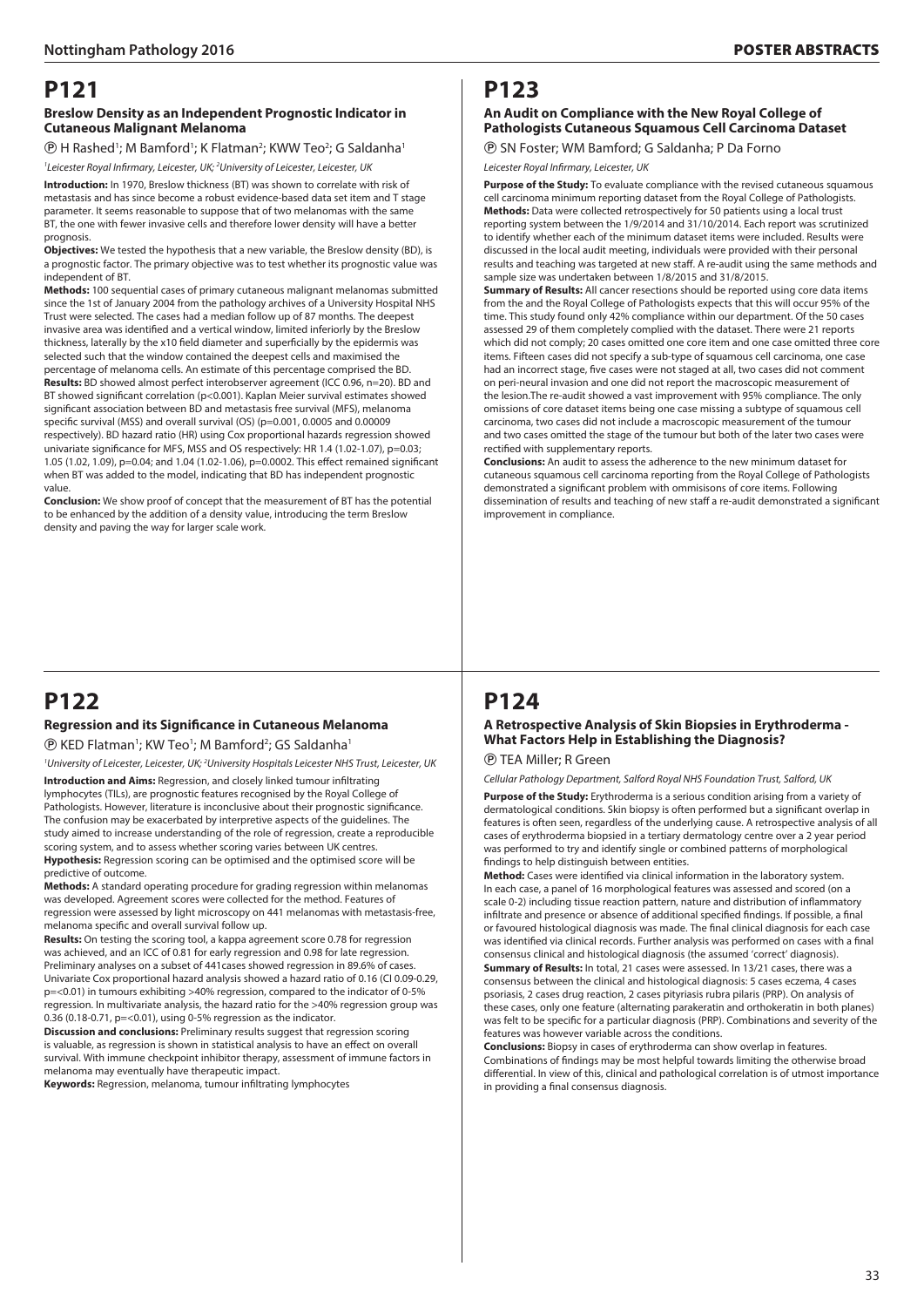#### **Skin Punch Biopsies "Suspicious" for Squamous Cell Carcinoma: How Suspicious Should we be?**

P J Sampson; A Husain

*Royal Victoria Infirmary, Newcastle upon Tyne, UK*

When there is uncertainty regarding the clinical diagnosis of Squamous Cell Carcinoma (SCC), a non-excisional punch biopsy is commonly performed. In our institute, a proportion of such cases are labelled as "suspicious for a SCC" by the reporting pathologist. This study aims to determine what proportion of these lesions are confirmed to be SCCs in subsequent excisional specimen, and compare this to cases where the original biopsy was considered diagnostic of SCC. A search generated all skin punch biopsies coded "Squamous cell carcinoma"/"Atypia, suspicious for malignancy" at the Royal Victoria Infirmary Newcastle upon Tyne, between 1st January 2015 and 1st January 2016. The reports for any subsequent excisional specimen were also retrieved. 38 non-excisional punch biopsies were labelled "suspicious" for SCC; 26 of these patients underwent subsequent excision of the lesion at our centre. 274 non-excisional skin punch biopsies were diagnosed as SCC; 241 of these patients underwent subsequent excision at our centre. Of those labelled as "suspicious for malignancy", 15/26 (57.8%) of the excision specimens confirmed the presence of a SCC; this compares with 200/241 (83.0%) which were initially deemed diagnostic of a SCC on punch biopsy. 2/26 (7.7%) of cases excised which were called suspicious on punch biopsy were given an alternative diagnosis in the excisional specimen, with one case remaining as suspicious; this compares with a rate of 4/241 (1.7%) when punch biopsy was deemed diagnostic of a SCC. The higher rate of alternative diagnoses found in excisional specimens which were initially labelled as suspicious of a SCC, compared to those cases initially deemed diagnostic, suggests that an appropriate distinction is being made between these two categories. The level of certainty regarding the presence of an invasive component in a punch biopsy specimen should be heeded by the requesting clinician, and prompt careful clinicopathological correlation prior to treatment.

# **P126**

#### **A Novel Method for Screening for Multiple Targets in Tumours Using High Resolution Melting**

P HO Ebili; J Hassall; A Asiri; HA Ham-Karim; M Ilyas

*University of Nottingham, Nottingham, UK*

**Purpose of the Study:** We developed the Quick Multiplex Consensus PCR (QMC-PCR) followed by High Resolution Melt Analysis (HRMA) method for mutation screening in samples with low quality template. The method has two-stages: a pre-diagnostic multiplex reaction (PDM) and a singleplex specific diagnostic (SSD) reaction. We sought to modify the method to allow testing of multiple targets.

**Materials and Methods:** The PDM reaction was retained without change. For the second stage, in-silico design and in-vitro testing allowed us to identify targets with well-separated melting temperatures. About 15 colorectal cancer (CRC) samples which have been enriched in 11 exons of target genes by the PDM reaction were tested. For multiplexed specific diagnosis (MSD) reactions, KRAS exon 3, PIK3CA exon 20 and PTEN exon 3 were chosen. The degree of agreement between the novel MSD and the standard SSD was tested by the crude percentage concordance.

**Results:** Multiplex PCR produced 3 distinct peaks for KRAS exon 3, PIK3CA exon 20 and PTEN exon 3. Normalization of each peak was performed with the Call-IT software by placing the cursors astride individual raw melt curves. The results of multiplexing the second stage of the QMC-PCR agree well with those of the SSD reactions with 93.3% concordance.

**Conclusion:** Multiplexing the second stage of the QMC-PCR protocol is possible and can significantly reduce workload and costs of mutation screening.

# **P127**

#### **A Simple Strategy for Delineating Allelic Imbalance in Tumours Without Requiring Normal Tissue**

HA Ham-Karim; ® HO Ebili; A Asiri; J Hassall; M Ilyas

*University of Nottingham, Nottingham, UK*

Purpose of the Study: Tumours frequently show allelic imbalance (AI) at gene loci. If a locus shows heterozygosity for germline single nucleotide polymorphisms (SNPs), then AI will result in a change in the ratio of the SNPs, a move towards homozygosity and creation of a minor allele. The latter feature allows AI to be tested by comparing tumour and matched normal tissue using High Resolution Melting Analysis (HRMA). When normal tissue was not available, it may be possible to use forced change of minor allele frequency (MAF) to detect AI.

**Method:** DNA from tumour and matched normal tissue (n= 20 each) containing a germline SNP (at SMAD4 SNP rs12455792) was amplified using conventional PCR. The MAF was altered in the samples using Co-Amplification at Lower Denaturation temperature (COLD) PCR which would result in enrichment of the minor allele. The products were subjected to Sanger sequencing and to HRMA on the LightScanner-96 platform.

**Result:** Comparison of conventional PCR and COLD-PCR products showed alterations of the MAF in tumour samples. This was manifest in the HRMA by an increase in the height of the peak following COLD PCR. Sanger sequencing confirmed this and an increase in the height of the peak of the C allele following COLD PCR was seen. The matched normal tissue showed no change in either HRMA or sequencing following COLD-PCR.

**Conclusion:** In the absence of available normal tissue, AI can be detected in tumours by comparing PCR products obtained by conventional and COLD PCR using HRMA to detect shifts in MAF.

# **P128**

#### **Aberrant High Resolution Melting Pattern: Germline Variant or Somatic Mutation?**

HA Ham-Karim; ® HO Ebili; A Asiri; J Hassall; M Ilyas

*University of Nottingham, Nottingham, UK*

**Purpose of the Study:** High Resolution Melt Analysis (HRMA) is a simple mutation screening technique. However, HRMA cannot distinguish single nucleotide polymorphisms (SNPs) from somatic mutations. We hypothesised that, due to stromal contamination, somatic mutations would usually represent minor alleles. These could be enriched by COLD-PCR and detected by a change in melting pattern whilst this would not happen with SNPs.

**Method:** Multiple tumour samples with known aberrant HRM pattern due to SNPs (n=10) or somatic mutations (n=10) in the POL E gene were subjected to both the Quick Multiplex Consensus PCR and the COLD PCR. The products were melted on the LightScanner96 and analysed. Sanger sequencing was utilised to validate the HRMA findings.

**Results:** In the samples with somatic mutation, COLD PCR caused mutation enrichment leading to a difference in melting pattern between the product of the QMC-PCR and the COLD PCR. The enrichment of the minor allele was confirmed by sequencing. In contrast, sample with germline SNP showed no difference in the melting pattern between the products of QMC-PCR and COLD PCR. To further verify this, SNP containing DNA form matched normal tissue was tested. Analysis showed that there was no difference in the melting patterns of either the normal or tumour DNA.

**Conclusion:** Germline SNPs can be distinguished from somatic mutation in a tumour DNA sample by simply comparing the melting pattern of the product amplified by the standard and COLD PCR. Mutation screening in tumours can therefore be performed in the absence of matched normal tissue.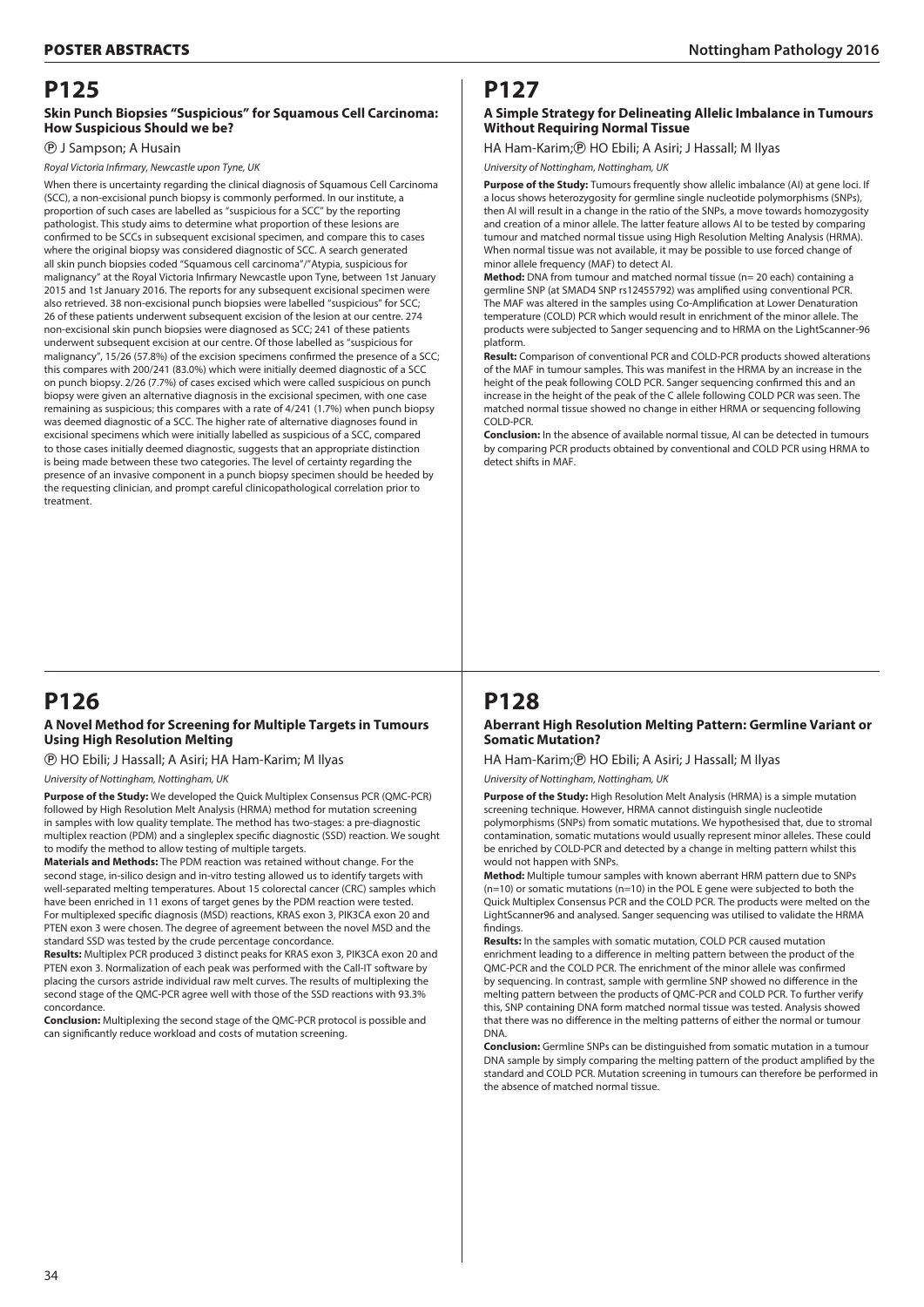#### **Morphology Assessment and Suitability for Diagnosis of Formalin-fixed Versus PAXgene Tissue-fixed and Paraffin Embedded Tumour Tissue**

P EC Shaw; R Lees; S Reilly; K Bodey; M Machado; MR Ashton-Key *University Hospital Southampton NHS Foundation Trust, Southampton, UK*

**Purpose of the Study:** To investigate whether fixation using the PAXgene Tissue system provides cellular and tissue morphology comparable to that seen in formalinfixed paraffin-embedded (FFPE) tissue and suitable for diagnostic purposes. **Methods:** 36 paired tumour or normal tissue samples were obtained from 18 fresh surgical resection specimens and fixed using either 10% neutral buffered formalin or PAXgene Tissue system. All tissue samples underwent automated overnight processing and paraffin wax embedding. H&E sections were produced and independently assessed in a blinded manner by two pathologists. Nuclear, cytoplasmic and other tissue components were scored to give a maximum possible score of 12 for each case. **Results:** The pathologists showed 94% concordance (17/18 cases) in predicting which was the PAXgene Tissue-fixed and paraffin-embedded (PFPE) tissue sample of each pair. These could be easily identified due to increased intensity of eosin staining and swelling and central clearing of erythrocytes, both recognised artefacts in other studies using PAXgene Tissue system. PFPE samples also showed increased fragility, particularly in necrotic areas where tearing of sections was more commonly seen. Average scores for PFPE (10.7 for pathologist 1 and 9.6 for pathologist 2) were slightly lower than those for FFPE tissue (11.8 for both pathologists). Lymph nodes showed inferior preservation in PAXgene Tissue, with cell shrinkage and tissue disaggregation as well as slightly less crisp nuclear features. Overall both pathologists assessed all FFPE as suitable for diagnosis and 89% of PFPE sections (16/18) as suitable for diagnosis. **Conclusions:** PAXgene Tissue fixed samples are easily recognisable in H&E sections and overall show comparable morphology to formalin-fixed samples, which is generally suitable for diagnostic purposes. Our early results suggest that lymphoid tissue show slightly inferior preservation which may affect the diagnostic process.

# **P130**

#### **A Comparison of Somatic Mutation Calling in Fixed Tumour Tissue Between the Affymetrix OncoScan Array and a PCRbased Next-generation Sequencing Approach**

*<b>@ HM Wood<sup>1</sup>; JM Foster<sup>2</sup>; M Taylor<sup>1</sup>; E Tinkler-Hundal<sup>1</sup>; FS Togneri<sup>3</sup>;* P Wojtowicz<sup>3</sup>; A Oumie<sup>2</sup>; KG Spink<sup>2</sup>; F Brew<sup>2</sup>; P Quirke<sup>1</sup>

<sup>1</sup> Leeds Institute of Cancer and Pathology, Leeds, UK; <sup>2</sup> Affymetrix, High Wycombe, UK; <sup>3</sup> West *Midland Regional Genetics Laboratory, Birmingham, UK*

**Purpose of the Study:** The importance of accurate and affordable somatic mutation (SM) calling in histo-pathological samples is increasingly important as we move into the era of personalised medicine. We compared SM calls made in clinical material using the Affymetrix OncoScan Array platform with calls made using a custom designed PCR panel followed by next-generation sequencing (NGS), in order to prove concordance of sensitivity and specificity over a range of variant allele frequencies (VAF). **Methods:** FFPE tumour samples (n=387) were analysed on the OncoScan platform using recommended protocols, which along with genome-wide copy number, also tests for the presence of 74 SMs. The same samples were subsequently sequenced from PCR products covering all SMs on the array. Each SM was covered by two overlapping PCR primer pairs to provide redundancy and internal replication. PCR

products were pooled and sequenced on an Illumina MiSeq. **Summary of Results:** From the 387 FFPE samples, we tested 302 Oncoscan positive mutation calls spanning 35 different SMs and 1175 negative calls spanning 45 different

SMs. The sensitivity and specificity were both >95% compared to the NGS results. We were unable to compare some of the rarer SMs. Most discrepancies were limited to a small number of specific SMs, or samples with failing QC values. All high quality SMs that were consistent between the platforms were called in both PCR reactions.

**Conclusions:** Good concordance was demonstrated between the OncoScan platform and the NGS approach. While some SMs were discordant, many of these were large insertions/deletions which are not easily captured by PCR/NGS. Sample quality was the next biggest cause of discrepancy, confirming that the quality of fixation is very important. Overall, there was still good concordance with borderline QC samples, and for mutations with VAF above 10%. Both the OncoScan platform and the NGS approach were able to provide trustworthy SM calls for the majority of samples.